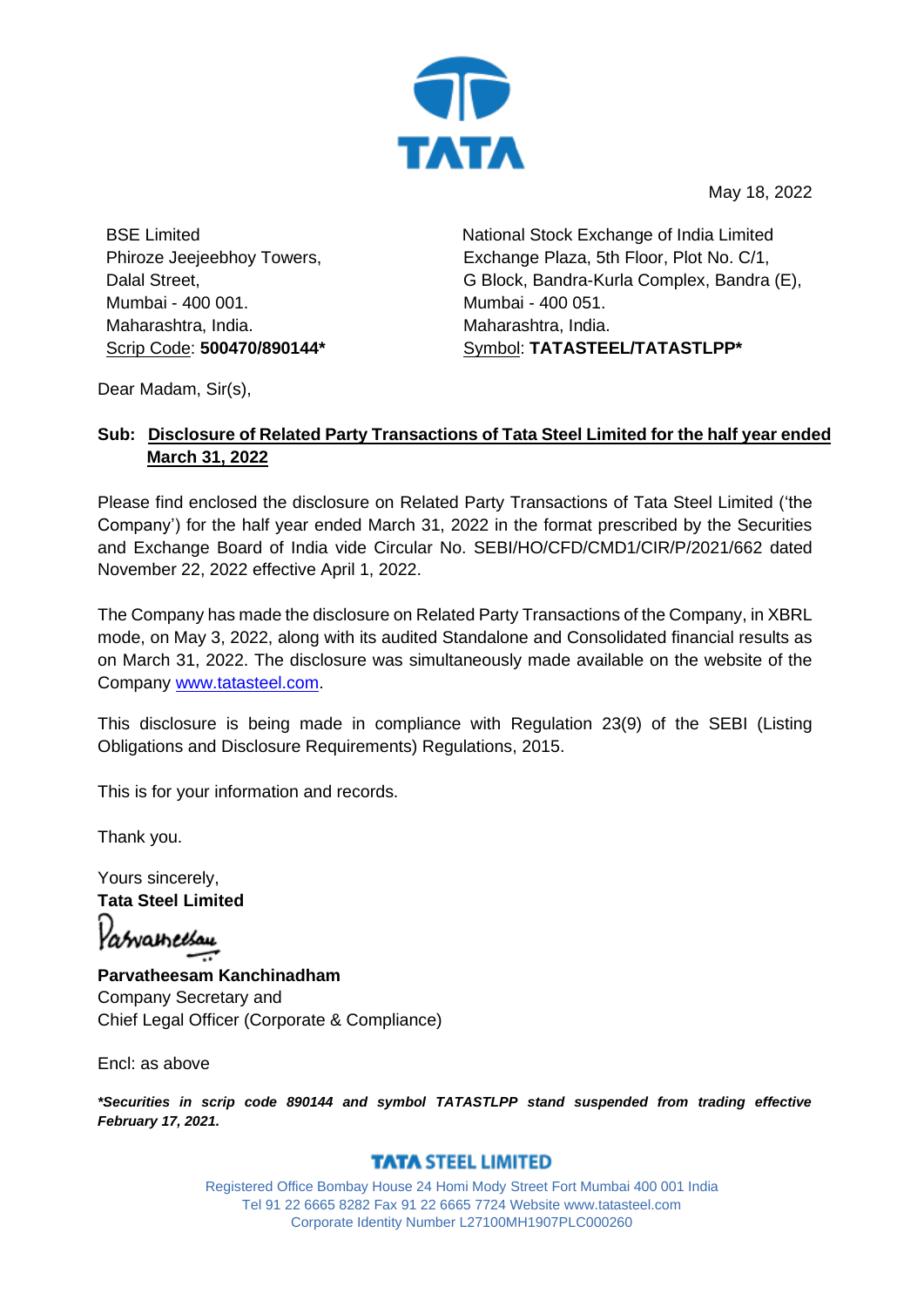|                |                                                                                   |     |                                                                           |     |                                                                                             |                                                              |                                                                                                                                                  |                                                        |                                                                            |                    | dditional disclosure of related party transactions - applicable only in case the related party transaction relates t<br>loans, inter-corporate deposits, advances or investments made or given by the listed entity/subsidiary. These<br>details need to be disclosed only once, during the reporting period when such transaction was undertaken.<br>In case any financial<br>edness is incurred to make<br>Details of the loans, inter-corporate deposits, advances or |                                      |        |                                                                      |                      |                              |                     |                                                                                                                  |
|----------------|-----------------------------------------------------------------------------------|-----|---------------------------------------------------------------------------|-----|---------------------------------------------------------------------------------------------|--------------------------------------------------------------|--------------------------------------------------------------------------------------------------------------------------------------------------|--------------------------------------------------------|----------------------------------------------------------------------------|--------------------|--------------------------------------------------------------------------------------------------------------------------------------------------------------------------------------------------------------------------------------------------------------------------------------------------------------------------------------------------------------------------------------------------------------------------------------------------------------------------|--------------------------------------|--------|----------------------------------------------------------------------|----------------------|------------------------------|---------------------|------------------------------------------------------------------------------------------------------------------|
| S.No.          | Details of the party (listed entity /subsidiary)<br>entering into the transaction |     | Details of the counterparty                                               |     |                                                                                             |                                                              |                                                                                                                                                  |                                                        | In case monies are due<br>o either party as a result<br>of the transaction |                    | or give loans, inter-corporate                                                                                                                                                                                                                                                                                                                                                                                                                                           | deposits, advances or<br>investments |        |                                                                      |                      | investments                  |                     |                                                                                                                  |
|                | Name                                                                              | PAN | Name                                                                      | PAN | Relationship of the counterparty with the listed<br>entity or its subsidiary                | Type of related party<br>transaction                         | Value of the related party transaction as<br>approved by the audit committee                                                                     | Value of transaction<br>during the reporting<br>period | Opening<br>balance                                                         | Closing<br>balance | Nature of<br>debtednes<br>(loan/<br>issuance of<br>debt/ any<br>other etc.)                                                                                                                                                                                                                                                                                                                                                                                              | Cost                                 | Tenure | Nature (Ioan)<br>advancel<br>ter-corporate<br>deposit/<br>investment | Interest<br>Rate (%) | Tenure                       | Secured<br>unsecure | Purpose fo<br>which the<br>funds wil<br>ho utilisori<br>by the<br>ultimate<br>ecipient o<br>funds (end<br>usage) |
|                | 1 Tata Steel Limited                                                              |     | Employee Benefit Funds                                                    |     | Employee Benefit Funds                                                                      | Contributions made                                           |                                                                                                                                                  | 3,088,915,804                                          |                                                                            |                    |                                                                                                                                                                                                                                                                                                                                                                                                                                                                          |                                      |        |                                                                      |                      |                              |                     |                                                                                                                  |
| $\overline{2}$ | Fata Steel Utilities and Infrastructure Services Limited                          |     | Employee Benefit Funds                                                    |     | Employee Benefit Funds                                                                      | Contributions made                                           |                                                                                                                                                  | 52,034,881.00                                          |                                                                            |                    |                                                                                                                                                                                                                                                                                                                                                                                                                                                                          |                                      |        |                                                                      |                      |                              |                     |                                                                                                                  |
|                | 3 Tata Metaliks Limited                                                           |     | Employee Benefit Funds                                                    |     | Employee Benefit Funds                                                                      | Contributions made                                           |                                                                                                                                                  | 100,358,029.43                                         |                                                                            |                    |                                                                                                                                                                                                                                                                                                                                                                                                                                                                          |                                      |        |                                                                      |                      |                              |                     |                                                                                                                  |
|                | 4 Tata Steel Long Products Limited                                                |     | Employee Benefit Funds                                                    |     | <b>Employee Benefit Funds</b>                                                               | Contributions made                                           |                                                                                                                                                  | 120,200,000.00                                         |                                                                            |                    |                                                                                                                                                                                                                                                                                                                                                                                                                                                                          |                                      |        |                                                                      |                      |                              |                     |                                                                                                                  |
|                | 5 Tata Steel Limited<br>6 Tata Steel Limited                                      |     | Ewart Investments Limited<br>Koushik Chatterjee                           |     | Promoters Group<br><b>KMP</b>                                                               | lividend expense<br>Dividend expense                         |                                                                                                                                                  | 55,649,375<br>40,900                                   |                                                                            |                    |                                                                                                                                                                                                                                                                                                                                                                                                                                                                          |                                      |        |                                                                      |                      |                              |                     |                                                                                                                  |
|                | 7 Tata Steel Limited                                                              |     | Ruchi Narendran                                                           |     | Relatives of KMP                                                                            | Dividend expense                                             |                                                                                                                                                  | 10,225                                                 |                                                                            |                    |                                                                                                                                                                                                                                                                                                                                                                                                                                                                          |                                      |        |                                                                      |                      |                              |                     |                                                                                                                  |
|                | 8 Tata Steel Limited                                                              |     | TV Narendran                                                              |     | <b>KMP</b>                                                                                  | Dividend expense                                             |                                                                                                                                                  | 44,050                                                 |                                                                            |                    |                                                                                                                                                                                                                                                                                                                                                                                                                                                                          |                                      |        |                                                                      |                      |                              |                     |                                                                                                                  |
|                | 9 Tata Steel Limited<br>10 Tata Steel Limited                                     |     | Tata AIA Life Insurance Company Limited<br>Tata Capital Limited           |     | Promoters Group<br>Promoters Group                                                          | <b>Jividend expense</b><br>lividend expense                  |                                                                                                                                                  | 10,880,975<br>418,500                                  |                                                                            |                    |                                                                                                                                                                                                                                                                                                                                                                                                                                                                          |                                      |        |                                                                      |                      |                              |                     |                                                                                                                  |
|                | 11 Tata Steel Limited                                                             |     | Tata Industries Limited                                                   |     | Promoters Group                                                                             | lividend expense                                             |                                                                                                                                                  | 26,063,625                                             |                                                                            |                    |                                                                                                                                                                                                                                                                                                                                                                                                                                                                          |                                      |        |                                                                      |                      |                              |                     |                                                                                                                  |
|                | 12 Tata Steel Limited                                                             |     | Fata Investment Corporation Limited                                       |     | Promoters Group                                                                             | lividend expense                                             |                                                                                                                                                  | 104,962,350                                            |                                                                            |                    |                                                                                                                                                                                                                                                                                                                                                                                                                                                                          |                                      |        |                                                                      |                      |                              |                     |                                                                                                                  |
|                | 13 Tata Steel Limited<br>14 Tata Steel Limited                                    |     | Tata Sons Ltd<br>/eena Sharma                                             |     | Promoters Group<br>Relatives of KMP                                                         | Dividend expense<br>Dividend expense                         | Kindly refer to the note                                                                                                                         | 9,912,703,550<br>6,250                                 |                                                                            |                    |                                                                                                                                                                                                                                                                                                                                                                                                                                                                          |                                      |        |                                                                      |                      |                              |                     |                                                                                                                  |
| 15             |                                                                                   |     |                                                                           |     | Entities with joint control or significant                                                  |                                                              |                                                                                                                                                  |                                                        |                                                                            |                    |                                                                                                                                                                                                                                                                                                                                                                                                                                                                          |                                      |        |                                                                      |                      |                              |                     |                                                                                                                  |
|                | <b>Tata Steel Limited</b>                                                         |     | mjunction services Ltd   India                                            |     | nfluence over entity                                                                        | lividend Income                                              |                                                                                                                                                  | 750,000,000                                            |                                                                            |                    |                                                                                                                                                                                                                                                                                                                                                                                                                                                                          |                                      |        |                                                                      |                      |                              |                     |                                                                                                                  |
| 16<br>17       | <b>Tata Steel Limited</b>                                                         |     | Tata Consultancy Services Limited                                         |     | Promoters Group<br>Entities with joint control or significant                               | lividend Income                                              |                                                                                                                                                  | 655,172                                                |                                                                            |                    |                                                                                                                                                                                                                                                                                                                                                                                                                                                                          |                                      |        |                                                                      |                      |                              |                     |                                                                                                                  |
|                | ata Steel Utilities and Infrastructure Services Limited                           |     | Iimalaya Steel Mills Services Private Ltd   India                         |     | influence over entity                                                                       | lividend Income                                              |                                                                                                                                                  | 15,600,000.00                                          |                                                                            |                    |                                                                                                                                                                                                                                                                                                                                                                                                                                                                          |                                      |        |                                                                      |                      |                              |                     |                                                                                                                  |
| 18             | <b>Tata Steel Utilities and Infrastructure Services Limited</b>                   |     | Jamipol Ltd   India                                                       |     | Entities with joint control or significant<br>influence over entity                         | Dividend Income                                              |                                                                                                                                                  | 22,866,585.00                                          |                                                                            |                    |                                                                                                                                                                                                                                                                                                                                                                                                                                                                          |                                      |        |                                                                      |                      |                              |                     |                                                                                                                  |
| 19             | Fata Steel Utilities and Infrastructure Services Limited                          |     | Naba Diganta Water Management Ltd                                         |     | Entities with joint control or significant<br>influence over entity                         | Dividend Income                                              |                                                                                                                                                  | 38,232,692.00                                          |                                                                            |                    |                                                                                                                                                                                                                                                                                                                                                                                                                                                                          |                                      |        |                                                                      |                      |                              |                     |                                                                                                                  |
| 20             | ata Steel Long Products Limited                                                   |     | lamipol Ltd   India                                                       |     | Entities with joint control or significant<br>nfluence over entity                          | lividend Income                                              |                                                                                                                                                  | 4.977.600.00                                           |                                                                            |                    |                                                                                                                                                                                                                                                                                                                                                                                                                                                                          |                                      |        |                                                                      |                      |                              |                     |                                                                                                                  |
| 21             | <b>Tata Steel Limited</b>                                                         |     | S & T Mining Co. Pvt. Ltd   India                                         |     | Entities with joint control or significant<br>influence over entity                         | inance Provided                                              |                                                                                                                                                  | 3,855,000                                              |                                                                            |                    |                                                                                                                                                                                                                                                                                                                                                                                                                                                                          |                                      |        |                                                                      |                      |                              |                     |                                                                                                                  |
| 22             | <b>Fata Steel Limited</b>                                                         |     | S & T Mining Co. Pvt. Ltd   India                                         |     | Entities with joint control or significant<br>influence over entity                         | Finance Provided                                             | 3,000,000                                                                                                                                        | 788,000                                                |                                                                            |                    |                                                                                                                                                                                                                                                                                                                                                                                                                                                                          |                                      |        | Inter Corporate<br>Deposit                                           |                      | 9.92% Maturity -<br>one vear |                     | <b>Unsecured Business/G</b><br>eneral<br>Corporate<br>Purpose                                                    |
| 23             | <b>Tata Steel Limited</b>                                                         |     | TRF Ltd   India                                                           |     | Associates                                                                                  | inance Provided - Equity<br><b>vestment</b>                  | 3,900,000,000                                                                                                                                    | 1,000,000,000                                          | Note: Kindly refer to the<br>annexure                                      |                    |                                                                                                                                                                                                                                                                                                                                                                                                                                                                          | <b>NA</b>                            |        | Investment in<br>equity                                              |                      | 9.38% Maturity -<br>months   | Unsecured           | Business/<br>eneral<br>Corporate<br>Purpose                                                                      |
| 24             | ata Steel Limited                                                                 |     | Jamshedpur Continuous Annealing and<br>Processing Company Pvt Ltd   India |     | Entities with joint control or significant<br>influence over entity                         | Guarantees outstanding                                       | Kindly refer to the note                                                                                                                         | 1,771,800,000                                          |                                                                            |                    |                                                                                                                                                                                                                                                                                                                                                                                                                                                                          |                                      |        |                                                                      |                      |                              |                     |                                                                                                                  |
| 25             | <b>Tata Metaliks Limited</b>                                                      |     | Tata Capital Financial Services Limited                                   |     | Promoters Group                                                                             | nterest Expenses                                             |                                                                                                                                                  | 6,536,503.20                                           |                                                                            |                    |                                                                                                                                                                                                                                                                                                                                                                                                                                                                          |                                      |        |                                                                      |                      |                              |                     |                                                                                                                  |
| 26             | <b>Tata Steel Limited</b>                                                         |     | S & T Mining Co. Pvt. Ltd   India                                         |     | Entities with joint control or significant                                                  | nterest Income                                               | 300,000                                                                                                                                          | 13,830                                                 |                                                                            |                    |                                                                                                                                                                                                                                                                                                                                                                                                                                                                          |                                      |        |                                                                      |                      |                              |                     |                                                                                                                  |
| 27             | <b>Tata Steel Utilities and Infrastructure Services Limited</b>                   |     | Nicco Jubilee Park Ltd   India                                            |     | nfluence over entity<br>Entities with joint control or significant<br>influence over entity | nterest Income                                               | Kindly refer to the note                                                                                                                         | 145,315.00                                             |                                                                            |                    |                                                                                                                                                                                                                                                                                                                                                                                                                                                                          |                                      |        |                                                                      |                      |                              |                     |                                                                                                                  |
| 28             | <b>Tata Steel Limited</b>                                                         |     | Jamipol Ltd   India                                                       |     | Entities with joint control or significant<br>influence over entity                         | Management contracts<br>ncluding deputation of<br>employees  |                                                                                                                                                  | 3,586,490                                              |                                                                            |                    |                                                                                                                                                                                                                                                                                                                                                                                                                                                                          |                                      |        |                                                                      |                      |                              |                     |                                                                                                                  |
| 29             | ata Steel Limited                                                                 |     | Jamshedpur Continuous Annealing and<br>Processing Company Pvt Ltd   India |     | Entities with joint control or significant<br>influence over entity                         | Management contracts<br>ncluding deputation of<br>employees  |                                                                                                                                                  | 18,139,551                                             |                                                                            |                    |                                                                                                                                                                                                                                                                                                                                                                                                                                                                          |                                      |        |                                                                      |                      |                              |                     |                                                                                                                  |
| 30             | ata Steel Limited                                                                 |     | Fata Bluescope Steel Ltd   India                                          |     | Entities with joint control or significant<br>influence over entity                         | Management contracts<br>including deputation of<br>employees | The Audit Committee has approved an<br>aggregate limit of Rs. 1,495,000,000<br>towards transactions pertaining to                                | 4,878,013                                              |                                                                            |                    |                                                                                                                                                                                                                                                                                                                                                                                                                                                                          |                                      |        |                                                                      |                      |                              |                     |                                                                                                                  |
| 31             | ata Steel Limited                                                                 |     | Tata Sons Ltd                                                             |     | Promoters Group                                                                             | Management contracts<br>including deputation of<br>employees | Management contracts including<br>deputation of employees with different<br>RPs. The reported transactions forms<br>part of the aggregate limit. | 484, 174, 637                                          |                                                                            |                    |                                                                                                                                                                                                                                                                                                                                                                                                                                                                          |                                      |        |                                                                      |                      |                              |                     |                                                                                                                  |
| 32             | ata Steel Limited                                                                 |     | TM International Logistics Ltd   India                                    |     | Entities with joint control or significant<br>influence over entity                         | Management contracts<br>including deputation of<br>employees |                                                                                                                                                  | 20,858,784                                             |                                                                            |                    |                                                                                                                                                                                                                                                                                                                                                                                                                                                                          |                                      |        |                                                                      |                      |                              |                     |                                                                                                                  |
| 33             | <b>Tata Steel Limited</b>                                                         |     | TRF Ltd   India                                                           |     | Associates                                                                                  | Management contracts<br>including deputation of<br>employees |                                                                                                                                                  | 30,637,786                                             |                                                                            |                    |                                                                                                                                                                                                                                                                                                                                                                                                                                                                          |                                      |        |                                                                      |                      |                              |                     |                                                                                                                  |
| 34             | he Tinplate Company of India Ltd                                                  |     | lamipol Ltd   India                                                       |     | Entities with joint control or significant<br>influence over entity                         | Management contracts<br>ncluding deputation of<br>employees  | Kindly refer to the note                                                                                                                         | 26,728.56                                              |                                                                            |                    |                                                                                                                                                                                                                                                                                                                                                                                                                                                                          |                                      |        |                                                                      |                      |                              |                     |                                                                                                                  |
| 35             | The Tinplate Company of India Ltd                                                 |     | Tata Sons Ltd                                                             |     | Promoters Group                                                                             | Management contracts<br>including deputation of<br>employees |                                                                                                                                                  | 64,712,000.00                                          |                                                                            |                    |                                                                                                                                                                                                                                                                                                                                                                                                                                                                          |                                      |        |                                                                      |                      |                              |                     |                                                                                                                  |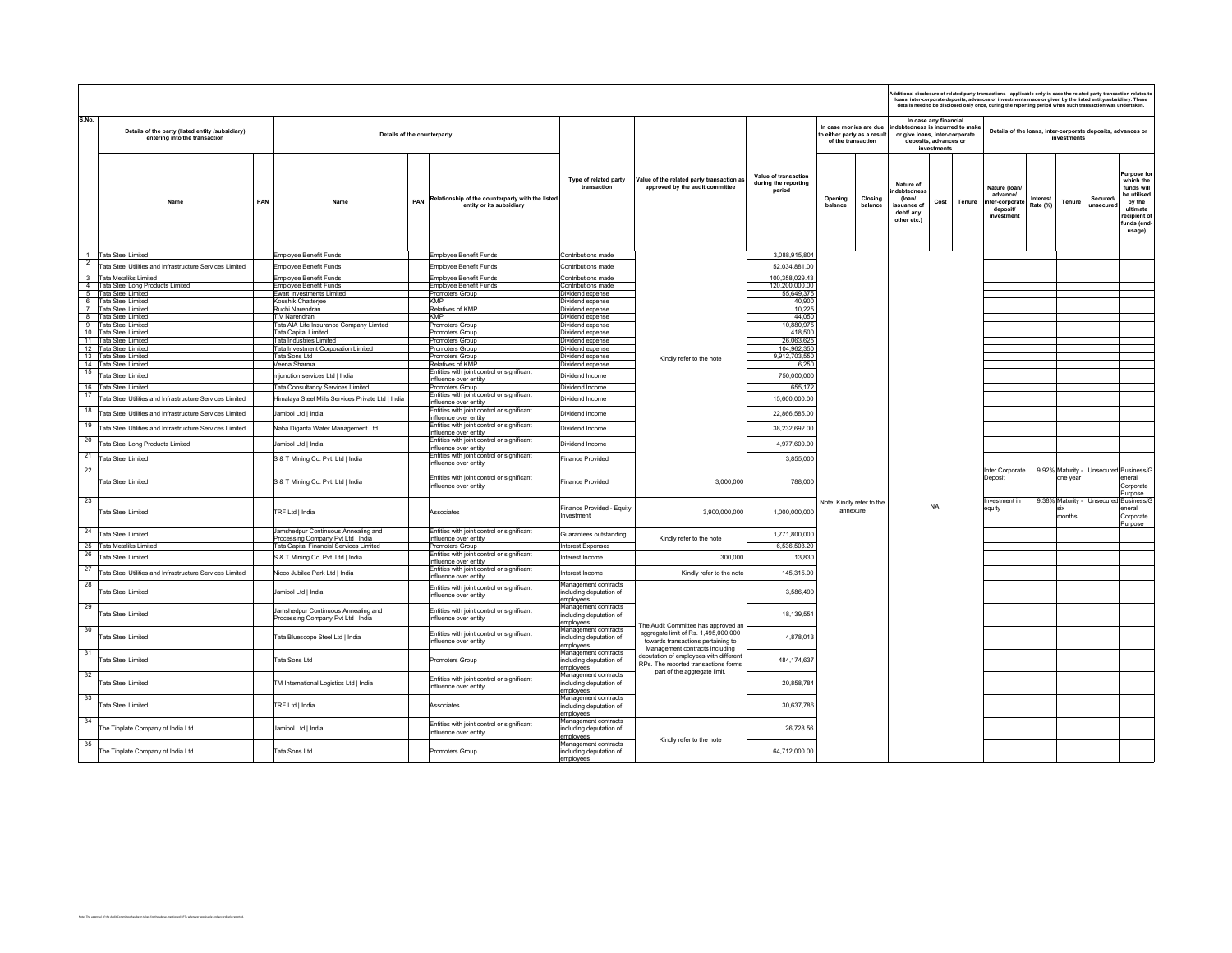|       |                                                                                   |                                                                                |     |                                                                              |                                                                 |                                                                              |                                                        |                                                                             |                    |                                                                                  |                                                               |        | dditional disclosure of related party transactions - applicable only in case the related party transaction relates t<br>Ioans, inter-corporate deposits, advances or investments made or given by the listed entity/subsidiary. T<br>details need to be disclosed only once, during the reporting period when such transaction was unde |                             |             |                               |                                                                                                                   |
|-------|-----------------------------------------------------------------------------------|--------------------------------------------------------------------------------|-----|------------------------------------------------------------------------------|-----------------------------------------------------------------|------------------------------------------------------------------------------|--------------------------------------------------------|-----------------------------------------------------------------------------|--------------------|----------------------------------------------------------------------------------|---------------------------------------------------------------|--------|-----------------------------------------------------------------------------------------------------------------------------------------------------------------------------------------------------------------------------------------------------------------------------------------------------------------------------------------|-----------------------------|-------------|-------------------------------|-------------------------------------------------------------------------------------------------------------------|
| S.No. | Details of the party (listed entity /subsidiary)<br>entering into the transaction | Details of the counterparty                                                    |     |                                                                              |                                                                 |                                                                              |                                                        | In case monies are due<br>to either party as a result<br>of the transaction |                    | debtedness is incurred to make<br>or give loans, inter-corporate                 | In case any financial<br>deposits, advances or<br>investments |        | Details of the loans, inter-corporate deposits, advances or                                                                                                                                                                                                                                                                             |                             | investments |                               |                                                                                                                   |
|       | Name                                                                              | PAN                                                                            | PAN | Relationship of the counterparty with the listed<br>entity or its subsidiary | Type of related party<br>transaction                            | Value of the related party transaction as<br>approved by the audit committee | Value of transaction<br>during the reporting<br>period | Opening<br>balance                                                          | Closing<br>balance | Nature of<br>debtednes<br>$($ loan $/$<br>issuance of<br>debt/ any<br>other etc. | Cost                                                          | Tenure | Nature (Ioani<br>advance/<br>ter-corporate<br>deposit/<br>investment                                                                                                                                                                                                                                                                    | <b>Interest</b><br>Rate (%) | Tenure      | Securedi<br><b>IInsecured</b> | Purpose fr<br>which the<br>funds will<br>be utilised<br>by the<br>ultimate<br>ecipient of<br>funds (end<br>usage) |
| 36    | Tata Metaliks Limited                                                             | Fata Sons Ltd                                                                  |     | Promoters Group                                                              | Management contracts<br>including deputation of<br>employees    |                                                                              | 58.629.826.00                                          |                                                                             |                    |                                                                                  |                                                               |        |                                                                                                                                                                                                                                                                                                                                         |                             |             |                               |                                                                                                                   |
| 37    | Tata Steel Long Products Limited                                                  | <b>Tata Sons Ltd</b>                                                           |     | Promoters Group                                                              | Management contracts<br>including deputation of<br>employees    |                                                                              | 149.000.000.00                                         |                                                                             |                    |                                                                                  |                                                               |        |                                                                                                                                                                                                                                                                                                                                         |                             |             |                               |                                                                                                                   |
| 38    | Tata Steel Downstream Products Limited                                            | <b>Tata Sons Ltd</b>                                                           |     | Promoters Group                                                              | Management contracts<br>including deputation of<br>employees    | Kindly refer to the note                                                     | 100,812,000.00                                         |                                                                             |                    |                                                                                  |                                                               |        |                                                                                                                                                                                                                                                                                                                                         |                             |             |                               |                                                                                                                   |
| 39    | <b>Tata Steel Limited</b>                                                         | Malusha Travels Pyt I td                                                       |     | Associates                                                                   | Provision for outstanding<br>receivables                        |                                                                              | 306,500                                                |                                                                             |                    |                                                                                  |                                                               |        |                                                                                                                                                                                                                                                                                                                                         |                             |             |                               |                                                                                                                   |
| 40    | <b>Tata Steel Limited</b>                                                         | TRF Ltd   India                                                                |     | Associates                                                                   | Provision for outstanding<br>receivables                        |                                                                              | 1,000,000,000                                          |                                                                             |                    |                                                                                  |                                                               |        |                                                                                                                                                                                                                                                                                                                                         |                             |             |                               |                                                                                                                   |
| 41    | <b>Tata Steel Limited</b>                                                         | TRF Ltd   India                                                                |     | Associates                                                                   | Provision/(Reversal) for<br>receivables made during<br>the year |                                                                              | 1,000,000,000                                          |                                                                             |                    |                                                                                  |                                                               |        |                                                                                                                                                                                                                                                                                                                                         |                             |             |                               |                                                                                                                   |
| 42    | Tata Steel Limited                                                                | Jamipol Ltd   India                                                            |     | Entities with joint control or significant<br>influence over entity          | <b>Purchase of Goods</b>                                        | 2,750,000,000                                                                | 1,039,536,096                                          |                                                                             |                    |                                                                                  |                                                               |        |                                                                                                                                                                                                                                                                                                                                         |                             |             |                               |                                                                                                                   |
| 43    | <b>Tata Steel Limited</b>                                                         | Jamshedpur Continuous Annealing and                                            |     | Entities with joint control or significant                                   | Purchase of Goods                                               | 350,000,000                                                                  | 242,597,564                                            |                                                                             |                    |                                                                                  |                                                               |        |                                                                                                                                                                                                                                                                                                                                         |                             |             |                               |                                                                                                                   |
| 44    | Tata Steel Limited                                                                | Processing Company Pvt Ltd   India<br>Tata Bluescope Steel Ltd   India         |     | influence over entity<br>Entities with joint control or significant          | Purchase of Goods                                               | 1,070,000,000                                                                | 363,505,888                                            |                                                                             |                    |                                                                                  |                                                               |        |                                                                                                                                                                                                                                                                                                                                         |                             |             |                               |                                                                                                                   |
|       | 45 Tata Steel Limited                                                             | <b>Fata Industries Limited</b>                                                 |     | influence over entity<br>Promoters Group                                     | Purchase of Goods                                               |                                                                              | 179,320,410                                            |                                                                             |                    |                                                                                  |                                                               |        |                                                                                                                                                                                                                                                                                                                                         |                             |             |                               |                                                                                                                   |
|       | 46 Tata Steel Limited                                                             | Tata Industries Ltd                                                            |     | Promoters Group                                                              | Purchase of Goods                                               | The Audit Committee has approved an                                          | 2,264,698                                              |                                                                             |                    |                                                                                  |                                                               |        |                                                                                                                                                                                                                                                                                                                                         |                             |             |                               |                                                                                                                   |
| 48    | 47 Tata Steel Limited                                                             | Tata International Limited<br>ATA INTERNATIONAL METALS (UK)                    |     | Promoters Group                                                              | Purchase of Goods                                               | aggregate limit of Rs. 50,751,500,000<br>towards transactions pertaining to  | 694,753,722                                            |                                                                             |                    |                                                                                  |                                                               |        |                                                                                                                                                                                                                                                                                                                                         |                             |             |                               |                                                                                                                   |
|       | Tata Steel Limited                                                                | <b>IMITED</b>                                                                  |     | Promoters Group                                                              | Purchase of Goods                                               | urchase of Goods' with different RPs.                                        | 949,089,549<br>1,317,808,923                           |                                                                             |                    |                                                                                  |                                                               |        |                                                                                                                                                                                                                                                                                                                                         |                             |             |                               |                                                                                                                   |
| 50    | 49 Tata Steel Limited<br><b>Tata Steel Limited</b>                                | Tata International Singapore Pte Ltd.<br>TRF Ltd   India                       |     | Promoters Group<br>Associates                                                | Purchase of Goods<br>Purchase of Goods                          | The reported transactions forms part of<br>the aggregate limit.              | 244,782,989                                            |                                                                             |                    |                                                                                  |                                                               |        |                                                                                                                                                                                                                                                                                                                                         |                             |             |                               |                                                                                                                   |
|       | 51 The Indian Steel and Wire Products Ltd                                         | Tata Bluescope Steel Ltd   India                                               |     | Entities with joint control or significant<br>influence over entity          | Purchase of Goods                                               |                                                                              | 1,514,082.96                                           |                                                                             |                    |                                                                                  |                                                               |        |                                                                                                                                                                                                                                                                                                                                         |                             |             |                               |                                                                                                                   |
|       | 52 Tata Steel Foundation<br>53 Tata Steel Global Procurement                      | Tata Industries Limited                                                        |     | Promoters Group<br>Promoters Group                                           | Purchase of Goods<br><b>Purchase of Goods</b>                   |                                                                              | 9,700,187.00<br>2,076,096,806.84                       | Note: Kindly refer to the                                                   |                    |                                                                                  | <b>NA</b>                                                     |        |                                                                                                                                                                                                                                                                                                                                         |                             |             |                               |                                                                                                                   |
|       | 54 Jamshedpur Football and Sporting Pvt. Ltd.                                     | Tata International Singapore Pte Ltd.<br>TATA 1MG Technologies Private Limited |     | Promoters Group                                                              | Purchase of Goods                                               |                                                                              | 273,626.12                                             | annexure                                                                    |                    |                                                                                  |                                                               |        |                                                                                                                                                                                                                                                                                                                                         |                             |             |                               |                                                                                                                   |
|       | 55 Jamshedpur Football and Sporting Pvt. Ltd.                                     | Tata Industries Limited                                                        |     | Promoters Group                                                              | Purchase of Goods                                               |                                                                              | 2,278,239.42                                           |                                                                             |                    |                                                                                  |                                                               |        |                                                                                                                                                                                                                                                                                                                                         |                             |             |                               |                                                                                                                   |
|       | 56 The Tinplate Company of India Ltd                                              | Tata Bluescope Steel Ltd   India                                               |     | Entities with joint control or significant<br>influence over entity          | Purchase of Goods                                               |                                                                              | 9,263,963.73                                           |                                                                             |                    |                                                                                  |                                                               |        |                                                                                                                                                                                                                                                                                                                                         |                             |             |                               |                                                                                                                   |
|       | 57 The Tinplate Company of India Ltd<br>58 The Tinplate Company of India Ltd      | Tata International Singapore Pte Ltd.<br>Tata Limited                          |     | Promoters Group<br>Promoters Group                                           | Purchase of Goods<br>Purchase of Goods                          |                                                                              | 1,586,312,498.56<br>7,263,749.57                       |                                                                             |                    |                                                                                  |                                                               |        |                                                                                                                                                                                                                                                                                                                                         |                             |             |                               |                                                                                                                   |
| 59    | <b>Tata Metaliks Limited</b>                                                      | <b>Fata Bluescope Steel Ltd   India</b>                                        |     | Entities with joint control or significant                                   | Purchase of Goods                                               | Kindly refer to the note                                                     | 16,737,200.61                                          |                                                                             |                    |                                                                                  |                                                               |        |                                                                                                                                                                                                                                                                                                                                         |                             |             |                               |                                                                                                                   |
| 60    | Tata Steel Long Products Limited                                                  | Jamipol Ltd   India                                                            |     | influence over entity<br>Entities with joint control or significant          | Purchase of Goods                                               |                                                                              | 287,770,704.33                                         |                                                                             |                    |                                                                                  |                                                               |        |                                                                                                                                                                                                                                                                                                                                         |                             |             |                               |                                                                                                                   |
| 61    | Tata Steel Long Products Limited                                                  | Tata Bluescope Steel Ltd   India                                               |     | nfluence over entitv<br>Entities with joint control or significant           | Purchase of Goods                                               |                                                                              | 14,017,080.94                                          |                                                                             |                    |                                                                                  |                                                               |        |                                                                                                                                                                                                                                                                                                                                         |                             |             |                               |                                                                                                                   |
| 62    | Tata Steel Long Products Limited                                                  | TM International Logistics Ltd   India                                         |     | influence over entity<br>Entities with joint control or significant          | Purchase of Goods                                               |                                                                              | 303,518,709.63                                         |                                                                             |                    |                                                                                  |                                                               |        |                                                                                                                                                                                                                                                                                                                                         |                             |             |                               |                                                                                                                   |
| 63    |                                                                                   | Jamshedpur Continuous Annealing and                                            |     | influence over entity<br>Entities with joint control or significant          |                                                                 |                                                                              |                                                        |                                                                             |                    |                                                                                  |                                                               |        |                                                                                                                                                                                                                                                                                                                                         |                             |             |                               |                                                                                                                   |
| 64    | Tata Steel Downstream Products Limited                                            | Processing Company Pvt Ltd   India                                             |     | influence over entity<br>Entities with joint control or significant          | Purchase of Goods                                               |                                                                              | 911,881,640.70                                         |                                                                             |                    |                                                                                  |                                                               |        |                                                                                                                                                                                                                                                                                                                                         |                             |             |                               |                                                                                                                   |
|       | Tata Steel Downstream Products Limited                                            | Tata Bluescope Steel Ltd   India                                               |     | influence over entity                                                        | Purchase of Goods                                               |                                                                              | 14,075,463.44                                          |                                                                             |                    |                                                                                  |                                                               |        |                                                                                                                                                                                                                                                                                                                                         |                             |             |                               |                                                                                                                   |
| 65    | <b>Tata Steel Limited</b>                                                         | Himalaya Steel Mills Services Private Ltd   India                              |     | Entities with joint control or significant<br>influence over entity          | Receiving of Services                                           | 593,000,000                                                                  | 181, 147, 049                                          |                                                                             |                    |                                                                                  |                                                               |        |                                                                                                                                                                                                                                                                                                                                         |                             |             |                               |                                                                                                                   |
| 66    | <b>Tata Steel Limited</b>                                                         | ndustrial Energy Ltd   India                                                   |     | Entities with joint control or significant<br>influence over entity          | Receiving of Services                                           | 4,780,000,000                                                                | 1,978,115,641                                          |                                                                             |                    |                                                                                  |                                                               |        |                                                                                                                                                                                                                                                                                                                                         |                             |             |                               |                                                                                                                   |
| 67    | Tata Steel Limited                                                                | Jamipol Ltd   India                                                            |     | Entities with joint control or significant<br>influence over entity          | Receiving of Services                                           | 520,000,000                                                                  | 162,196,232                                            |                                                                             |                    |                                                                                  |                                                               |        |                                                                                                                                                                                                                                                                                                                                         |                             |             |                               |                                                                                                                   |
| 68    | <b>Tata Steel Limited</b>                                                         | Jamshedpur Continuous Annealing and<br>Processing Company Pvt Ltd   India      |     | Entities with joint control or significant<br>influence over entity          | Receiving of Services                                           | 520,000,000                                                                  | 42,409,811                                             |                                                                             |                    |                                                                                  |                                                               |        |                                                                                                                                                                                                                                                                                                                                         |                             |             |                               |                                                                                                                   |
| 69    | <b>Tata Steel Limited</b>                                                         | mjunction services Ltd   India                                                 |     | Entities with joint control or significant<br>influence over entity          | Receiving of Services                                           | 1,457,000,000                                                                | 618,746,341                                            |                                                                             |                    |                                                                                  |                                                               |        |                                                                                                                                                                                                                                                                                                                                         |                             |             |                               |                                                                                                                   |
| 70    | <b>Tata Steel Limited</b>                                                         | T S Medica Hospitals I India                                                   |     | Entities with joint control or significant<br>influence over entity          | Receiving of Services                                           | 110,000,000                                                                  | 4.359.296                                              |                                                                             |                    |                                                                                  |                                                               |        |                                                                                                                                                                                                                                                                                                                                         |                             |             |                               |                                                                                                                   |
|       | 71 Tata Steel Limited                                                             | TAS-AGT Systems Limited                                                        |     | Promoters Group                                                              | Receiving of Services                                           | 210,000,000                                                                  | 106,566,741                                            |                                                                             |                    |                                                                                  |                                                               |        |                                                                                                                                                                                                                                                                                                                                         |                             |             |                               |                                                                                                                   |
|       | $\overline{72}$ Tata Steel Limited                                                | Tata AIG General Insurance Company Limited                                     |     | Promoters Group                                                              | Receiving of Services                                           | 2,780,000,000                                                                | 797,532,974                                            |                                                                             |                    |                                                                                  |                                                               |        |                                                                                                                                                                                                                                                                                                                                         |                             |             |                               |                                                                                                                   |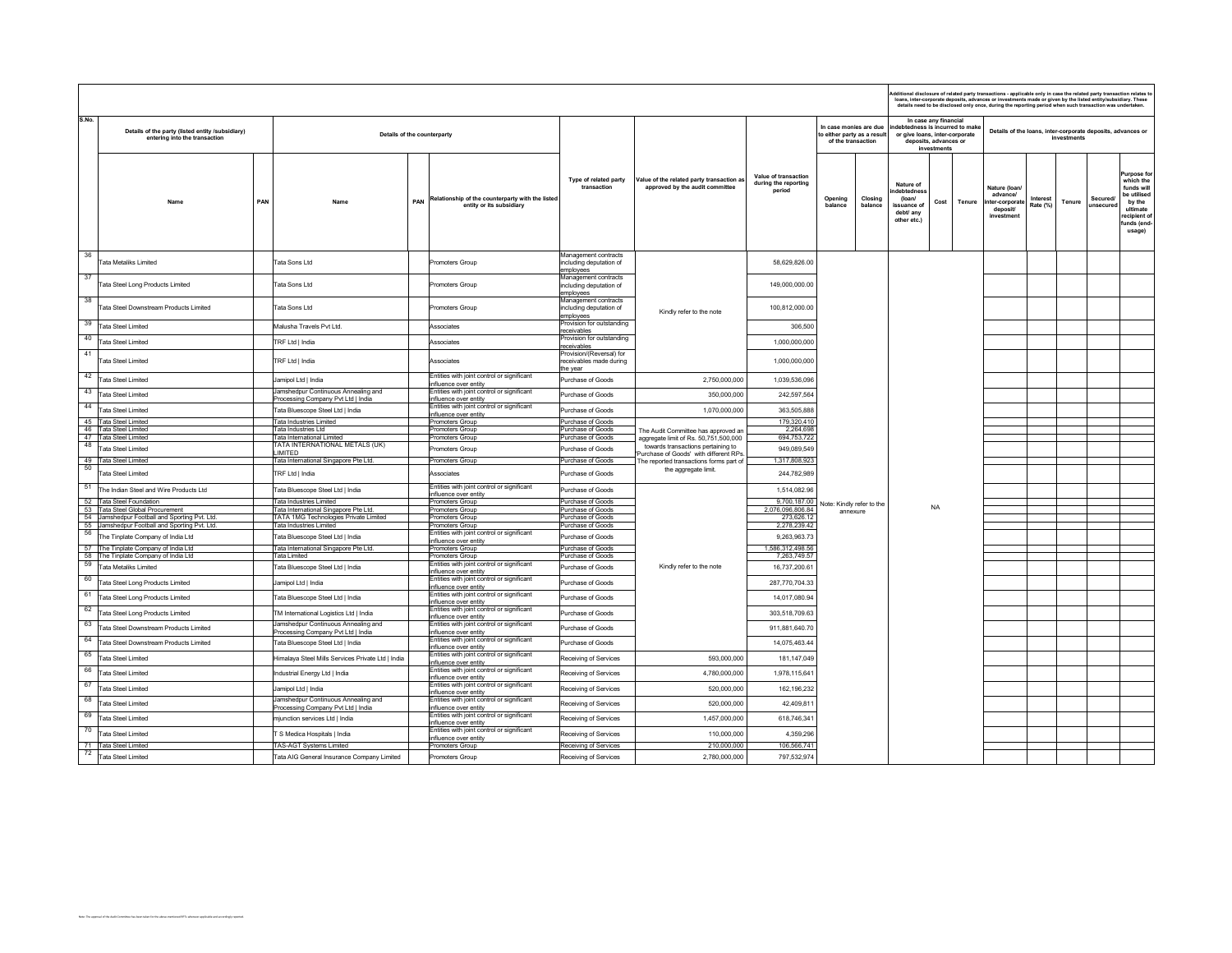|       |                                                                                   |     | dditional disclosure of related party transactions - applicable only in case the related party transaction relates to<br>loans, inter-corporate deposits, advances or investments made or given by the listed entity/subsidiary. These details need to be disclosed only once, during the reporting period when such transaction was undertaken. |                                                                              |                                                |                                                                                                                                                                                                                                      |                                                        |                                                                             |                                                                            |                                                               |                                |                                                                       |                      |             |                                                             |                                                                                                                     |  |  |
|-------|-----------------------------------------------------------------------------------|-----|--------------------------------------------------------------------------------------------------------------------------------------------------------------------------------------------------------------------------------------------------------------------------------------------------------------------------------------------------|------------------------------------------------------------------------------|------------------------------------------------|--------------------------------------------------------------------------------------------------------------------------------------------------------------------------------------------------------------------------------------|--------------------------------------------------------|-----------------------------------------------------------------------------|----------------------------------------------------------------------------|---------------------------------------------------------------|--------------------------------|-----------------------------------------------------------------------|----------------------|-------------|-------------------------------------------------------------|---------------------------------------------------------------------------------------------------------------------|--|--|
| S.No. | Details of the party (listed entity /subsidiary)<br>entering into the transaction |     | Details of the counterparty                                                                                                                                                                                                                                                                                                                      |                                                                              |                                                |                                                                                                                                                                                                                                      |                                                        | In case monies are due<br>to either party as a result<br>of the transaction | or give loans, inter-corporate                                             | In case any financial<br>deposits, advances or<br>investments | debtedness is incurred to make |                                                                       |                      | investments | Details of the loans, inter-corporate deposits, advances or |                                                                                                                     |  |  |
|       |                                                                                   | PAN | PAN<br>Name                                                                                                                                                                                                                                                                                                                                      | Relationship of the counterparty with the listed<br>entity or its subsidiary | Type of related party<br>transaction           | Value of the related party transaction as<br>approved by the audit committee                                                                                                                                                         | Value of transaction<br>during the reporting<br>period | Opening<br>Closing<br>balance<br>halance                                    | Nature of<br>debtednes<br>(loan/<br>issuance of<br>debt/ any<br>other etc. | Cost                                                          | Tenure                         | Nature (loan/<br>advance/<br>nter-corporate<br>deposit/<br>investment | Interest<br>Rate (%) | Tenure      | <b>Secured/</b><br>unsecured                                | urpose for<br>which the<br>funds will<br>be utilised<br>by the<br>ultimate<br>recipient of<br>funds (end-<br>usage) |  |  |
| 73    | <b>Tata Steel Limited</b>                                                         |     | Tata Bluescope Steel Ltd   India                                                                                                                                                                                                                                                                                                                 | Entities with joint control or significant<br>influence over entity          | Receiving of Services                          | The Audit Committee has approved an<br>aggregate limit of Rs. 43,014,500,000<br>towards transactions pertaining to<br>'Receiving of Services' with different<br>RPs. The reported transactions forms<br>part of the aggregate limit. | 45.654.578                                             |                                                                             |                                                                            |                                                               |                                |                                                                       |                      |             |                                                             |                                                                                                                     |  |  |
|       | 74 Tata Steel Limited                                                             |     | Tata Communications Limited                                                                                                                                                                                                                                                                                                                      | Promoters Group                                                              | Receiving of Services                          | 940,000,000                                                                                                                                                                                                                          | 818,815,744                                            |                                                                             |                                                                            |                                                               |                                |                                                                       |                      |             |                                                             |                                                                                                                     |  |  |
|       | 75 Tata Steel Limited                                                             |     | Tata Consultancy Services Limited                                                                                                                                                                                                                                                                                                                | Promoters Group                                                              | Receiving of Services                          | 2,000,000                                                                                                                                                                                                                            | 720,625,733                                            |                                                                             |                                                                            |                                                               |                                |                                                                       |                      |             |                                                             |                                                                                                                     |  |  |
| 77    | 76 Tata Steel Limited                                                             |     | <b>Fata Consulting Engineers Limited</b>                                                                                                                                                                                                                                                                                                         | Promoters Group                                                              | Receiving of Services                          | 200,000,000                                                                                                                                                                                                                          | 28,356,059                                             |                                                                             |                                                                            |                                                               |                                |                                                                       |                      |             |                                                             |                                                                                                                     |  |  |
|       | Tata Steel Limited                                                                |     | Tata Elxsi Limited                                                                                                                                                                                                                                                                                                                               | Promoters Group                                                              | Receiving of Services                          | The Audit Committee has approved an<br>aggregate limit of Rs. 43,014,500,000<br>towards transactions pertaining to<br>'Receiving of Services' with different<br>RPs. The reported transactions forms<br>part of the aggregate limit. | 14.452.293                                             |                                                                             |                                                                            |                                                               |                                |                                                                       |                      |             |                                                             |                                                                                                                     |  |  |
|       | 78 Tata Steel Limited                                                             |     | <b>Tata Industries Limited</b>                                                                                                                                                                                                                                                                                                                   | Promoters Group                                                              | Receiving of Services                          | 217,500,000                                                                                                                                                                                                                          | 6,508,512                                              |                                                                             |                                                                            |                                                               |                                |                                                                       |                      |             |                                                             |                                                                                                                     |  |  |
|       | 79 Tata Steel Limited<br>80 Tata Steel Limited                                    |     | Tata International Limited<br><b>Tata Limited</b>                                                                                                                                                                                                                                                                                                | Promoters Group<br>Promoters Group                                           | Receiving of Services<br>Receiving of Services | 5,000,000                                                                                                                                                                                                                            | 573,017,195                                            |                                                                             |                                                                            |                                                               |                                |                                                                       |                      |             |                                                             |                                                                                                                     |  |  |
| 81    |                                                                                   |     |                                                                                                                                                                                                                                                                                                                                                  | Entities with joint control or significant                                   |                                                | The Audit Committee has approved an                                                                                                                                                                                                  |                                                        |                                                                             |                                                                            |                                                               |                                |                                                                       |                      |             |                                                             |                                                                                                                     |  |  |
|       | <b>Tata Steel Limited</b>                                                         |     | Tata NYK Shipping PTE Ltd                                                                                                                                                                                                                                                                                                                        | influence over entity                                                        | Receiving of Services                          | aggregate limit of Rs. 43,014,500,000                                                                                                                                                                                                | 231,253,808                                            |                                                                             |                                                                            |                                                               |                                |                                                                       |                      |             |                                                             |                                                                                                                     |  |  |
| 82    | <b>Tata Steel Limited</b>                                                         |     | Tata NYK Shipping Pte Ltd   Singapore                                                                                                                                                                                                                                                                                                            | Entities with joint control or significant<br>influence over entity          | Receiving of Services                          | towards transactions pertaining to<br>'Receiving of Services' with different<br>RPs. The reported transactions forms<br>part of the aggregate limit.                                                                                 | 521,554,107                                            |                                                                             |                                                                            |                                                               |                                |                                                                       |                      |             |                                                             |                                                                                                                     |  |  |
|       | 83 Tata Steel Limited                                                             |     | Tata Sons Ltd                                                                                                                                                                                                                                                                                                                                    | Promoters Group                                                              | Receiving of Services                          | 1.696.500.000                                                                                                                                                                                                                        | 86,249,418                                             |                                                                             |                                                                            |                                                               |                                |                                                                       |                      |             |                                                             |                                                                                                                     |  |  |
| 84    | <b>Tata Steel Limited</b>                                                         |     | <b>Tata Steel Ticaret AS</b>                                                                                                                                                                                                                                                                                                                     | Entities with joint control or significant<br>influence over entity          | Receiving of Services                          | 120.000.000                                                                                                                                                                                                                          | 82 458 845                                             |                                                                             |                                                                            |                                                               |                                |                                                                       |                      |             |                                                             |                                                                                                                     |  |  |
| 85    | <b>Tata Steel Limited</b>                                                         |     | Tata Teleservices (Maharashtra) Limited                                                                                                                                                                                                                                                                                                          | Promoters Group                                                              | Receiving of Services                          | The Audit Committee has approved an                                                                                                                                                                                                  | 7,287,701                                              | Note: Kindly refer to the<br>annexure                                       |                                                                            | <b>NA</b>                                                     |                                |                                                                       |                      |             |                                                             |                                                                                                                     |  |  |
| 86    | <b>Tata Steel Limited</b>                                                         |     | TKM Global Logistics Ltd   India                                                                                                                                                                                                                                                                                                                 | Entities with joint control or significant<br>influence over entity          | Receiving of Services                          | aggregate limit of Rs. 43,014,500,000<br>owards transactions pertaining to<br>'Receiving of Services' with different                                                                                                                 | 143.662.158                                            |                                                                             |                                                                            |                                                               |                                |                                                                       |                      |             |                                                             |                                                                                                                     |  |  |
| 87    | <b>Tata Steel Limited</b>                                                         |     | TM International Logistics Ltd   India                                                                                                                                                                                                                                                                                                           | Entities with joint control or significant<br>influence over entity          | Receiving of Services                          | RPs. The reported transactions forms<br>part of the aggregate limit.                                                                                                                                                                 | 4,983,211,191                                          |                                                                             |                                                                            |                                                               |                                |                                                                       |                      |             |                                                             |                                                                                                                     |  |  |
|       | 88 Tata Steel Limited                                                             |     | TRF Ltd   India                                                                                                                                                                                                                                                                                                                                  | Associates                                                                   | Receiving of Services                          | 1.330.000.000                                                                                                                                                                                                                        | 170,175,302                                            |                                                                             |                                                                            |                                                               |                                |                                                                       |                      |             |                                                             |                                                                                                                     |  |  |
| 89    | Tata Steel Europe                                                                 |     | Tata AIG General Insurance Company Limited                                                                                                                                                                                                                                                                                                       | Promoters Group                                                              | Receiving of Services                          |                                                                                                                                                                                                                                      | 485,260,957.63                                         |                                                                             |                                                                            |                                                               |                                |                                                                       |                      |             |                                                             |                                                                                                                     |  |  |
|       | 90 Tata Steel Europe                                                              |     | Tata Consultancy Services Limited                                                                                                                                                                                                                                                                                                                | Promoters Group                                                              | Receiving of Services                          |                                                                                                                                                                                                                                      | 7,327,878,343.40                                       |                                                                             |                                                                            |                                                               |                                |                                                                       |                      |             |                                                             |                                                                                                                     |  |  |
|       | 91 Tata Steel Europe                                                              |     | Tata Consulting Engineers Limited                                                                                                                                                                                                                                                                                                                | Promoters Group                                                              | Receiving of Services                          |                                                                                                                                                                                                                                      | 491,130,199.36                                         |                                                                             |                                                                            |                                                               |                                |                                                                       |                      |             |                                                             |                                                                                                                     |  |  |
|       | 92 Tata Steel Europe                                                              |     | <b>Tata Limited</b>                                                                                                                                                                                                                                                                                                                              | Promoters Group                                                              | Receiving of Services                          |                                                                                                                                                                                                                                      | 9,572,206.86                                           |                                                                             |                                                                            |                                                               |                                |                                                                       |                      |             |                                                             |                                                                                                                     |  |  |
| 94    | 93 Tata Steel Europe                                                              |     | Tata Sons Ltd                                                                                                                                                                                                                                                                                                                                    | Promoters Group<br>Entities with joint control or significant                | Receiving of Services                          |                                                                                                                                                                                                                                      | 190,482.54                                             |                                                                             |                                                                            |                                                               |                                |                                                                       |                      |             |                                                             |                                                                                                                     |  |  |
|       | Tata Steel Europe                                                                 |     | Tata Steel Ticaret AS                                                                                                                                                                                                                                                                                                                            | influence over entity                                                        | Receiving of Services                          |                                                                                                                                                                                                                                      | 37,707,244.54                                          |                                                                             |                                                                            |                                                               |                                |                                                                       |                      |             |                                                             |                                                                                                                     |  |  |
|       | 95 Tata Steel Europe                                                              |     | Wupperman Staal Nederland BV                                                                                                                                                                                                                                                                                                                     | Associates                                                                   | Receiving of Services                          |                                                                                                                                                                                                                                      | 2,282,815,144.03                                       |                                                                             |                                                                            |                                                               |                                |                                                                       |                      |             |                                                             |                                                                                                                     |  |  |
| 96    | Bhubaneswar Power Pyt. Ltd                                                        |     | mjunction services Ltd   India                                                                                                                                                                                                                                                                                                                   | Entities with joint control or significant<br>influence over entity          | Receiving of Services                          | Kindly refer to the note                                                                                                                                                                                                             | 359,900.00                                             |                                                                             |                                                                            |                                                               |                                |                                                                       |                      |             |                                                             |                                                                                                                     |  |  |
| 97    | <b>Bhubaneswar Power Pvt. Ltd</b>                                                 |     | Tata AIG General Insurance Company Limited                                                                                                                                                                                                                                                                                                       | Promoters Group                                                              | Receiving of Services                          |                                                                                                                                                                                                                                      | 57,478.00                                              |                                                                             |                                                                            |                                                               |                                |                                                                       |                      |             |                                                             |                                                                                                                     |  |  |
| 98    | he Indian Steel and Wire Products Ltd                                             |     | mjunction services Ltd   India                                                                                                                                                                                                                                                                                                                   | Entities with joint control or significant<br>influence over entity          | Receiving of Services                          |                                                                                                                                                                                                                                      | 5,254,974.88                                           |                                                                             |                                                                            |                                                               |                                |                                                                       |                      |             |                                                             |                                                                                                                     |  |  |
| 99    | The Indian Steel and Wire Products Ltd                                            |     | Tata Bluescope Steel Ltd   India                                                                                                                                                                                                                                                                                                                 | Entities with joint control or significant<br>influence over entity          | Receiving of Services                          |                                                                                                                                                                                                                                      | 407.274.11                                             |                                                                             |                                                                            |                                                               |                                |                                                                       |                      |             |                                                             |                                                                                                                     |  |  |
|       | 100 The Indian Steel and Wire Products Ltd                                        |     | Tata Capital Financial Services Limited                                                                                                                                                                                                                                                                                                          | Promoters Group                                                              | Receiving of Services                          |                                                                                                                                                                                                                                      | 3,826,533.50                                           |                                                                             |                                                                            |                                                               |                                |                                                                       |                      |             |                                                             |                                                                                                                     |  |  |
|       | 101 The Indian Steel and Wire Products Ltd                                        |     | Tata Industries Limited                                                                                                                                                                                                                                                                                                                          | Promoters Group                                                              | Receiving of Services                          |                                                                                                                                                                                                                                      | 609,723.00                                             |                                                                             |                                                                            |                                                               |                                |                                                                       |                      |             |                                                             |                                                                                                                     |  |  |
| 102   | he Indian Steel and Wire Products Ltd                                             |     | TM International Logistics Ltd   India                                                                                                                                                                                                                                                                                                           | Entities with joint control or significant<br>influence over entity          | Receiving of Services                          |                                                                                                                                                                                                                                      | 5,903,550.65                                           |                                                                             |                                                                            |                                                               |                                |                                                                       |                      |             |                                                             |                                                                                                                     |  |  |
| 103   | <b>Tata Steel Global Procurement</b>                                              |     | mjunction services Ltd   India                                                                                                                                                                                                                                                                                                                   | Entities with joint control or significant<br>influence over entity          | Receiving of Services                          |                                                                                                                                                                                                                                      | 6,650,410.41                                           |                                                                             |                                                                            |                                                               |                                |                                                                       |                      |             |                                                             |                                                                                                                     |  |  |
| 104   | Jamshedpur Football and Sporting Pvt. Ltd.                                        |     | Tata AIG General Insurance Company Limited                                                                                                                                                                                                                                                                                                       | Promoters Group                                                              | Receiving of Services                          |                                                                                                                                                                                                                                      | 113,100.00                                             |                                                                             |                                                                            |                                                               |                                |                                                                       |                      |             |                                                             |                                                                                                                     |  |  |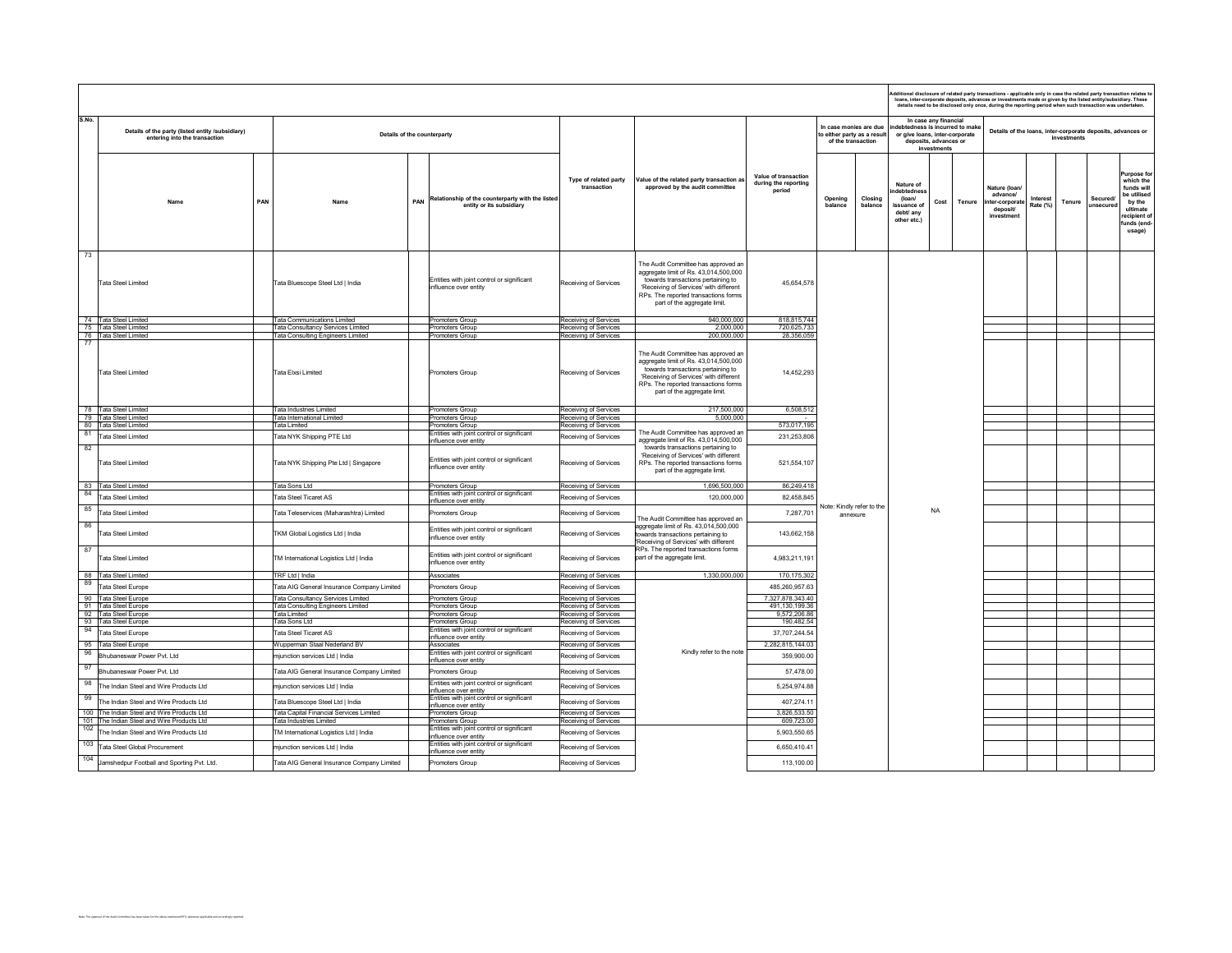| S.No.<br>In case any financial<br>In case monies are due<br>debtedness is incurred to make<br>Details of the party (listed entity /subsidiary)<br>Details of the loans, inter-corporate deposits, advances or<br>Details of the counterparty<br>to either party as a result<br>or give loans, inter-corporate<br>entering into the transaction<br>of the transaction<br>deposits, advances or<br>investments<br>Value of transaction<br>Type of related party<br>Value of the related party transaction as<br>during the reporting<br>Nature of<br>transaction<br>approved by the audit committee<br>Nature (loan)<br>period<br>debtednes<br>advancel<br>Relationship of the counterparty with the listed<br>Closing<br>Opening<br>(loan/<br>PAN<br>PAN<br>Cost<br>Tenure<br>ter-corporate<br><b>Nam</b><br>Name<br>entity or its subsidiary<br>balance<br>balance<br>issuance of<br>deposit/<br>debt/ anv<br>investment<br>other etc.)<br>Entities with joint control or significant<br>105<br>Tata Steel Utilities and Infrastructure Services Limited<br>Receiving of Services<br>884.073.94<br>miunction services I td I India<br>influence over entity<br>106<br>Entities with joint control or significant<br>Tata Steel Utilities and Infrastructure Services Limited<br>Naba Diganta Water Management Ltd.<br>Receiving of Services<br>253,557.00<br>influence over entity<br>107<br>Tata Steel Utilities and Infrastructure Services Limited<br>Tata Sons Ltd<br>Promoters Group<br>Receiving of Services<br>30.207.365.00<br>108 The Tinplate Company of India Ltd<br>Entities with joint control or significant<br>mjunction services Ltd   India<br>Receiving of Services<br>20,054,373.93<br>influence over entity<br>109<br>The Tinplate Company of India Ltd<br>47, 166, 545. 58<br>Fata AIG General Insurance Company Limited<br>Promoters Group<br>Receiving of Services<br>110<br>Entities with joint control or significant<br>The Tinplate Company of India Ltd<br>Tata Bluescope Steel Ltd   India<br>Receiving of Services<br>1,818,425.38<br>influence over entity<br>111 The Tinplate Company of India Ltd<br>ata Communications Limited<br>Receiving of Services<br>6,607,962.49<br>Promoters Group<br>112 The Tinplate Company of India Ltd<br>ata Consultancy Services Limited<br>Promoters Group<br>Receiving of Services<br>3,535,311.60<br>113 The Tinplate Company of India Ltd<br><b>Tata Consulting Engineers Limited</b><br>Receiving of Services<br>1.123.900.00<br>Promoters Group<br>Entities with joint control or significant<br>114 The Tinplate Company of India Ltd<br>9,041,445.04<br>Tata Steel Ticaret AS   Turkey<br>Receiving of Services<br>influence over entity<br>115 The Tinplate Company of India Ltd<br>Entities with joint control or significant<br>8,426,740.93<br>Receiving of Services<br>TKM Global Logistics Ltd   India<br>influence over entity<br>116 The Tinplate Company of India Ltd<br>Entities with joint control or significant<br>22,122,792.45<br>TM International Logistics Ltd   India<br>Receiving of Services<br>influence over entity<br>Entities with joint control or significant<br>Kindly refer to the note<br>25,919,580.51<br>mjunction services Ltd   India<br>Receiving of Services<br>influence over entity<br>118<br>Tata Metaliks Limited<br>Fata AIG General Insurance Company Limited<br>Receiving of Services<br>27,350.02<br>Promoters Group<br>119 Tata Metaliks Limited<br><b>Tata Communications Limited</b><br>Receiving of Services<br>3.365.591.47<br>Promoters Group<br>120 Tata Metaliks Limited<br><b>Fata Consultancy Services Limited</b><br>Receiving of Services<br>5,532,294.28<br>Promoters Group<br>121 Tata Metaliks Limited<br>Tata Services Ltd.<br>Receiving of Services<br>1,583,376.00<br>Promoters Group<br>122 Tata Metaliks Limited<br>Tata Sons Ltd<br>Receiving of Services<br>187,500.00<br>Promoters Group<br>Vote: Kindly refer to the<br>Tata Metaliks Limited<br>Entities with joint control or significant<br><b>NA</b><br>TM International Logistics Ltd   India<br>Receiving of Services<br>93.838.443.00<br>annexure<br>influence over entity<br>124<br>Entities with joint control or significant<br>Tata Steel Mining Limited<br>61.918.831.30<br>TKM Global Logistics Ltd   India<br>Receiving of Services<br>influence over entity<br>125 Tata Steel Mining Limited<br>Entities with joint control or significant<br>2,247,703.00<br>TM International Logistics Ltd   India<br>Receiving of Services<br>influence over entity<br>126 Tata Steel Long Products Limited<br>Entities with joint control or significant<br>10,250,400.36<br>mjunction services Ltd   India<br>Receiving of Services<br>influence over entity<br>127 Tata Steel Long Products Limited<br>Tata AIG General Insurance Company Limited<br>Receiving of Services<br>85.682.157.61<br>Promoters Group<br>128 Tata Steel Long Products Limited<br>22.306.607.07<br><b>Fata Communications Limited</b><br>Promoters Group<br>Receiving of Services<br>129 Tata Steel Long Products Limited<br><b>Fata Consultancy Services Limited</b><br>Promoters Group<br>Receiving of Services<br>11,440,756.08<br>130 Tata Steel Long Products Limited<br>Entities with joint control or significant<br>111,517,776.51<br>TKM Global Logistics Ltd   India<br>Receiving of Services<br>influence over entity<br>131<br>Entities with joint control or significant<br>Tata Steel Downstream Products Limited<br>mjunction services Ltd   India<br>Receiving of Services<br>6,876,350.31<br>nfluence over entity<br>132<br>Entities with joint control or significant<br>Tata Steel Downstream Products Limited<br>Tata Bluescope Steel Ltd   India<br>Receiving of Services<br>6,212,422.22<br>influence over entity<br>133 Tata Steel Downstream Products Limited<br>Entities with joint control or significant<br>TM International Logistics Ltd   India<br>Receiving of Services<br>4,807,991.50<br>influence over entity<br>134 Tata Steel Limited<br>Koushik Chatterjee<br><b>KMP</b><br>Remuneration<br>42,198,853<br><b>KMP</b><br>135 Tata Steel Limited<br>T.V Narendran<br>Remuneration<br>58,882,421<br>136<br>Entities with joint control or significant<br>Imalaya Steel Mills Services Private Ltd   India<br>Rendering of Services<br>Tata Steel Limited<br>The Audit Committee has approved an | Additional disclosure of related party transactions - applicable only in case the related party transaction relates to<br>loans, inter-corporate deposits, advances or investments made or given by the listed entity/subsidiary. These<br>details need to be disclosed only once, during the reporting period when such transaction was undertaken. |  |                       |  |  |  |  |  |  |  |  |  |                      |             |                       |                                                                                                                     |
|------------------------------------------------------------------------------------------------------------------------------------------------------------------------------------------------------------------------------------------------------------------------------------------------------------------------------------------------------------------------------------------------------------------------------------------------------------------------------------------------------------------------------------------------------------------------------------------------------------------------------------------------------------------------------------------------------------------------------------------------------------------------------------------------------------------------------------------------------------------------------------------------------------------------------------------------------------------------------------------------------------------------------------------------------------------------------------------------------------------------------------------------------------------------------------------------------------------------------------------------------------------------------------------------------------------------------------------------------------------------------------------------------------------------------------------------------------------------------------------------------------------------------------------------------------------------------------------------------------------------------------------------------------------------------------------------------------------------------------------------------------------------------------------------------------------------------------------------------------------------------------------------------------------------------------------------------------------------------------------------------------------------------------------------------------------------------------------------------------------------------------------------------------------------------------------------------------------------------------------------------------------------------------------------------------------------------------------------------------------------------------------------------------------------------------------------------------------------------------------------------------------------------------------------------------------------------------------------------------------------------------------------------------------------------------------------------------------------------------------------------------------------------------------------------------------------------------------------------------------------------------------------------------------------------------------------------------------------------------------------------------------------------------------------------------------------------------------------------------------------------------------------------------------------------------------------------------------------------------------------------------------------------------------------------------------------------------------------------------------------------------------------------------------------------------------------------------------------------------------------------------------------------------------------------------------------------------------------------------------------------------------------------------------------------------------------------------------------------------------------------------------------------------------------------------------------------------------------------------------------------------------------------------------------------------------------------------------------------------------------------------------------------------------------------------------------------------------------------------------------------------------------------------------------------------------------------------------------------------------------------------------------------------------------------------------------------------------------------------------------------------------------------------------------------------------------------------------------------------------------------------------------------------------------------------------------------------------------------------------------------------------------------------------------------------------------------------------------------------------------------------------------------------------------------------------------------------------------------------------------------------------------------------------------------------------------------------------------------------------------------------------------------------------------------------------------------------------------------------------------------------------------------------------------------------------------------------------------------------------------------------------------------------------------------------------------------------------------------------------------------------------------------------------------------------------------------------------------------------------------------------------------------------------------------------------------------------------------------------------------------------------------------------------------------------------------------------------------------------------------------------------------------------------------------------------------------------------------------------------------------------------------------------------------------------------------------------------------------------------------------------------------------------------------------------------------------------------------------------------------------------------------------------------------------------------------------------------------------------------------------------------------------------------------------------------------------------------------------------------------------------------------------------|------------------------------------------------------------------------------------------------------------------------------------------------------------------------------------------------------------------------------------------------------------------------------------------------------------------------------------------------------|--|-----------------------|--|--|--|--|--|--|--|--|--|----------------------|-------------|-----------------------|---------------------------------------------------------------------------------------------------------------------|
| 117 Tata Metaliks Limited                                                                                                                                                                                                                                                                                                                                                                                                                                                                                                                                                                                                                                                                                                                                                                                                                                                                                                                                                                                                                                                                                                                                                                                                                                                                                                                                                                                                                                                                                                                                                                                                                                                                                                                                                                                                                                                                                                                                                                                                                                                                                                                                                                                                                                                                                                                                                                                                                                                                                                                                                                                                                                                                                                                                                                                                                                                                                                                                                                                                                                                                                                                                                                                                                                                                                                                                                                                                                                                                                                                                                                                                                                                                                                                                                                                                                                                                                                                                                                                                                                                                                                                                                                                                                                                                                                                                                                                                                                                                                                                                                                                                                                                                                                                                                                                                                                                                                                                                                                                                                                                                                                                                                                                                                                                                                                                                                                                                                                                                                                                                                                                                                                                                                                                                                                                                                                                                                                                                                                                                                                                                                                                                                                                                                                                                                                                                                                                  |                                                                                                                                                                                                                                                                                                                                                      |  |                       |  |  |  |  |  |  |  |  |  |                      | investments |                       |                                                                                                                     |
|                                                                                                                                                                                                                                                                                                                                                                                                                                                                                                                                                                                                                                                                                                                                                                                                                                                                                                                                                                                                                                                                                                                                                                                                                                                                                                                                                                                                                                                                                                                                                                                                                                                                                                                                                                                                                                                                                                                                                                                                                                                                                                                                                                                                                                                                                                                                                                                                                                                                                                                                                                                                                                                                                                                                                                                                                                                                                                                                                                                                                                                                                                                                                                                                                                                                                                                                                                                                                                                                                                                                                                                                                                                                                                                                                                                                                                                                                                                                                                                                                                                                                                                                                                                                                                                                                                                                                                                                                                                                                                                                                                                                                                                                                                                                                                                                                                                                                                                                                                                                                                                                                                                                                                                                                                                                                                                                                                                                                                                                                                                                                                                                                                                                                                                                                                                                                                                                                                                                                                                                                                                                                                                                                                                                                                                                                                                                                                                                            |                                                                                                                                                                                                                                                                                                                                                      |  |                       |  |  |  |  |  |  |  |  |  | Interest<br>Rate (%) | Tenure      | Secured/<br>unsecured | urpose for<br>which the<br>funds will<br>be utilised<br>by the<br>ultimate<br>recipient of<br>funds (end-<br>usage) |
|                                                                                                                                                                                                                                                                                                                                                                                                                                                                                                                                                                                                                                                                                                                                                                                                                                                                                                                                                                                                                                                                                                                                                                                                                                                                                                                                                                                                                                                                                                                                                                                                                                                                                                                                                                                                                                                                                                                                                                                                                                                                                                                                                                                                                                                                                                                                                                                                                                                                                                                                                                                                                                                                                                                                                                                                                                                                                                                                                                                                                                                                                                                                                                                                                                                                                                                                                                                                                                                                                                                                                                                                                                                                                                                                                                                                                                                                                                                                                                                                                                                                                                                                                                                                                                                                                                                                                                                                                                                                                                                                                                                                                                                                                                                                                                                                                                                                                                                                                                                                                                                                                                                                                                                                                                                                                                                                                                                                                                                                                                                                                                                                                                                                                                                                                                                                                                                                                                                                                                                                                                                                                                                                                                                                                                                                                                                                                                                                            |                                                                                                                                                                                                                                                                                                                                                      |  |                       |  |  |  |  |  |  |  |  |  |                      |             |                       |                                                                                                                     |
|                                                                                                                                                                                                                                                                                                                                                                                                                                                                                                                                                                                                                                                                                                                                                                                                                                                                                                                                                                                                                                                                                                                                                                                                                                                                                                                                                                                                                                                                                                                                                                                                                                                                                                                                                                                                                                                                                                                                                                                                                                                                                                                                                                                                                                                                                                                                                                                                                                                                                                                                                                                                                                                                                                                                                                                                                                                                                                                                                                                                                                                                                                                                                                                                                                                                                                                                                                                                                                                                                                                                                                                                                                                                                                                                                                                                                                                                                                                                                                                                                                                                                                                                                                                                                                                                                                                                                                                                                                                                                                                                                                                                                                                                                                                                                                                                                                                                                                                                                                                                                                                                                                                                                                                                                                                                                                                                                                                                                                                                                                                                                                                                                                                                                                                                                                                                                                                                                                                                                                                                                                                                                                                                                                                                                                                                                                                                                                                                            |                                                                                                                                                                                                                                                                                                                                                      |  |                       |  |  |  |  |  |  |  |  |  |                      |             |                       |                                                                                                                     |
|                                                                                                                                                                                                                                                                                                                                                                                                                                                                                                                                                                                                                                                                                                                                                                                                                                                                                                                                                                                                                                                                                                                                                                                                                                                                                                                                                                                                                                                                                                                                                                                                                                                                                                                                                                                                                                                                                                                                                                                                                                                                                                                                                                                                                                                                                                                                                                                                                                                                                                                                                                                                                                                                                                                                                                                                                                                                                                                                                                                                                                                                                                                                                                                                                                                                                                                                                                                                                                                                                                                                                                                                                                                                                                                                                                                                                                                                                                                                                                                                                                                                                                                                                                                                                                                                                                                                                                                                                                                                                                                                                                                                                                                                                                                                                                                                                                                                                                                                                                                                                                                                                                                                                                                                                                                                                                                                                                                                                                                                                                                                                                                                                                                                                                                                                                                                                                                                                                                                                                                                                                                                                                                                                                                                                                                                                                                                                                                                            |                                                                                                                                                                                                                                                                                                                                                      |  |                       |  |  |  |  |  |  |  |  |  |                      |             |                       |                                                                                                                     |
|                                                                                                                                                                                                                                                                                                                                                                                                                                                                                                                                                                                                                                                                                                                                                                                                                                                                                                                                                                                                                                                                                                                                                                                                                                                                                                                                                                                                                                                                                                                                                                                                                                                                                                                                                                                                                                                                                                                                                                                                                                                                                                                                                                                                                                                                                                                                                                                                                                                                                                                                                                                                                                                                                                                                                                                                                                                                                                                                                                                                                                                                                                                                                                                                                                                                                                                                                                                                                                                                                                                                                                                                                                                                                                                                                                                                                                                                                                                                                                                                                                                                                                                                                                                                                                                                                                                                                                                                                                                                                                                                                                                                                                                                                                                                                                                                                                                                                                                                                                                                                                                                                                                                                                                                                                                                                                                                                                                                                                                                                                                                                                                                                                                                                                                                                                                                                                                                                                                                                                                                                                                                                                                                                                                                                                                                                                                                                                                                            |                                                                                                                                                                                                                                                                                                                                                      |  |                       |  |  |  |  |  |  |  |  |  |                      |             |                       |                                                                                                                     |
|                                                                                                                                                                                                                                                                                                                                                                                                                                                                                                                                                                                                                                                                                                                                                                                                                                                                                                                                                                                                                                                                                                                                                                                                                                                                                                                                                                                                                                                                                                                                                                                                                                                                                                                                                                                                                                                                                                                                                                                                                                                                                                                                                                                                                                                                                                                                                                                                                                                                                                                                                                                                                                                                                                                                                                                                                                                                                                                                                                                                                                                                                                                                                                                                                                                                                                                                                                                                                                                                                                                                                                                                                                                                                                                                                                                                                                                                                                                                                                                                                                                                                                                                                                                                                                                                                                                                                                                                                                                                                                                                                                                                                                                                                                                                                                                                                                                                                                                                                                                                                                                                                                                                                                                                                                                                                                                                                                                                                                                                                                                                                                                                                                                                                                                                                                                                                                                                                                                                                                                                                                                                                                                                                                                                                                                                                                                                                                                                            |                                                                                                                                                                                                                                                                                                                                                      |  |                       |  |  |  |  |  |  |  |  |  |                      |             |                       |                                                                                                                     |
|                                                                                                                                                                                                                                                                                                                                                                                                                                                                                                                                                                                                                                                                                                                                                                                                                                                                                                                                                                                                                                                                                                                                                                                                                                                                                                                                                                                                                                                                                                                                                                                                                                                                                                                                                                                                                                                                                                                                                                                                                                                                                                                                                                                                                                                                                                                                                                                                                                                                                                                                                                                                                                                                                                                                                                                                                                                                                                                                                                                                                                                                                                                                                                                                                                                                                                                                                                                                                                                                                                                                                                                                                                                                                                                                                                                                                                                                                                                                                                                                                                                                                                                                                                                                                                                                                                                                                                                                                                                                                                                                                                                                                                                                                                                                                                                                                                                                                                                                                                                                                                                                                                                                                                                                                                                                                                                                                                                                                                                                                                                                                                                                                                                                                                                                                                                                                                                                                                                                                                                                                                                                                                                                                                                                                                                                                                                                                                                                            |                                                                                                                                                                                                                                                                                                                                                      |  |                       |  |  |  |  |  |  |  |  |  |                      |             |                       |                                                                                                                     |
|                                                                                                                                                                                                                                                                                                                                                                                                                                                                                                                                                                                                                                                                                                                                                                                                                                                                                                                                                                                                                                                                                                                                                                                                                                                                                                                                                                                                                                                                                                                                                                                                                                                                                                                                                                                                                                                                                                                                                                                                                                                                                                                                                                                                                                                                                                                                                                                                                                                                                                                                                                                                                                                                                                                                                                                                                                                                                                                                                                                                                                                                                                                                                                                                                                                                                                                                                                                                                                                                                                                                                                                                                                                                                                                                                                                                                                                                                                                                                                                                                                                                                                                                                                                                                                                                                                                                                                                                                                                                                                                                                                                                                                                                                                                                                                                                                                                                                                                                                                                                                                                                                                                                                                                                                                                                                                                                                                                                                                                                                                                                                                                                                                                                                                                                                                                                                                                                                                                                                                                                                                                                                                                                                                                                                                                                                                                                                                                                            |                                                                                                                                                                                                                                                                                                                                                      |  |                       |  |  |  |  |  |  |  |  |  |                      |             |                       |                                                                                                                     |
|                                                                                                                                                                                                                                                                                                                                                                                                                                                                                                                                                                                                                                                                                                                                                                                                                                                                                                                                                                                                                                                                                                                                                                                                                                                                                                                                                                                                                                                                                                                                                                                                                                                                                                                                                                                                                                                                                                                                                                                                                                                                                                                                                                                                                                                                                                                                                                                                                                                                                                                                                                                                                                                                                                                                                                                                                                                                                                                                                                                                                                                                                                                                                                                                                                                                                                                                                                                                                                                                                                                                                                                                                                                                                                                                                                                                                                                                                                                                                                                                                                                                                                                                                                                                                                                                                                                                                                                                                                                                                                                                                                                                                                                                                                                                                                                                                                                                                                                                                                                                                                                                                                                                                                                                                                                                                                                                                                                                                                                                                                                                                                                                                                                                                                                                                                                                                                                                                                                                                                                                                                                                                                                                                                                                                                                                                                                                                                                                            |                                                                                                                                                                                                                                                                                                                                                      |  |                       |  |  |  |  |  |  |  |  |  |                      |             |                       |                                                                                                                     |
|                                                                                                                                                                                                                                                                                                                                                                                                                                                                                                                                                                                                                                                                                                                                                                                                                                                                                                                                                                                                                                                                                                                                                                                                                                                                                                                                                                                                                                                                                                                                                                                                                                                                                                                                                                                                                                                                                                                                                                                                                                                                                                                                                                                                                                                                                                                                                                                                                                                                                                                                                                                                                                                                                                                                                                                                                                                                                                                                                                                                                                                                                                                                                                                                                                                                                                                                                                                                                                                                                                                                                                                                                                                                                                                                                                                                                                                                                                                                                                                                                                                                                                                                                                                                                                                                                                                                                                                                                                                                                                                                                                                                                                                                                                                                                                                                                                                                                                                                                                                                                                                                                                                                                                                                                                                                                                                                                                                                                                                                                                                                                                                                                                                                                                                                                                                                                                                                                                                                                                                                                                                                                                                                                                                                                                                                                                                                                                                                            |                                                                                                                                                                                                                                                                                                                                                      |  |                       |  |  |  |  |  |  |  |  |  |                      |             |                       |                                                                                                                     |
|                                                                                                                                                                                                                                                                                                                                                                                                                                                                                                                                                                                                                                                                                                                                                                                                                                                                                                                                                                                                                                                                                                                                                                                                                                                                                                                                                                                                                                                                                                                                                                                                                                                                                                                                                                                                                                                                                                                                                                                                                                                                                                                                                                                                                                                                                                                                                                                                                                                                                                                                                                                                                                                                                                                                                                                                                                                                                                                                                                                                                                                                                                                                                                                                                                                                                                                                                                                                                                                                                                                                                                                                                                                                                                                                                                                                                                                                                                                                                                                                                                                                                                                                                                                                                                                                                                                                                                                                                                                                                                                                                                                                                                                                                                                                                                                                                                                                                                                                                                                                                                                                                                                                                                                                                                                                                                                                                                                                                                                                                                                                                                                                                                                                                                                                                                                                                                                                                                                                                                                                                                                                                                                                                                                                                                                                                                                                                                                                            |                                                                                                                                                                                                                                                                                                                                                      |  |                       |  |  |  |  |  |  |  |  |  |                      |             |                       |                                                                                                                     |
|                                                                                                                                                                                                                                                                                                                                                                                                                                                                                                                                                                                                                                                                                                                                                                                                                                                                                                                                                                                                                                                                                                                                                                                                                                                                                                                                                                                                                                                                                                                                                                                                                                                                                                                                                                                                                                                                                                                                                                                                                                                                                                                                                                                                                                                                                                                                                                                                                                                                                                                                                                                                                                                                                                                                                                                                                                                                                                                                                                                                                                                                                                                                                                                                                                                                                                                                                                                                                                                                                                                                                                                                                                                                                                                                                                                                                                                                                                                                                                                                                                                                                                                                                                                                                                                                                                                                                                                                                                                                                                                                                                                                                                                                                                                                                                                                                                                                                                                                                                                                                                                                                                                                                                                                                                                                                                                                                                                                                                                                                                                                                                                                                                                                                                                                                                                                                                                                                                                                                                                                                                                                                                                                                                                                                                                                                                                                                                                                            |                                                                                                                                                                                                                                                                                                                                                      |  |                       |  |  |  |  |  |  |  |  |  |                      |             |                       |                                                                                                                     |
|                                                                                                                                                                                                                                                                                                                                                                                                                                                                                                                                                                                                                                                                                                                                                                                                                                                                                                                                                                                                                                                                                                                                                                                                                                                                                                                                                                                                                                                                                                                                                                                                                                                                                                                                                                                                                                                                                                                                                                                                                                                                                                                                                                                                                                                                                                                                                                                                                                                                                                                                                                                                                                                                                                                                                                                                                                                                                                                                                                                                                                                                                                                                                                                                                                                                                                                                                                                                                                                                                                                                                                                                                                                                                                                                                                                                                                                                                                                                                                                                                                                                                                                                                                                                                                                                                                                                                                                                                                                                                                                                                                                                                                                                                                                                                                                                                                                                                                                                                                                                                                                                                                                                                                                                                                                                                                                                                                                                                                                                                                                                                                                                                                                                                                                                                                                                                                                                                                                                                                                                                                                                                                                                                                                                                                                                                                                                                                                                            |                                                                                                                                                                                                                                                                                                                                                      |  |                       |  |  |  |  |  |  |  |  |  |                      |             |                       |                                                                                                                     |
|                                                                                                                                                                                                                                                                                                                                                                                                                                                                                                                                                                                                                                                                                                                                                                                                                                                                                                                                                                                                                                                                                                                                                                                                                                                                                                                                                                                                                                                                                                                                                                                                                                                                                                                                                                                                                                                                                                                                                                                                                                                                                                                                                                                                                                                                                                                                                                                                                                                                                                                                                                                                                                                                                                                                                                                                                                                                                                                                                                                                                                                                                                                                                                                                                                                                                                                                                                                                                                                                                                                                                                                                                                                                                                                                                                                                                                                                                                                                                                                                                                                                                                                                                                                                                                                                                                                                                                                                                                                                                                                                                                                                                                                                                                                                                                                                                                                                                                                                                                                                                                                                                                                                                                                                                                                                                                                                                                                                                                                                                                                                                                                                                                                                                                                                                                                                                                                                                                                                                                                                                                                                                                                                                                                                                                                                                                                                                                                                            |                                                                                                                                                                                                                                                                                                                                                      |  |                       |  |  |  |  |  |  |  |  |  |                      |             |                       |                                                                                                                     |
|                                                                                                                                                                                                                                                                                                                                                                                                                                                                                                                                                                                                                                                                                                                                                                                                                                                                                                                                                                                                                                                                                                                                                                                                                                                                                                                                                                                                                                                                                                                                                                                                                                                                                                                                                                                                                                                                                                                                                                                                                                                                                                                                                                                                                                                                                                                                                                                                                                                                                                                                                                                                                                                                                                                                                                                                                                                                                                                                                                                                                                                                                                                                                                                                                                                                                                                                                                                                                                                                                                                                                                                                                                                                                                                                                                                                                                                                                                                                                                                                                                                                                                                                                                                                                                                                                                                                                                                                                                                                                                                                                                                                                                                                                                                                                                                                                                                                                                                                                                                                                                                                                                                                                                                                                                                                                                                                                                                                                                                                                                                                                                                                                                                                                                                                                                                                                                                                                                                                                                                                                                                                                                                                                                                                                                                                                                                                                                                                            |                                                                                                                                                                                                                                                                                                                                                      |  |                       |  |  |  |  |  |  |  |  |  |                      |             |                       |                                                                                                                     |
|                                                                                                                                                                                                                                                                                                                                                                                                                                                                                                                                                                                                                                                                                                                                                                                                                                                                                                                                                                                                                                                                                                                                                                                                                                                                                                                                                                                                                                                                                                                                                                                                                                                                                                                                                                                                                                                                                                                                                                                                                                                                                                                                                                                                                                                                                                                                                                                                                                                                                                                                                                                                                                                                                                                                                                                                                                                                                                                                                                                                                                                                                                                                                                                                                                                                                                                                                                                                                                                                                                                                                                                                                                                                                                                                                                                                                                                                                                                                                                                                                                                                                                                                                                                                                                                                                                                                                                                                                                                                                                                                                                                                                                                                                                                                                                                                                                                                                                                                                                                                                                                                                                                                                                                                                                                                                                                                                                                                                                                                                                                                                                                                                                                                                                                                                                                                                                                                                                                                                                                                                                                                                                                                                                                                                                                                                                                                                                                                            |                                                                                                                                                                                                                                                                                                                                                      |  |                       |  |  |  |  |  |  |  |  |  |                      |             |                       |                                                                                                                     |
|                                                                                                                                                                                                                                                                                                                                                                                                                                                                                                                                                                                                                                                                                                                                                                                                                                                                                                                                                                                                                                                                                                                                                                                                                                                                                                                                                                                                                                                                                                                                                                                                                                                                                                                                                                                                                                                                                                                                                                                                                                                                                                                                                                                                                                                                                                                                                                                                                                                                                                                                                                                                                                                                                                                                                                                                                                                                                                                                                                                                                                                                                                                                                                                                                                                                                                                                                                                                                                                                                                                                                                                                                                                                                                                                                                                                                                                                                                                                                                                                                                                                                                                                                                                                                                                                                                                                                                                                                                                                                                                                                                                                                                                                                                                                                                                                                                                                                                                                                                                                                                                                                                                                                                                                                                                                                                                                                                                                                                                                                                                                                                                                                                                                                                                                                                                                                                                                                                                                                                                                                                                                                                                                                                                                                                                                                                                                                                                                            |                                                                                                                                                                                                                                                                                                                                                      |  |                       |  |  |  |  |  |  |  |  |  |                      |             |                       |                                                                                                                     |
|                                                                                                                                                                                                                                                                                                                                                                                                                                                                                                                                                                                                                                                                                                                                                                                                                                                                                                                                                                                                                                                                                                                                                                                                                                                                                                                                                                                                                                                                                                                                                                                                                                                                                                                                                                                                                                                                                                                                                                                                                                                                                                                                                                                                                                                                                                                                                                                                                                                                                                                                                                                                                                                                                                                                                                                                                                                                                                                                                                                                                                                                                                                                                                                                                                                                                                                                                                                                                                                                                                                                                                                                                                                                                                                                                                                                                                                                                                                                                                                                                                                                                                                                                                                                                                                                                                                                                                                                                                                                                                                                                                                                                                                                                                                                                                                                                                                                                                                                                                                                                                                                                                                                                                                                                                                                                                                                                                                                                                                                                                                                                                                                                                                                                                                                                                                                                                                                                                                                                                                                                                                                                                                                                                                                                                                                                                                                                                                                            |                                                                                                                                                                                                                                                                                                                                                      |  |                       |  |  |  |  |  |  |  |  |  |                      |             |                       |                                                                                                                     |
|                                                                                                                                                                                                                                                                                                                                                                                                                                                                                                                                                                                                                                                                                                                                                                                                                                                                                                                                                                                                                                                                                                                                                                                                                                                                                                                                                                                                                                                                                                                                                                                                                                                                                                                                                                                                                                                                                                                                                                                                                                                                                                                                                                                                                                                                                                                                                                                                                                                                                                                                                                                                                                                                                                                                                                                                                                                                                                                                                                                                                                                                                                                                                                                                                                                                                                                                                                                                                                                                                                                                                                                                                                                                                                                                                                                                                                                                                                                                                                                                                                                                                                                                                                                                                                                                                                                                                                                                                                                                                                                                                                                                                                                                                                                                                                                                                                                                                                                                                                                                                                                                                                                                                                                                                                                                                                                                                                                                                                                                                                                                                                                                                                                                                                                                                                                                                                                                                                                                                                                                                                                                                                                                                                                                                                                                                                                                                                                                            |                                                                                                                                                                                                                                                                                                                                                      |  |                       |  |  |  |  |  |  |  |  |  |                      |             |                       |                                                                                                                     |
|                                                                                                                                                                                                                                                                                                                                                                                                                                                                                                                                                                                                                                                                                                                                                                                                                                                                                                                                                                                                                                                                                                                                                                                                                                                                                                                                                                                                                                                                                                                                                                                                                                                                                                                                                                                                                                                                                                                                                                                                                                                                                                                                                                                                                                                                                                                                                                                                                                                                                                                                                                                                                                                                                                                                                                                                                                                                                                                                                                                                                                                                                                                                                                                                                                                                                                                                                                                                                                                                                                                                                                                                                                                                                                                                                                                                                                                                                                                                                                                                                                                                                                                                                                                                                                                                                                                                                                                                                                                                                                                                                                                                                                                                                                                                                                                                                                                                                                                                                                                                                                                                                                                                                                                                                                                                                                                                                                                                                                                                                                                                                                                                                                                                                                                                                                                                                                                                                                                                                                                                                                                                                                                                                                                                                                                                                                                                                                                                            |                                                                                                                                                                                                                                                                                                                                                      |  |                       |  |  |  |  |  |  |  |  |  |                      |             |                       |                                                                                                                     |
|                                                                                                                                                                                                                                                                                                                                                                                                                                                                                                                                                                                                                                                                                                                                                                                                                                                                                                                                                                                                                                                                                                                                                                                                                                                                                                                                                                                                                                                                                                                                                                                                                                                                                                                                                                                                                                                                                                                                                                                                                                                                                                                                                                                                                                                                                                                                                                                                                                                                                                                                                                                                                                                                                                                                                                                                                                                                                                                                                                                                                                                                                                                                                                                                                                                                                                                                                                                                                                                                                                                                                                                                                                                                                                                                                                                                                                                                                                                                                                                                                                                                                                                                                                                                                                                                                                                                                                                                                                                                                                                                                                                                                                                                                                                                                                                                                                                                                                                                                                                                                                                                                                                                                                                                                                                                                                                                                                                                                                                                                                                                                                                                                                                                                                                                                                                                                                                                                                                                                                                                                                                                                                                                                                                                                                                                                                                                                                                                            |                                                                                                                                                                                                                                                                                                                                                      |  |                       |  |  |  |  |  |  |  |  |  |                      |             |                       |                                                                                                                     |
|                                                                                                                                                                                                                                                                                                                                                                                                                                                                                                                                                                                                                                                                                                                                                                                                                                                                                                                                                                                                                                                                                                                                                                                                                                                                                                                                                                                                                                                                                                                                                                                                                                                                                                                                                                                                                                                                                                                                                                                                                                                                                                                                                                                                                                                                                                                                                                                                                                                                                                                                                                                                                                                                                                                                                                                                                                                                                                                                                                                                                                                                                                                                                                                                                                                                                                                                                                                                                                                                                                                                                                                                                                                                                                                                                                                                                                                                                                                                                                                                                                                                                                                                                                                                                                                                                                                                                                                                                                                                                                                                                                                                                                                                                                                                                                                                                                                                                                                                                                                                                                                                                                                                                                                                                                                                                                                                                                                                                                                                                                                                                                                                                                                                                                                                                                                                                                                                                                                                                                                                                                                                                                                                                                                                                                                                                                                                                                                                            |                                                                                                                                                                                                                                                                                                                                                      |  |                       |  |  |  |  |  |  |  |  |  |                      |             |                       |                                                                                                                     |
|                                                                                                                                                                                                                                                                                                                                                                                                                                                                                                                                                                                                                                                                                                                                                                                                                                                                                                                                                                                                                                                                                                                                                                                                                                                                                                                                                                                                                                                                                                                                                                                                                                                                                                                                                                                                                                                                                                                                                                                                                                                                                                                                                                                                                                                                                                                                                                                                                                                                                                                                                                                                                                                                                                                                                                                                                                                                                                                                                                                                                                                                                                                                                                                                                                                                                                                                                                                                                                                                                                                                                                                                                                                                                                                                                                                                                                                                                                                                                                                                                                                                                                                                                                                                                                                                                                                                                                                                                                                                                                                                                                                                                                                                                                                                                                                                                                                                                                                                                                                                                                                                                                                                                                                                                                                                                                                                                                                                                                                                                                                                                                                                                                                                                                                                                                                                                                                                                                                                                                                                                                                                                                                                                                                                                                                                                                                                                                                                            |                                                                                                                                                                                                                                                                                                                                                      |  |                       |  |  |  |  |  |  |  |  |  |                      |             |                       |                                                                                                                     |
|                                                                                                                                                                                                                                                                                                                                                                                                                                                                                                                                                                                                                                                                                                                                                                                                                                                                                                                                                                                                                                                                                                                                                                                                                                                                                                                                                                                                                                                                                                                                                                                                                                                                                                                                                                                                                                                                                                                                                                                                                                                                                                                                                                                                                                                                                                                                                                                                                                                                                                                                                                                                                                                                                                                                                                                                                                                                                                                                                                                                                                                                                                                                                                                                                                                                                                                                                                                                                                                                                                                                                                                                                                                                                                                                                                                                                                                                                                                                                                                                                                                                                                                                                                                                                                                                                                                                                                                                                                                                                                                                                                                                                                                                                                                                                                                                                                                                                                                                                                                                                                                                                                                                                                                                                                                                                                                                                                                                                                                                                                                                                                                                                                                                                                                                                                                                                                                                                                                                                                                                                                                                                                                                                                                                                                                                                                                                                                                                            |                                                                                                                                                                                                                                                                                                                                                      |  |                       |  |  |  |  |  |  |  |  |  |                      |             |                       |                                                                                                                     |
|                                                                                                                                                                                                                                                                                                                                                                                                                                                                                                                                                                                                                                                                                                                                                                                                                                                                                                                                                                                                                                                                                                                                                                                                                                                                                                                                                                                                                                                                                                                                                                                                                                                                                                                                                                                                                                                                                                                                                                                                                                                                                                                                                                                                                                                                                                                                                                                                                                                                                                                                                                                                                                                                                                                                                                                                                                                                                                                                                                                                                                                                                                                                                                                                                                                                                                                                                                                                                                                                                                                                                                                                                                                                                                                                                                                                                                                                                                                                                                                                                                                                                                                                                                                                                                                                                                                                                                                                                                                                                                                                                                                                                                                                                                                                                                                                                                                                                                                                                                                                                                                                                                                                                                                                                                                                                                                                                                                                                                                                                                                                                                                                                                                                                                                                                                                                                                                                                                                                                                                                                                                                                                                                                                                                                                                                                                                                                                                                            |                                                                                                                                                                                                                                                                                                                                                      |  |                       |  |  |  |  |  |  |  |  |  |                      |             |                       |                                                                                                                     |
|                                                                                                                                                                                                                                                                                                                                                                                                                                                                                                                                                                                                                                                                                                                                                                                                                                                                                                                                                                                                                                                                                                                                                                                                                                                                                                                                                                                                                                                                                                                                                                                                                                                                                                                                                                                                                                                                                                                                                                                                                                                                                                                                                                                                                                                                                                                                                                                                                                                                                                                                                                                                                                                                                                                                                                                                                                                                                                                                                                                                                                                                                                                                                                                                                                                                                                                                                                                                                                                                                                                                                                                                                                                                                                                                                                                                                                                                                                                                                                                                                                                                                                                                                                                                                                                                                                                                                                                                                                                                                                                                                                                                                                                                                                                                                                                                                                                                                                                                                                                                                                                                                                                                                                                                                                                                                                                                                                                                                                                                                                                                                                                                                                                                                                                                                                                                                                                                                                                                                                                                                                                                                                                                                                                                                                                                                                                                                                                                            |                                                                                                                                                                                                                                                                                                                                                      |  |                       |  |  |  |  |  |  |  |  |  |                      |             |                       |                                                                                                                     |
|                                                                                                                                                                                                                                                                                                                                                                                                                                                                                                                                                                                                                                                                                                                                                                                                                                                                                                                                                                                                                                                                                                                                                                                                                                                                                                                                                                                                                                                                                                                                                                                                                                                                                                                                                                                                                                                                                                                                                                                                                                                                                                                                                                                                                                                                                                                                                                                                                                                                                                                                                                                                                                                                                                                                                                                                                                                                                                                                                                                                                                                                                                                                                                                                                                                                                                                                                                                                                                                                                                                                                                                                                                                                                                                                                                                                                                                                                                                                                                                                                                                                                                                                                                                                                                                                                                                                                                                                                                                                                                                                                                                                                                                                                                                                                                                                                                                                                                                                                                                                                                                                                                                                                                                                                                                                                                                                                                                                                                                                                                                                                                                                                                                                                                                                                                                                                                                                                                                                                                                                                                                                                                                                                                                                                                                                                                                                                                                                            |                                                                                                                                                                                                                                                                                                                                                      |  |                       |  |  |  |  |  |  |  |  |  |                      |             |                       |                                                                                                                     |
|                                                                                                                                                                                                                                                                                                                                                                                                                                                                                                                                                                                                                                                                                                                                                                                                                                                                                                                                                                                                                                                                                                                                                                                                                                                                                                                                                                                                                                                                                                                                                                                                                                                                                                                                                                                                                                                                                                                                                                                                                                                                                                                                                                                                                                                                                                                                                                                                                                                                                                                                                                                                                                                                                                                                                                                                                                                                                                                                                                                                                                                                                                                                                                                                                                                                                                                                                                                                                                                                                                                                                                                                                                                                                                                                                                                                                                                                                                                                                                                                                                                                                                                                                                                                                                                                                                                                                                                                                                                                                                                                                                                                                                                                                                                                                                                                                                                                                                                                                                                                                                                                                                                                                                                                                                                                                                                                                                                                                                                                                                                                                                                                                                                                                                                                                                                                                                                                                                                                                                                                                                                                                                                                                                                                                                                                                                                                                                                                            |                                                                                                                                                                                                                                                                                                                                                      |  |                       |  |  |  |  |  |  |  |  |  |                      |             |                       |                                                                                                                     |
|                                                                                                                                                                                                                                                                                                                                                                                                                                                                                                                                                                                                                                                                                                                                                                                                                                                                                                                                                                                                                                                                                                                                                                                                                                                                                                                                                                                                                                                                                                                                                                                                                                                                                                                                                                                                                                                                                                                                                                                                                                                                                                                                                                                                                                                                                                                                                                                                                                                                                                                                                                                                                                                                                                                                                                                                                                                                                                                                                                                                                                                                                                                                                                                                                                                                                                                                                                                                                                                                                                                                                                                                                                                                                                                                                                                                                                                                                                                                                                                                                                                                                                                                                                                                                                                                                                                                                                                                                                                                                                                                                                                                                                                                                                                                                                                                                                                                                                                                                                                                                                                                                                                                                                                                                                                                                                                                                                                                                                                                                                                                                                                                                                                                                                                                                                                                                                                                                                                                                                                                                                                                                                                                                                                                                                                                                                                                                                                                            |                                                                                                                                                                                                                                                                                                                                                      |  |                       |  |  |  |  |  |  |  |  |  |                      |             |                       |                                                                                                                     |
|                                                                                                                                                                                                                                                                                                                                                                                                                                                                                                                                                                                                                                                                                                                                                                                                                                                                                                                                                                                                                                                                                                                                                                                                                                                                                                                                                                                                                                                                                                                                                                                                                                                                                                                                                                                                                                                                                                                                                                                                                                                                                                                                                                                                                                                                                                                                                                                                                                                                                                                                                                                                                                                                                                                                                                                                                                                                                                                                                                                                                                                                                                                                                                                                                                                                                                                                                                                                                                                                                                                                                                                                                                                                                                                                                                                                                                                                                                                                                                                                                                                                                                                                                                                                                                                                                                                                                                                                                                                                                                                                                                                                                                                                                                                                                                                                                                                                                                                                                                                                                                                                                                                                                                                                                                                                                                                                                                                                                                                                                                                                                                                                                                                                                                                                                                                                                                                                                                                                                                                                                                                                                                                                                                                                                                                                                                                                                                                                            |                                                                                                                                                                                                                                                                                                                                                      |  |                       |  |  |  |  |  |  |  |  |  |                      |             |                       |                                                                                                                     |
| aggregate limit of Rs.2,525,300,000                                                                                                                                                                                                                                                                                                                                                                                                                                                                                                                                                                                                                                                                                                                                                                                                                                                                                                                                                                                                                                                                                                                                                                                                                                                                                                                                                                                                                                                                                                                                                                                                                                                                                                                                                                                                                                                                                                                                                                                                                                                                                                                                                                                                                                                                                                                                                                                                                                                                                                                                                                                                                                                                                                                                                                                                                                                                                                                                                                                                                                                                                                                                                                                                                                                                                                                                                                                                                                                                                                                                                                                                                                                                                                                                                                                                                                                                                                                                                                                                                                                                                                                                                                                                                                                                                                                                                                                                                                                                                                                                                                                                                                                                                                                                                                                                                                                                                                                                                                                                                                                                                                                                                                                                                                                                                                                                                                                                                                                                                                                                                                                                                                                                                                                                                                                                                                                                                                                                                                                                                                                                                                                                                                                                                                                                                                                                                                        |                                                                                                                                                                                                                                                                                                                                                      |  | influence over entity |  |  |  |  |  |  |  |  |  |                      |             |                       |                                                                                                                     |
| 137<br>Entities with joint control or significant<br>towards transactions pertaining to<br><b>Tata Steel Limited</b><br>32,510,062<br>Industrial Energy Ltd   India<br>Rendering of Services<br>'Rendering of Services' with different<br>influence over entity                                                                                                                                                                                                                                                                                                                                                                                                                                                                                                                                                                                                                                                                                                                                                                                                                                                                                                                                                                                                                                                                                                                                                                                                                                                                                                                                                                                                                                                                                                                                                                                                                                                                                                                                                                                                                                                                                                                                                                                                                                                                                                                                                                                                                                                                                                                                                                                                                                                                                                                                                                                                                                                                                                                                                                                                                                                                                                                                                                                                                                                                                                                                                                                                                                                                                                                                                                                                                                                                                                                                                                                                                                                                                                                                                                                                                                                                                                                                                                                                                                                                                                                                                                                                                                                                                                                                                                                                                                                                                                                                                                                                                                                                                                                                                                                                                                                                                                                                                                                                                                                                                                                                                                                                                                                                                                                                                                                                                                                                                                                                                                                                                                                                                                                                                                                                                                                                                                                                                                                                                                                                                                                                            |                                                                                                                                                                                                                                                                                                                                                      |  |                       |  |  |  |  |  |  |  |  |  |                      |             |                       |                                                                                                                     |
| 138<br>RPs. The reported transactions forms<br>Entities with joint control or significant<br>part of the aggregate limit.<br><b>Tata Steel Limited</b><br>26,312,482<br>lamipol Ltd   India<br>Rendering of Services<br>influence over entity                                                                                                                                                                                                                                                                                                                                                                                                                                                                                                                                                                                                                                                                                                                                                                                                                                                                                                                                                                                                                                                                                                                                                                                                                                                                                                                                                                                                                                                                                                                                                                                                                                                                                                                                                                                                                                                                                                                                                                                                                                                                                                                                                                                                                                                                                                                                                                                                                                                                                                                                                                                                                                                                                                                                                                                                                                                                                                                                                                                                                                                                                                                                                                                                                                                                                                                                                                                                                                                                                                                                                                                                                                                                                                                                                                                                                                                                                                                                                                                                                                                                                                                                                                                                                                                                                                                                                                                                                                                                                                                                                                                                                                                                                                                                                                                                                                                                                                                                                                                                                                                                                                                                                                                                                                                                                                                                                                                                                                                                                                                                                                                                                                                                                                                                                                                                                                                                                                                                                                                                                                                                                                                                                              |                                                                                                                                                                                                                                                                                                                                                      |  |                       |  |  |  |  |  |  |  |  |  |                      |             |                       |                                                                                                                     |
| 139 Tata Steel Limited<br>Jamshedpur Continuous Annealing and<br>Entities with joint control or significant<br>192,500,000<br>204, 160, 417<br>Rendering of Services<br>Processing Company Pvt Ltd   India<br>influence over entity                                                                                                                                                                                                                                                                                                                                                                                                                                                                                                                                                                                                                                                                                                                                                                                                                                                                                                                                                                                                                                                                                                                                                                                                                                                                                                                                                                                                                                                                                                                                                                                                                                                                                                                                                                                                                                                                                                                                                                                                                                                                                                                                                                                                                                                                                                                                                                                                                                                                                                                                                                                                                                                                                                                                                                                                                                                                                                                                                                                                                                                                                                                                                                                                                                                                                                                                                                                                                                                                                                                                                                                                                                                                                                                                                                                                                                                                                                                                                                                                                                                                                                                                                                                                                                                                                                                                                                                                                                                                                                                                                                                                                                                                                                                                                                                                                                                                                                                                                                                                                                                                                                                                                                                                                                                                                                                                                                                                                                                                                                                                                                                                                                                                                                                                                                                                                                                                                                                                                                                                                                                                                                                                                                        |                                                                                                                                                                                                                                                                                                                                                      |  |                       |  |  |  |  |  |  |  |  |  |                      |             |                       |                                                                                                                     |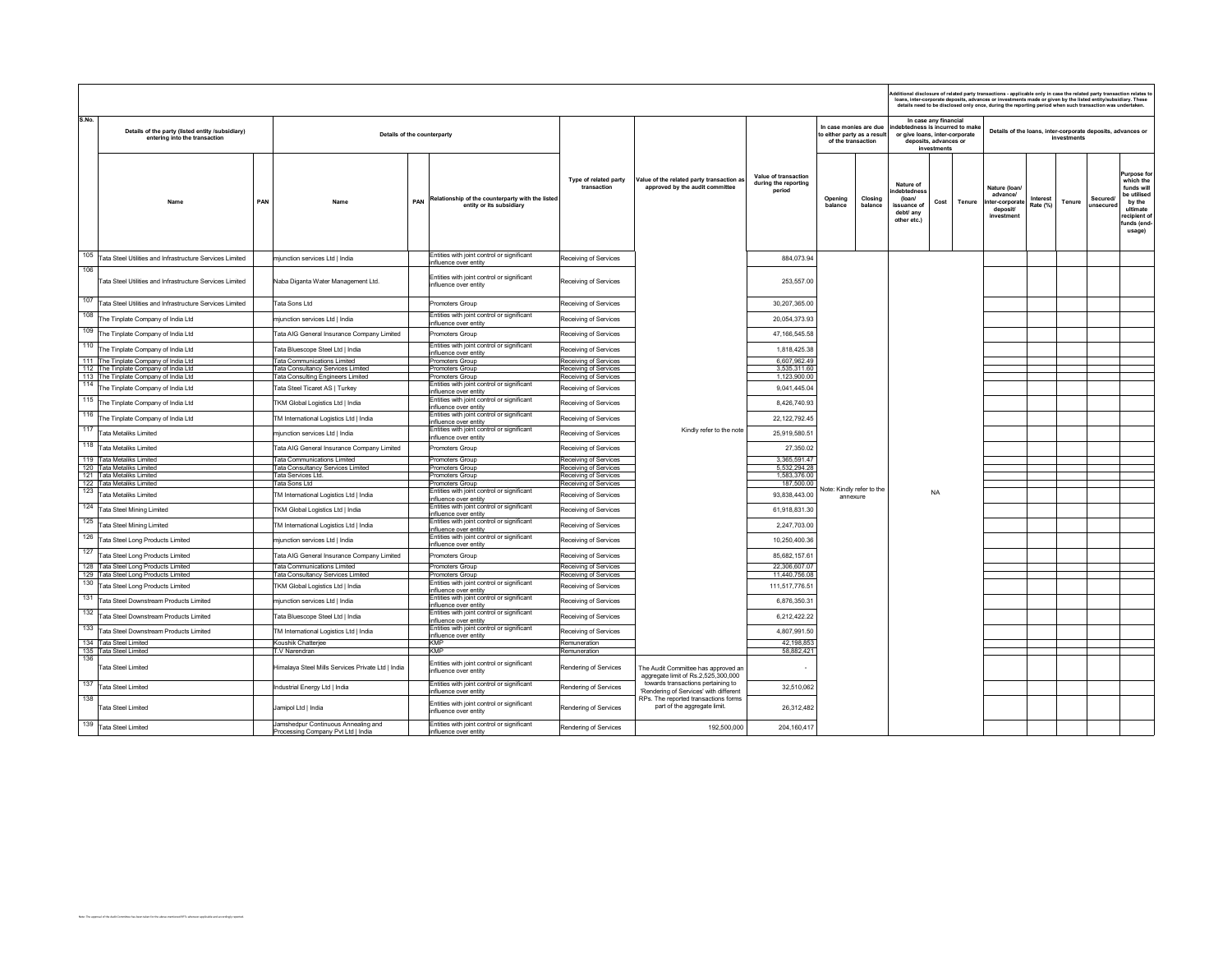|                                                                                                                   |     |                                                                           |     |                                                                                              |                                                |                                                                                                                                                                                                                                    |                                                        |                                                                             |                                                                            |                                                               |                                                               | dditional disclosure of related party transactions - applicable only in case the related party transaction relates to<br>loans, inter-corporate deposits, advances or investments made or given by the listed entity/subsidiary. These<br>details need to be disclosed only once, during the reporting period when such transaction was undertaken. |                             |             |                       |                                                                                                                     |  |
|-------------------------------------------------------------------------------------------------------------------|-----|---------------------------------------------------------------------------|-----|----------------------------------------------------------------------------------------------|------------------------------------------------|------------------------------------------------------------------------------------------------------------------------------------------------------------------------------------------------------------------------------------|--------------------------------------------------------|-----------------------------------------------------------------------------|----------------------------------------------------------------------------|---------------------------------------------------------------|---------------------------------------------------------------|-----------------------------------------------------------------------------------------------------------------------------------------------------------------------------------------------------------------------------------------------------------------------------------------------------------------------------------------------------|-----------------------------|-------------|-----------------------|---------------------------------------------------------------------------------------------------------------------|--|
| S.No.<br>Details of the party (listed entity /subsidiary)<br>entering into the transaction                        |     | Details of the counterparty                                               |     |                                                                                              |                                                |                                                                                                                                                                                                                                    |                                                        | In case monies are due<br>to either party as a result<br>of the transaction |                                                                            | In case any financial<br>deposits, advances or<br>investments | tedness is incurred to make<br>or give loans, inter-corporate |                                                                                                                                                                                                                                                                                                                                                     |                             | investments |                       | Details of the loans, inter-corporate deposits, advances or                                                         |  |
| Name                                                                                                              | PAN | Name                                                                      | PAN | Relationship of the counterparty with the listed<br>entity or its subsidiary                 | Type of related party<br>transaction           | Value of the related party transaction as<br>approved by the audit committee                                                                                                                                                       | Value of transaction<br>during the reporting<br>period | Opening<br>Closing<br>balance<br>balance                                    | Nature of<br>ebtednes<br>(loan/<br>issuance of<br>debt/ any<br>other etc.) | Cost                                                          | Tenure                                                        | Nature (Ioan)<br>advance/<br>ter-corporate<br>deposit/<br>investment                                                                                                                                                                                                                                                                                | <b>Interest</b><br>Rate (%) | Tenure      | Secured/<br>unsecured | urpose for<br>which the<br>funds will<br>be utilised<br>by the<br>ultimate<br>recipient of<br>funds (end-<br>usage) |  |
| 140<br><b>Tata Steel Limited</b>                                                                                  |     | mjunction services Ltd   India                                            |     | Entities with joint control or significant<br>influence over entity                          | Rendering of Services                          | The Audit Committee has approved an<br>aggregate limit of Rs.2,525,300,000<br>towards transactions pertaining to<br>'Rendering of Services' with different<br>RPs. The reported transactions forms<br>part of the aggregate limit. | 1,723,446                                              |                                                                             |                                                                            |                                                               |                                                               |                                                                                                                                                                                                                                                                                                                                                     |                             |             |                       |                                                                                                                     |  |
| 141<br><b>Tata Steel Limited</b>                                                                                  |     | Nicco Jubilee Park Ltd   India                                            |     | Entities with joint control or significant<br>influence over entity                          | Rendering of Services                          | The Audit Committee has approved an<br>aggregate limit of Rs.2,525,300,000<br>towards transactions pertaining to<br>'Rendering of Services' with different<br>RPs. The reported transactions forms<br>part of the aggregate limit. | 95,700                                                 |                                                                             |                                                                            |                                                               |                                                               |                                                                                                                                                                                                                                                                                                                                                     |                             |             |                       |                                                                                                                     |  |
| 142<br><b>Tata Steel Limited</b>                                                                                  |     | S & T Mining Co. Pvt. Ltd   India                                         |     | Entities with joint control or significant<br>influence over entity                          | Rendering of Services                          |                                                                                                                                                                                                                                    | 25,702                                                 |                                                                             |                                                                            |                                                               |                                                               |                                                                                                                                                                                                                                                                                                                                                     |                             |             |                       |                                                                                                                     |  |
| 143<br><b>Tata Steel Limited</b>                                                                                  |     | Fata Bluescope Steel Ltd   India                                          |     | Entities with joint control or significant<br>nfluence over entity                           | Rendering of Services                          | 150.000.000                                                                                                                                                                                                                        | 181,054,083                                            |                                                                             |                                                                            |                                                               |                                                               |                                                                                                                                                                                                                                                                                                                                                     |                             |             |                       |                                                                                                                     |  |
| 144<br><b>Tata Steel Limited</b>                                                                                  |     | Fata Business Hub Limited                                                 |     | Promoters Group                                                                              | Rendering of Services                          | The Audit Committee has approved an<br>aggregate limit of Rs.2,525,300,000<br>towards transactions pertaining to<br>'Rendering of Services' with different<br>RPs. The reported transactions forms<br>part of the aggregate limit. | 573,459                                                |                                                                             |                                                                            |                                                               |                                                               |                                                                                                                                                                                                                                                                                                                                                     |                             |             |                       |                                                                                                                     |  |
| 145 Tata Steel Limited                                                                                            |     | <b>Fata Consulting Engineers Limited</b>                                  |     | Promoters Group                                                                              | Rendering of Services                          |                                                                                                                                                                                                                                    | 3,267,219                                              |                                                                             |                                                                            |                                                               |                                                               |                                                                                                                                                                                                                                                                                                                                                     |                             |             |                       |                                                                                                                     |  |
| 146 Tata Steel Limited<br>147 Tata Steel Limited                                                                  |     | <b>Tata Sons Ltd</b><br>Tata Teleservices (Maharashtra) Limited           |     | Promoters Group<br>Promoters Group                                                           | Rendering of Services<br>Rendering of Services | The Audit Committee has approved an                                                                                                                                                                                                | 340,738,119<br>40,490                                  |                                                                             |                                                                            |                                                               |                                                               |                                                                                                                                                                                                                                                                                                                                                     |                             |             |                       |                                                                                                                     |  |
| 148<br>Tata Steel Limited                                                                                         |     | M International Logistics Ltd   India                                     |     | Entities with joint control or significant<br>influence over entity                          | Rendering of Services                          | aggregate limit of Rs.2,525,300,000<br>towards transactions pertaining to                                                                                                                                                          | $-113,846$                                             | Note: Kindly refer to the                                                   |                                                                            |                                                               |                                                               |                                                                                                                                                                                                                                                                                                                                                     |                             |             |                       |                                                                                                                     |  |
| 149<br><b>Tata Steel Limited</b>                                                                                  |     | TRF Ltd   India                                                           |     | Associates                                                                                   | Rendering of Services                          | 'Rendering of Services' with different<br>RPs. The reported transactions forms<br>part of the aggregate limit.                                                                                                                     | 11,123,153                                             | annexure                                                                    |                                                                            | <b>NA</b>                                                     |                                                               |                                                                                                                                                                                                                                                                                                                                                     |                             |             |                       |                                                                                                                     |  |
| The Indian Steel and Wire Products Ltd                                                                            |     | Jamipol Ltd   India                                                       |     | Entities with joint control or significant<br>influence over entity                          | Rendering of Services                          |                                                                                                                                                                                                                                    | 458,500.00                                             |                                                                             |                                                                            |                                                               |                                                               |                                                                                                                                                                                                                                                                                                                                                     |                             |             |                       |                                                                                                                     |  |
| 151<br>The Indian Steel and Wire Products Ltd                                                                     |     | Jamshedpur Continuous Annealing and<br>rocessing Company Pvt Ltd   India  |     | Entities with joint control or significant<br>nfluence over entity                           | Rendering of Services                          | Kindly refer to the note                                                                                                                                                                                                           | 11,125,000.00                                          |                                                                             |                                                                            |                                                               |                                                               |                                                                                                                                                                                                                                                                                                                                                     |                             |             |                       |                                                                                                                     |  |
| 152<br>The Indian Steel and Wire Products Ltd                                                                     |     | Tata Bluescope Steel Ltd   India                                          |     | Entities with joint control or significant<br>nfluence over entity                           | Rendering of Services                          |                                                                                                                                                                                                                                    | 2,310,635.00                                           |                                                                             |                                                                            |                                                               |                                                               |                                                                                                                                                                                                                                                                                                                                                     |                             |             |                       |                                                                                                                     |  |
| 153<br>Tata Steel Global Procurement                                                                              |     | Jamshedpur Continuous Annealing and<br>rocessing Company Pvt Ltd   India  |     | Entities with joint control or significant<br>influence over entity                          | Rendering of Services                          |                                                                                                                                                                                                                                    | 2,716,925.79                                           |                                                                             |                                                                            |                                                               |                                                               |                                                                                                                                                                                                                                                                                                                                                     |                             |             |                       |                                                                                                                     |  |
| 154 Jamshedpur Football and Sporting Pvt. Ltd.                                                                    |     | ATA 1MG Technologies Private Limited                                      |     | Promoters Group                                                                              | Rendering of Services                          |                                                                                                                                                                                                                                    | 4,000,000.00                                           |                                                                             |                                                                            |                                                               |                                                               |                                                                                                                                                                                                                                                                                                                                                     |                             |             |                       |                                                                                                                     |  |
| 155 Jamshedpur Football and Sporting Pvt. Ltd.<br>156<br>Tata Steel Utilities and Infrastructure Services Limited |     | <b>Tata Sons Ltd</b><br>Industrial Energy Ltd   India                     |     | Promoters Group<br>Entities with joint control or significant                                | Rendering of Services<br>Rendering of Services |                                                                                                                                                                                                                                    | 9,000,000.00<br>266,179.68                             |                                                                             |                                                                            |                                                               |                                                               |                                                                                                                                                                                                                                                                                                                                                     |                             |             |                       |                                                                                                                     |  |
| 157<br>Tata Steel Utilities and Infrastructure Services Limited                                                   |     | amshedpur Continuous Annealing and<br>Processing Company Pvt Ltd   India  |     | influence over entity<br>Entities with joint control or significant<br>influence over entity | Rendering of Services                          |                                                                                                                                                                                                                                    | 365,188.91                                             |                                                                             |                                                                            |                                                               |                                                               |                                                                                                                                                                                                                                                                                                                                                     |                             |             |                       |                                                                                                                     |  |
| 158<br>Tata Steel Utilities and Infrastructure Services Limited                                                   |     | Naba Diganta Water Management Ltd.                                        |     | Entities with joint control or significant<br>influence over entity                          | Rendering of Services                          | Kindly refer to the note                                                                                                                                                                                                           | 3,939,365.00                                           |                                                                             |                                                                            |                                                               |                                                               |                                                                                                                                                                                                                                                                                                                                                     |                             |             |                       |                                                                                                                     |  |
| 159<br>Tata Steel Utilities and Infrastructure Services Limited                                                   |     | Nicco Jubilee Park Ltd   India                                            |     | Entities with joint control or significant<br>influence over entity                          | Rendering of Services                          |                                                                                                                                                                                                                                    | 28,036.80                                              |                                                                             |                                                                            |                                                               |                                                               |                                                                                                                                                                                                                                                                                                                                                     |                             |             |                       |                                                                                                                     |  |
| 160<br>The Tinplate Company of India Ltd                                                                          |     | Fata AIG General Insurance Company Limited                                |     | Promoters Group                                                                              | Rendering of Services                          |                                                                                                                                                                                                                                    | 10,805,617.00                                          |                                                                             |                                                                            |                                                               |                                                               |                                                                                                                                                                                                                                                                                                                                                     |                             |             |                       |                                                                                                                     |  |
| 161<br>Tata Steel Downstream Products Limited                                                                     |     | Jamshedpur Continuous Annealing and<br>rocessing Company Pvt Ltd   India  |     | Entities with joint control or significant<br>influence over entity                          | Rendering of Services                          |                                                                                                                                                                                                                                    | 197,396,734.14                                         |                                                                             |                                                                            |                                                               |                                                               |                                                                                                                                                                                                                                                                                                                                                     |                             |             |                       |                                                                                                                     |  |
| 162<br><b>Tata Steel Limited</b>                                                                                  |     | lamipol Ltd   India                                                       |     | Entities with joint control or significant<br>nfluence over entity                           | Sale of Goods                                  | 200,000,000                                                                                                                                                                                                                        | 92,192,191                                             |                                                                             |                                                                            |                                                               |                                                               |                                                                                                                                                                                                                                                                                                                                                     |                             |             |                       |                                                                                                                     |  |
| 163<br><b>Tata Steel Limited</b>                                                                                  |     | Jamshedour Continuous Annealing and<br>Processing Company Pvt Ltd   India |     | Entities with joint control or significant<br>influence over entity                          | Sale of Goods                                  | 36,880,000,000                                                                                                                                                                                                                     | 16,241,462,580                                         |                                                                             |                                                                            |                                                               |                                                               |                                                                                                                                                                                                                                                                                                                                                     |                             |             |                       |                                                                                                                     |  |
| 164<br><b>Tata Steel Limited</b>                                                                                  |     | Fata Bluescope Steel Ltd   India                                          |     | Entities with joint control or significant<br>influence over entity                          | Sale of Goods                                  | 22,840,000,000                                                                                                                                                                                                                     | 9,182,241,558                                          |                                                                             |                                                                            |                                                               |                                                               |                                                                                                                                                                                                                                                                                                                                                     |                             |             |                       |                                                                                                                     |  |
| 165 Tata Steel Limited                                                                                            |     | Tata International Limited                                                |     | Promoters Group                                                                              | Sale of Goods                                  | 5,150,000,000                                                                                                                                                                                                                      | 107,719,211                                            |                                                                             |                                                                            |                                                               |                                                               |                                                                                                                                                                                                                                                                                                                                                     |                             |             |                       |                                                                                                                     |  |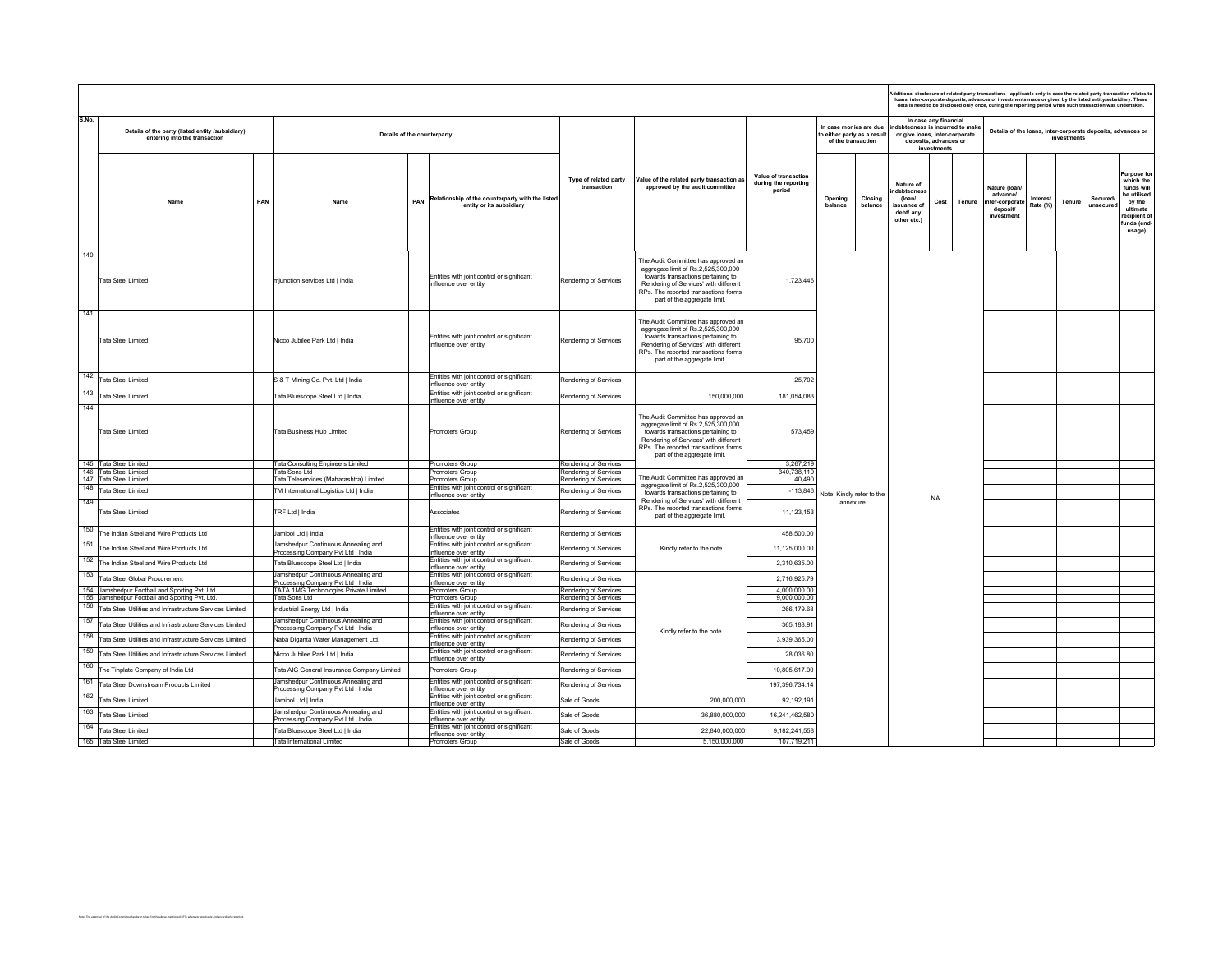|                                                                                                                                                                                                                                                                                                                                                                                                                                                                                                                      | Additional disclosure of related party transactions - applicable only in case the related party transaction relates to<br>loans, inter-corporate deposits, advances or investments made or given by the listed entity/subsidiary. These<br>details need to be disclosed only once, during the reporting period when such transaction was undertaken. |          |             |                              |                                                                                                                             |  |  |  |
|----------------------------------------------------------------------------------------------------------------------------------------------------------------------------------------------------------------------------------------------------------------------------------------------------------------------------------------------------------------------------------------------------------------------------------------------------------------------------------------------------------------------|------------------------------------------------------------------------------------------------------------------------------------------------------------------------------------------------------------------------------------------------------------------------------------------------------------------------------------------------------|----------|-------------|------------------------------|-----------------------------------------------------------------------------------------------------------------------------|--|--|--|
| S.No.<br>In case any financial<br>In case monies are due<br>indebtedness is incurred to make<br>Details of the party (listed entity /subsidiary)<br>or give loans, inter-corporate<br>Details of the counterparty<br>to either party as a result<br>entering into the transaction<br>deposits, advances or<br>of the transaction<br>investments                                                                                                                                                                      | Details of the loans, inter-corporate deposits, advances or                                                                                                                                                                                                                                                                                          |          | investments |                              |                                                                                                                             |  |  |  |
| Value of transaction<br>Type of related party<br>Value of the related party transaction as<br>during the reporting<br>Nature of<br>approved by the audit committee<br>transaction<br>Nature (loan/<br>period<br>indebtedness<br>advancel<br>Relationship of the counterparty with the listed<br>Closing<br>(loan/<br>Opening<br>PAN<br>PAN<br>Cost<br>Name<br>Name<br>Tenure<br>iter-corporate<br>entity or its subsidiary<br>balance<br>balance<br>issuance o<br>deposit/<br>debt/ any<br>investment<br>other etc.) | Rate (%)                                                                                                                                                                                                                                                                                                                                             | Interest | Tenure      | <b>Secured/</b><br>unsecured | <b>Purpose for</b><br>which the<br>funds will<br>be utilised<br>by the<br>ultimate<br>recipient of<br>funds (end-<br>usage) |  |  |  |
| 166<br>1.815.378.882<br><b>Tata Steel Limited</b><br>Sale of Goods<br>Tata International Metal Asia<br>Promoters Group<br>The Audit Committee has approved an<br>aggregate limit of Rs.193,470,000,000                                                                                                                                                                                                                                                                                                               |                                                                                                                                                                                                                                                                                                                                                      |          |             |                              |                                                                                                                             |  |  |  |
| towards transactions pertaining to<br>167<br>Promoters Group with different RPs.<br>The reported transactions forms part of<br>1.523.822.602<br><b>Tata Steel Limited</b><br>Tata International West Asia DMCC<br>Sale of Goods<br>Promoters Group<br>the aggregate limit.<br>Note: Kindly refer to the                                                                                                                                                                                                              |                                                                                                                                                                                                                                                                                                                                                      |          |             |                              |                                                                                                                             |  |  |  |
| <b>NA</b><br>Sale of Goods<br>5.000.000<br>168<br>Tata Steel Limited<br>TRF Ltd I India<br>10.010.799<br>Associates<br>annexure                                                                                                                                                                                                                                                                                                                                                                                      |                                                                                                                                                                                                                                                                                                                                                      |          |             |                              |                                                                                                                             |  |  |  |
| 169<br>Entities with joint control or significant<br>Sale of Goods<br>The Indian Steel and Wire Products Ltd<br>miunction services Ltd I India<br>2.812.591.43<br>influence over entity                                                                                                                                                                                                                                                                                                                              |                                                                                                                                                                                                                                                                                                                                                      |          |             |                              |                                                                                                                             |  |  |  |
| Tata International DLT Private Limited<br>Sale of Goods<br>290,280,00<br>170<br>The Indian Steel and Wire Products Ltd<br>Promoters Group                                                                                                                                                                                                                                                                                                                                                                            |                                                                                                                                                                                                                                                                                                                                                      |          |             |                              |                                                                                                                             |  |  |  |
| TRF Ltd I India<br>Sale of Goods<br>1,343,792.50<br>171 The Indian Steel and Wire Products Ltd<br>Associates                                                                                                                                                                                                                                                                                                                                                                                                         |                                                                                                                                                                                                                                                                                                                                                      |          |             |                              |                                                                                                                             |  |  |  |
| 172 Tata Steel Global Procurement<br>Tata International Singapore Pte Ltd.<br>Promoters Group<br>Sale of Goods<br>567.806.318.13<br>Kindly refer to the note                                                                                                                                                                                                                                                                                                                                                         |                                                                                                                                                                                                                                                                                                                                                      |          |             |                              |                                                                                                                             |  |  |  |
| 1.685.827.980.68<br>173 Tata Steel (Thailand) Public Company Ltd<br>Tata International Metals (Asia) Limited<br>Promoters Group<br>Sale of Goods                                                                                                                                                                                                                                                                                                                                                                     |                                                                                                                                                                                                                                                                                                                                                      |          |             |                              |                                                                                                                             |  |  |  |
| 174 Jamshedpur Football and Sporting Pvt. Ltd.<br>Promoters Group<br>Sale of Goods<br>72,313.00<br>Tata Sons Ltd                                                                                                                                                                                                                                                                                                                                                                                                     |                                                                                                                                                                                                                                                                                                                                                      |          |             |                              |                                                                                                                             |  |  |  |
| 1.718.656.739.75<br>175 Tata Metaliks Limited<br>Sale of Goods<br>Tata International Limited<br>Promoters Group<br>176 Tata Steel Long Products Limited<br>2.356.074.697.78<br>Tata International Limited                                                                                                                                                                                                                                                                                                            |                                                                                                                                                                                                                                                                                                                                                      |          |             |                              |                                                                                                                             |  |  |  |
| Promoters Group<br>Sale of Goods<br>2.703.369.09<br>177 Tata Steel Long Products Limited<br>Sale of Goods<br>Tata International Metals<br>Promoters Group                                                                                                                                                                                                                                                                                                                                                            |                                                                                                                                                                                                                                                                                                                                                      |          |             |                              |                                                                                                                             |  |  |  |
| Total<br>90338357047.62                                                                                                                                                                                                                                                                                                                                                                                                                                                                                              |                                                                                                                                                                                                                                                                                                                                                      |          |             |                              |                                                                                                                             |  |  |  |
| Note: The approval of the Audit Committee has been taken for the above-mentioned RPTs wherever applicable and accordingly reported.                                                                                                                                                                                                                                                                                                                                                                                  |                                                                                                                                                                                                                                                                                                                                                      |          |             |                              |                                                                                                                             |  |  |  |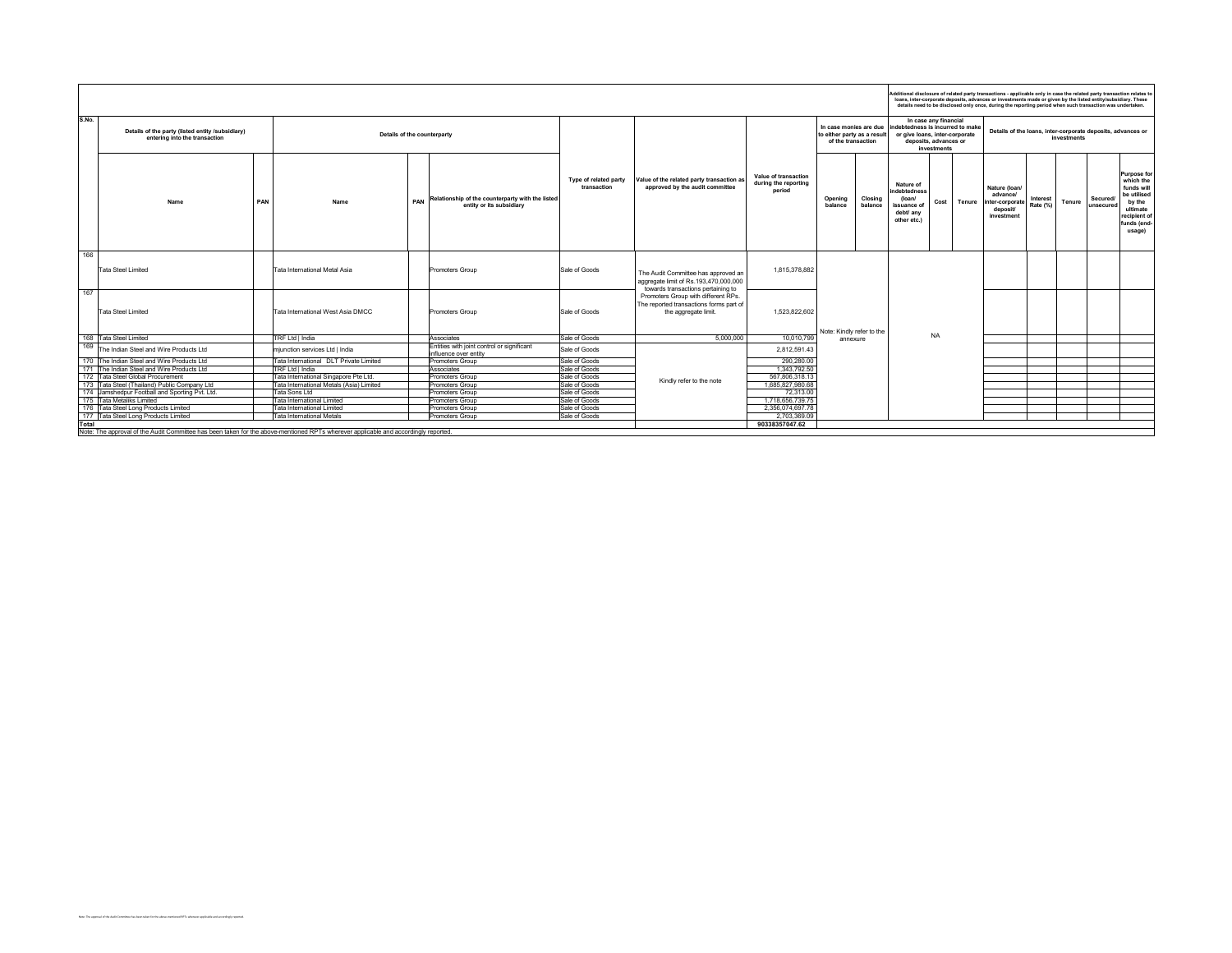|                |                           |            |                                          | <b>Annexure</b> |                                                 |                                                 |               |
|----------------|---------------------------|------------|------------------------------------------|-----------------|-------------------------------------------------|-------------------------------------------------|---------------|
| S.No.          | Details of the party      |            |                                          |                 | Details of the counterparty                     | In case monies are due to either                |               |
|                | <b>Name</b>               | <b>PAN</b> | Name                                     |                 | PAN Relationship of                             | party as a result of the                        |               |
|                |                           |            |                                          |                 | the counterparty                                | transaction                                     |               |
|                |                           |            |                                          |                 | with the listed                                 |                                                 |               |
|                |                           |            |                                          |                 |                                                 |                                                 |               |
|                |                           |            |                                          |                 | entity or its                                   |                                                 |               |
|                |                           |            |                                          |                 | subsidiary                                      |                                                 |               |
|                |                           |            |                                          |                 |                                                 | <b>Opening/Closing</b><br>balance               | Amount (Rs)   |
| $\mathbf{1}$   | <b>Tata Steel Limited</b> |            | Himalaya Steel Mills                     |                 | Entities with joint                             | Outstanding payables                            | 66,232,331    |
|                |                           |            | Services Private Ltd                     |                 | control or significant                          | <b>Closing Balances</b>                         |               |
|                |                           |            | India                                    |                 | influence over entity                           |                                                 |               |
| 2              | <b>Tata Steel Limited</b> |            | Industrial Energy Ltd                    |                 | Entities with joint                             | Outstanding payables                            | 373,447,935   |
|                |                           |            | India                                    |                 | control or significant                          | <b>Closing Balances</b>                         |               |
|                |                           |            |                                          |                 | influence over entity                           |                                                 |               |
| 3              | <b>Tata Steel Limited</b> |            | Jamipol Ltd   India                      |                 | Entities with joint                             | Outstanding payables                            | 366,081,733   |
|                |                           |            |                                          |                 | control or significant<br>influence over entity | <b>Closing Balances</b>                         |               |
| $\overline{4}$ | <b>Tata Steel Limited</b> |            | Jamshedpur                               |                 | Entities with joint                             | Outstanding payables                            | 61,498,456    |
|                |                           |            | Continuous Annealing                     |                 | control or significant                          | <b>Closing Balances</b>                         |               |
|                |                           |            | and Processing                           |                 | influence over entity                           |                                                 |               |
|                |                           |            | Company Pvt Ltd                          |                 |                                                 |                                                 |               |
|                |                           |            | India                                    |                 |                                                 |                                                 |               |
| 5              | Tata Steel Limited        |            | mjunction services Ltd                   |                 | Entities with joint                             | Outstanding payables                            | 254,866,543   |
|                |                           |            | India                                    |                 | control or significant<br>influence over entity | <b>Closing Balances</b>                         |               |
| 6              | <b>Tata Steel Limited</b> |            | T S Medica Hospitals                     |                 | Entities with joint                             | Outstanding payables                            | 11.378.305    |
|                |                           |            | India                                    |                 | control or significant                          | <b>Closing Balances</b>                         |               |
|                |                           |            |                                          |                 | influence over entity                           |                                                 |               |
| 7              | Tata Steel Limited        |            | TAS-AGT Systems                          |                 | Promoters Group                                 | Outstanding payables                            | 9.778.642     |
|                |                           |            | Limited                                  |                 |                                                 | <b>Closing Balances</b>                         |               |
| 8              | Tata Steel Limited        |            | Tata AIG General                         |                 | Promoters Group                                 | Outstanding payables                            | 723.085       |
|                |                           |            | Insurance Company                        |                 |                                                 | <b>Closing Balances</b>                         |               |
|                |                           |            | Limited                                  |                 |                                                 |                                                 |               |
| 9              | <b>Tata Steel Limited</b> |            | <b>Tata Bluescope Steel</b>              |                 | Entities with joint                             | Outstanding payables                            | 122,783,503   |
|                |                           |            | Ltd   India                              |                 | control or significant                          | <b>Closing Balances</b>                         |               |
|                |                           |            |                                          |                 | influence over entity                           |                                                 |               |
| 10             | <b>Tata Steel Limited</b> |            | <b>Tata Communications</b>               |                 | <b>Promoters Group</b>                          | Outstanding payables                            | 22,598,101    |
|                |                           |            | Limited                                  |                 |                                                 | <b>Closing Balances</b>                         |               |
| 11             | <b>Tata Steel Limited</b> |            | Tata Consultancy                         |                 | Promoters Group                                 | Outstanding payables                            | 177,551,342   |
|                |                           |            | Services Limited                         |                 |                                                 | <b>Closing Balances</b>                         |               |
|                |                           |            |                                          |                 |                                                 |                                                 |               |
| 12             | <b>Tata Steel Limited</b> |            | <b>Tata Consulting</b>                   |                 | Promoters Group                                 | Outstanding payables                            | 14,703,498    |
|                |                           |            | <b>Engineers Limited</b>                 |                 |                                                 | <b>Closing Balances</b>                         |               |
| 13             | <b>Tata Steel Limited</b> |            | Tata Elxsi Limited                       |                 | Promoters Group                                 | Outstanding payables                            | 3,397,400     |
|                |                           |            |                                          |                 |                                                 | <b>Closing Balances</b>                         |               |
|                |                           |            |                                          |                 |                                                 |                                                 |               |
| 14             | <b>Tata Steel Limited</b> |            | Tata Industries Limited                  |                 | Promoters Group                                 | Outstanding payables                            | 101,628,632   |
|                |                           |            |                                          |                 |                                                 | <b>Closing Balances</b>                         |               |
| 15             | Tata Steel Limited        |            | Tata International                       |                 | <b>Promoters Group</b>                          | Outstanding payables                            | 697,106,108   |
|                |                           |            | Limited                                  |                 |                                                 | <b>Closing Balances</b>                         |               |
|                |                           |            |                                          |                 |                                                 |                                                 |               |
| 16             | <b>Tata Steel Limited</b> |            | <b>TATA LTD</b>                          |                 | <b>Promoters Group</b>                          | Outstanding payables -                          | 14,332,833    |
|                |                           |            |                                          |                 |                                                 | <b>Closing Balances</b>                         |               |
|                |                           |            |                                          |                 |                                                 |                                                 |               |
| 17             | <b>Tata Steel Limited</b> |            | Tata NYK Shipping Pte<br>Ltd   Singapore |                 | Entities with joint<br>control or significant   | Outstanding payables<br><b>Closing Balances</b> | 80,655,142    |
|                |                           |            |                                          |                 | influence over entity                           |                                                 |               |
| 18             | <b>Tata Steel Limited</b> |            | Tata Sons Ltd                            |                 | Promoters Group                                 | Outstanding payables                            | 1,010,210,962 |
|                |                           |            |                                          |                 |                                                 | <b>Closing Balances</b>                         |               |
|                |                           |            |                                          |                 |                                                 |                                                 |               |
| 19             | <b>Tata Steel Limited</b> |            | Tata Steel Ticaret AS                    |                 | Entities with joint                             | Outstanding payables<br><b>Closing Balances</b> | 82,880,831    |
|                |                           |            | Turkey                                   |                 | control or significant<br>influence over entity |                                                 |               |
| 20             | Tata Steel Limited        |            | Tata Teleservices                        |                 | Promoters Group                                 | Outstanding payables                            | 875,246       |
|                |                           |            | (Maharashtra) Limited                    |                 |                                                 | <b>Closing Balances</b>                         |               |
|                |                           |            |                                          |                 |                                                 |                                                 |               |
| 21             | <b>Tata Steel Limited</b> |            | <b>TKM Global Logistics</b>              |                 | Entities with joint                             | Outstanding payables                            | 62,174,367    |
|                |                           |            | Ltd   India                              |                 | control or significant<br>influence over entity | <b>Closing Balances</b>                         |               |
| 22             | <b>Tata Steel Limited</b> |            | TM International                         |                 | Entities with joint                             | Outstanding payables                            | 1,647,556,715 |
|                |                           |            | Logistics Ltd   India                    |                 | control or significant                          | <b>Closing Balances</b>                         |               |
|                |                           |            |                                          |                 | influence over entity                           |                                                 |               |
| 23             | <b>Tata Steel Limited</b> |            | TRF Ltd   India                          |                 | Associates                                      | Outstanding payables                            | 90,393,280    |
|                |                           |            |                                          |                 |                                                 | <b>Closing Balances</b>                         |               |
| 24             | <b>Tata Steel Europe</b>  |            | Gietwals Ond                             |                 | Associates                                      | Outstanding payables                            | 95,890,626.52 |
|                |                           |            |                                          |                 |                                                 | <b>Closing Balances</b>                         |               |
|                |                           |            |                                          |                 |                                                 |                                                 |               |
| 25             | Tata Steel Europe         |            | Hoogovens Court Rolls                    |                 | Associates                                      | Outstanding payables                            | 37,510,045.63 |
|                |                           |            | Service                                  |                 |                                                 | <b>Closing Balances</b>                         |               |
|                |                           |            |                                          |                 |                                                 |                                                 |               |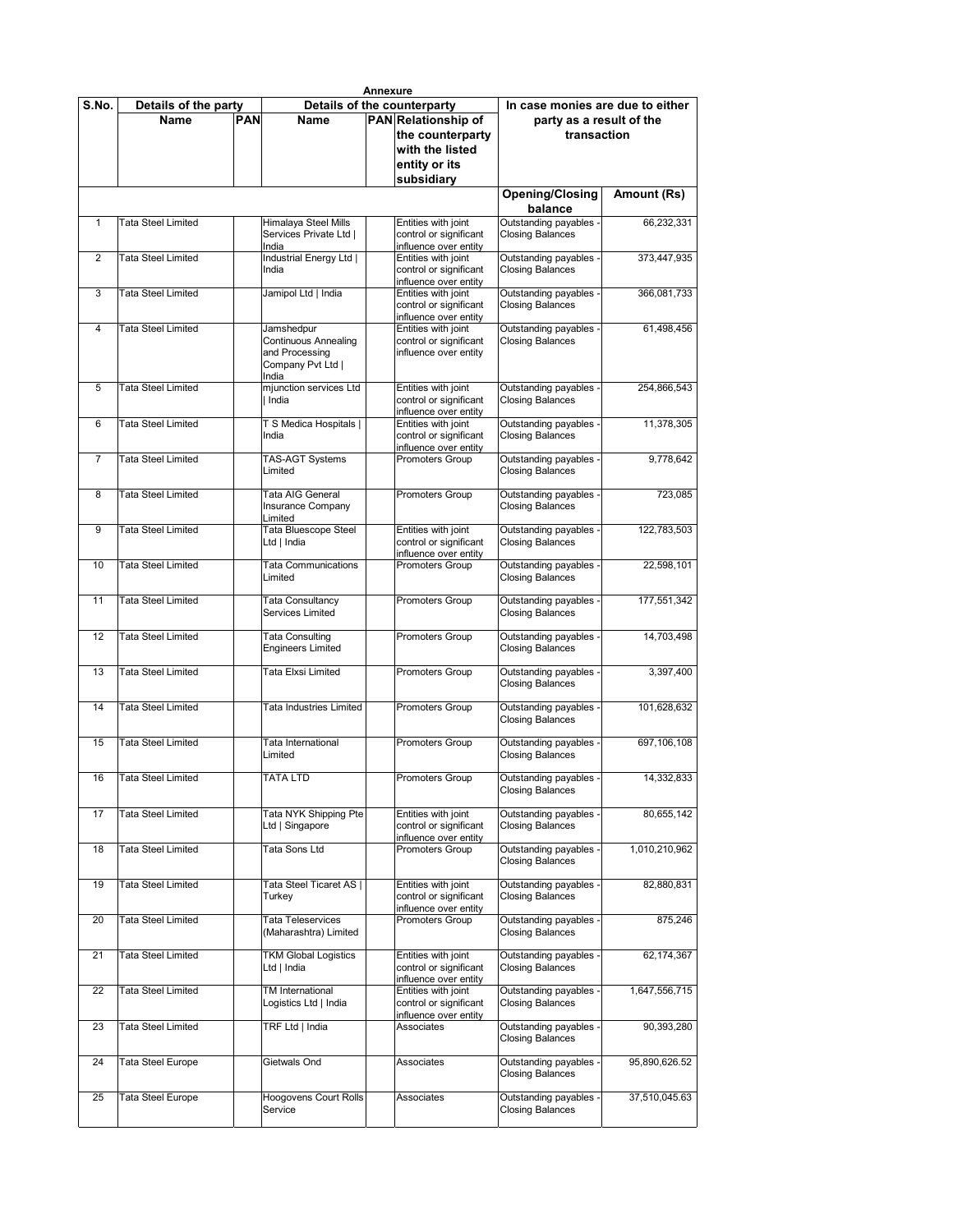| S.No. | Details of the party                |  |                                          | Details of the counterparty                     | In case monies are due to either                |                   |
|-------|-------------------------------------|--|------------------------------------------|-------------------------------------------------|-------------------------------------------------|-------------------|
|       | Name                                |  | <b>PAN</b><br>Name                       | <b>PAN</b> Relationship of                      | party as a result of the                        |                   |
|       |                                     |  |                                          | the counterparty                                | transaction                                     |                   |
|       |                                     |  |                                          | with the listed                                 |                                                 |                   |
|       |                                     |  |                                          |                                                 |                                                 |                   |
|       |                                     |  |                                          | entity or its                                   |                                                 |                   |
|       |                                     |  |                                          | subsidiary                                      |                                                 |                   |
| 26    | <b>Tata Steel Europe</b>            |  | mjunction services Ltd                   | Entities with joint                             | Outstanding payables                            | 55,339,228.53     |
|       |                                     |  | India                                    | control or significant                          | <b>Closing Balances</b>                         |                   |
|       |                                     |  |                                          | influence over entity                           |                                                 |                   |
| 27    | <b>Tata Steel Europe</b>            |  | Tata AIG General                         | Promoters Group                                 | Outstanding payables                            | 723,085.00        |
|       |                                     |  | Insurance Company                        |                                                 | <b>Closing Balances</b>                         |                   |
|       |                                     |  | Limited<br><b>Tata Communications</b>    |                                                 |                                                 |                   |
| 28    | Tata Steel Europe                   |  | Limited                                  | <b>Promoters Group</b>                          | Outstanding payables                            | 8,970,347.00      |
|       |                                     |  |                                          |                                                 | <b>Closing Balances</b>                         |                   |
| 29    | <b>Tata Steel Europe</b>            |  | Tata Consultancy                         | <b>Promoters Group</b>                          | Outstanding payables                            | 1,508,953,519.72  |
|       |                                     |  | Services Limited                         |                                                 | <b>Closing Balances</b>                         |                   |
|       |                                     |  |                                          |                                                 |                                                 |                   |
| 30    | <b>Tata Steel Europe</b>            |  | <b>Tata Consulting</b>                   | <b>Promoters Group</b>                          | Outstanding payables                            | 167, 168, 786. 67 |
|       |                                     |  | <b>Engineers Limited</b>                 |                                                 | <b>Closing Balances</b>                         |                   |
|       |                                     |  |                                          |                                                 |                                                 |                   |
| 31    | Tata Steel Europe                   |  | <b>TATA</b>                              | Promoters Group                                 | Outstanding payables                            | 3,066,497.97      |
|       |                                     |  | <b>INTERNATIONAL</b>                     |                                                 | <b>Closing Balances</b>                         |                   |
|       |                                     |  | <b>METALS (UK)</b>                       |                                                 |                                                 |                   |
|       |                                     |  | LIMITED                                  |                                                 |                                                 |                   |
| 32    | <b>Tata Steel Europe</b>            |  | Tata Limited                             | Promoters Group                                 | Outstanding payables                            | 6.134.986.08      |
|       |                                     |  |                                          |                                                 | <b>Closing Balances</b>                         |                   |
|       |                                     |  | Tata Steel Ticaret AS                    |                                                 |                                                 |                   |
| 33    | Tata Steel Europe                   |  |                                          | Entities with joint                             | Outstanding payables                            | 37,707,244.54     |
|       |                                     |  |                                          | control or significant<br>influence over entity | <b>Closing Balances</b>                         |                   |
| 34    | Tata Steel Europe                   |  | <b>Texturing Technology</b>              | Entities with joint                             | Outstanding payables                            | 29,149,293.68     |
|       |                                     |  | Limited                                  | control or significant                          | <b>Closing Balances</b>                         |                   |
|       |                                     |  |                                          | influence over entity                           |                                                 |                   |
| 35    | <b>Tata Steel Europe</b>            |  | TM International                         | Entities with joint                             | Outstanding payables                            | 297,205,878.21    |
|       |                                     |  | Logistics Ltd   India                    | control or significant                          | <b>Closing Balances</b>                         |                   |
|       |                                     |  |                                          | influence over entity                           |                                                 |                   |
| 36    | Tata Steel Europe                   |  | Wupperman Staal                          | Associates                                      | Outstanding payables                            | 192,998,219.99    |
|       |                                     |  | Nederland BV                             |                                                 | <b>Closing Balances</b>                         |                   |
|       |                                     |  |                                          |                                                 |                                                 |                   |
| 37    | The Indian Steel and Wire           |  | Jamipol Ltd   India                      | Entities with joint                             | Outstanding payables                            | 771,000.00        |
|       | <b>Products Ltd</b>                 |  |                                          | control or significant                          | <b>Closing Balances</b>                         |                   |
|       |                                     |  |                                          | influence over entity                           |                                                 |                   |
| 38    | The Indian Steel and Wire           |  | mjunction services Ltd                   | Entities with joint                             | Outstanding payables                            | 573,439.15        |
|       | <b>Products Ltd</b>                 |  | India                                    | control or significant                          | <b>Closing Balances</b>                         |                   |
|       | The Indian Steel and Wire           |  |                                          | influence over entity                           |                                                 |                   |
| 39    | <b>Products Ltd</b>                 |  | Tata Bluescope Steel<br>Ltd   India      | Entities with joint<br>control or significant   | Outstanding payables<br><b>Closing Balances</b> | 9,000,000.00      |
|       |                                     |  |                                          | influence over entity                           |                                                 |                   |
| 40    | The Indian Steel and Wire           |  | Tata Industries Limited                  | Promoters Group                                 | Outstanding payables                            | 8,823.00          |
|       | Products Ltd                        |  |                                          |                                                 | <b>Closing Balances</b>                         |                   |
|       |                                     |  |                                          |                                                 |                                                 |                   |
| 41    | The Indian Steel and Wire           |  | <b>TKM Global Logistics</b>              | Entities with joint                             | Outstanding payables                            | 582.11            |
|       | <b>Products Ltd</b>                 |  | Ltd   India                              | control or significant                          | <b>Closing Balances</b>                         |                   |
|       |                                     |  |                                          | influence over entity                           |                                                 |                   |
| 42    | The Indian Steel and Wire           |  | TM International                         | Entities with joint                             | Outstanding payables                            | 55.809.00         |
|       | Products Ltd                        |  | Logistics Ltd   India                    | control or significant                          | <b>Closing Balances</b>                         |                   |
|       |                                     |  |                                          | influence over entity                           |                                                 |                   |
| 43    | <b>Tata Steel Global</b>            |  | mjunction services Ltd                   | Entities with joint                             | Outstanding payables                            | 946,037.52        |
|       | Procurement                         |  | India                                    | control or significant                          | <b>Closing Balances</b>                         |                   |
|       |                                     |  |                                          | influence over entity                           |                                                 |                   |
| 44    | Tata Steel Global<br>Procurement    |  | Tata International<br>Singapore Pte Ltd. | Promoters Group                                 | Outstanding payables<br><b>Closing Balances</b> | 960,097,619.95    |
|       |                                     |  |                                          |                                                 |                                                 |                   |
| 45    | Tata Steel Global                   |  | Tata NYK Shipping Pte                    | Entities with joint                             | Outstanding payables                            | 561,995,721.69    |
|       | Procurement                         |  | Ltd   Singapore                          | control or significant                          | <b>Closing Balances</b>                         |                   |
|       |                                     |  |                                          | influence over entity                           |                                                 |                   |
| 46    | Tata Steel (Thailand)               |  | Tata Sons Ltd                            | Promoters Group                                 | Outstanding payables                            | 282,241.29        |
|       | Public Company Ltd                  |  |                                          |                                                 | <b>Closing Balances</b>                         |                   |
|       |                                     |  |                                          |                                                 |                                                 |                   |
| 47    | Jamshedpur Football and             |  | TATA 1MG                                 | <b>Promoters Group</b>                          | Outstanding payables                            | 11.704.00         |
|       | Sporting Pvt. Ltd.                  |  | <b>Technologies Private</b>              |                                                 | <b>Closing Balances</b>                         |                   |
|       |                                     |  | Limited                                  |                                                 |                                                 |                   |
| 48    | Tata Steel Utilities and            |  | <b>Employee Benefit</b>                  | Employee Benefit                                | Outstanding payables                            | 32,630,880.00     |
|       | Infrastructure Services             |  | Funds                                    | Funds                                           | <b>Closing Balances</b>                         |                   |
| 49    | Limited<br>Tata Steel Utilities and |  | Naba Diganta Water                       | Entities with joint                             | Outstanding payables                            | 180,000.00        |
|       | Infrastructure Services             |  | Management Ltd.                          | control or significant                          | <b>Closing Balances</b>                         |                   |
|       | Limited                             |  |                                          | influence over entity                           |                                                 |                   |
| 50    | <b>Tata Steel Utilities and</b>     |  | Tata Bluescope Steel                     | Entities with joint                             | Outstanding payables                            | 381,873.39        |
|       | Infrastructure Services             |  | Ltd   India                              | control or significant                          | <b>Closing Balances</b>                         |                   |
|       | Limited                             |  |                                          | influence over entity                           |                                                 |                   |
| 51    | Tata Steel Utilities and            |  | Tata Sons Ltd                            | Promoters Group                                 | Outstanding payables                            | 28,500,000.00     |
|       | Infrastructure Services             |  |                                          |                                                 | <b>Closing Balances</b>                         |                   |
|       | Limited                             |  |                                          |                                                 |                                                 |                   |
| 52    | The Tinplate Company of             |  | mjunction services Ltd                   | Entities with joint                             | Outstanding payables                            | 2,905,762.44      |
|       | India Ltd                           |  | India                                    | control or significant                          | <b>Closing Balances</b>                         |                   |
|       |                                     |  |                                          | influence over entity                           |                                                 |                   |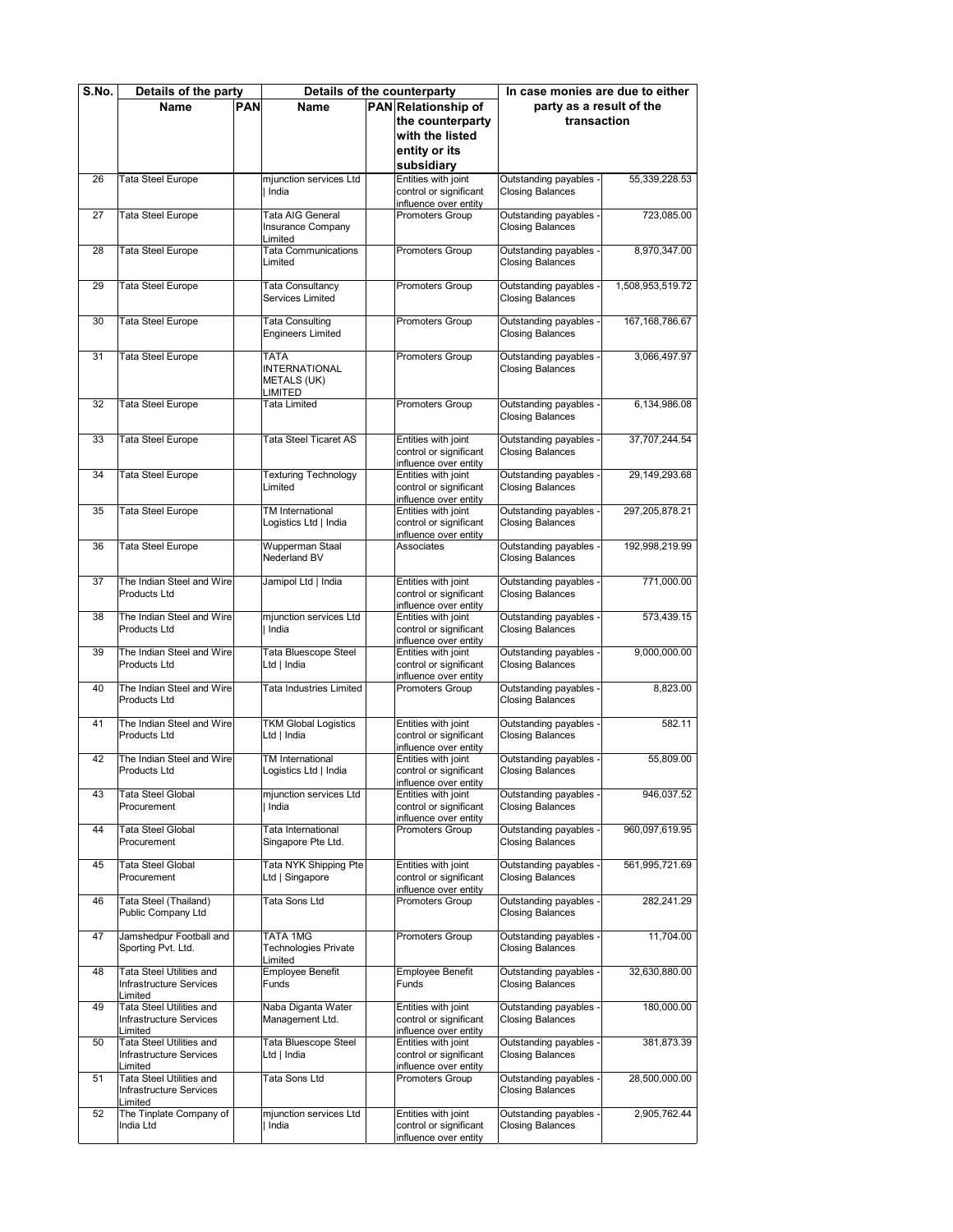| S.No. | Details of the party                             |            |                                                                                           | Details of the counterparty                                            | In case monies are due to either                        |                |
|-------|--------------------------------------------------|------------|-------------------------------------------------------------------------------------------|------------------------------------------------------------------------|---------------------------------------------------------|----------------|
|       | Name                                             | <b>PAN</b> | <b>Name</b>                                                                               | PAN Relationship of                                                    | party as a result of the                                |                |
|       |                                                  |            |                                                                                           | the counterparty                                                       | transaction                                             |                |
|       |                                                  |            |                                                                                           | with the listed                                                        |                                                         |                |
|       |                                                  |            |                                                                                           | entity or its                                                          |                                                         |                |
|       |                                                  |            |                                                                                           | subsidiary                                                             |                                                         |                |
| 53    | The Tinplate Company of                          |            | Tata Bluescope Steel                                                                      | Entities with joint                                                    | Outstanding payables                                    | 243,174.00     |
|       | India Ltd                                        |            | Ltd   India                                                                               | control or significant<br>influence over entity                        | <b>Closing Balances</b>                                 |                |
| 54    | The Tinplate Company of<br>India Ltd             |            | <b>Tata Communications</b><br>Limited                                                     | Promoters Group                                                        | Outstanding payables<br><b>Closing Balances</b>         | 1,207,231.99   |
| 55    | The Tinplate Company of<br>India Ltd             |            | Tata International<br>Singapore Pte Ltd.                                                  | Promoters Group                                                        | Outstanding payables<br><b>Closing Balances</b>         | 753,863,986.80 |
| 56    | The Tinplate Company of<br>India Ltd             |            | <b>Tata Limited</b>                                                                       | <b>Promoters Group</b>                                                 | Outstanding payables<br><b>Closing Balances</b>         | 1,662,766.08   |
| 57    | The Tinplate Company of<br>India Ltd             |            | Tata Sons Ltd                                                                             | <b>Promoters Group</b>                                                 | Outstanding payables<br><b>Closing Balances</b>         | 57,330,000.00  |
| 58    | The Tinplate Company of<br>India Ltd             |            | <b>TATA STEEL</b><br>TIKARET AS                                                           | Entities with joint<br>control or significant<br>influence over entity | Outstanding payables<br><b>Closing Balances</b>         | 872,972.41     |
| 59    | The Tinplate Company of<br>India Ltd             |            | <b>TM</b> International<br>Logistics Ltd   India                                          | Entities with joint<br>control or significant<br>influence over entity | Outstanding payables<br><b>Closing Balances</b>         | 7,045,594.00   |
| 60    | The Tinplate Company of<br>India Ltd             |            | TRF Ltd   India                                                                           | Associates                                                             | Outstanding payables<br><b>Closing Balances</b>         | 234.058.13     |
| 61    | <b>Tata Metaliks Limited</b>                     |            | <b>Employee Benefit</b><br>Funds                                                          | Employee Benefit<br>Funds                                              | Outstanding payables<br><b>Closing Balances</b>         | 9,354,649.00   |
| 62    | Tata Metaliks Limited                            |            | mjunction services Ltd<br>India                                                           | Entities with joint<br>control or significant<br>influence over entity | Outstanding payables<br><b>Closing Balances</b>         | 650,000.00     |
| 63    | Tata Metaliks Limited                            |            | Tata AIG General<br>Insurance Company<br>Limited                                          | Promoters Group                                                        | Outstanding payables<br><b>Closing Balances</b>         | 7,212.16       |
| 64    | Tata Metaliks Limited                            |            | Tata Sons Ltd                                                                             | Promoters Group                                                        | Outstanding payables<br><b>Closing Balances</b>         | 58,629,826.00  |
| 65    | Tata Metaliks Limited                            |            | <b>TKM Global Logistics</b><br>Ltd   India                                                | Entities with joint<br>control or significant<br>influence over entity | Outstanding payables<br><b>Closing Balances</b>         | 43,730.00      |
| 66    | <b>Tata Metaliks Limited</b>                     |            | TM International<br>Logistics Ltd   India                                                 | Entities with joint<br>control or significant<br>influence over entity | Outstanding payables<br><b>Closing Balances</b>         | 59,741.00      |
| 67    | Tata Steel Long Products<br>Limited              |            | <b>Employee Benefit</b><br>Funds                                                          | Employee Benefit<br>Funds                                              | Outstanding payables<br><b>Closing Balances</b>         | 7,000,000.00   |
| 68    | Tata Steel Long Products<br>Limited              |            | Jamipol Ltd   India                                                                       | Entities with joint<br>control or significant<br>influence over entity | Outstanding payables<br><b>Closing Balances</b>         | 35,864,076.53  |
| 69    | Tata Steel Long Products<br>Limited              |            | mjunction services Ltd<br>India                                                           | Entities with joint<br>control or significant<br>influence over entity | Outstanding payables<br><b>Closing Balances</b>         | 1,688,021.12   |
| 70    | Tata Steel Long Products<br>Limited              |            | i ata Communications<br>Limited                                                           | romoters Groupص                                                        | ∪utstanding payabies<br><b>Closing Balances</b>         | 3,945,395.54   |
| 71    | <b>Tata Steel Long Products</b><br>Limited       |            | <b>Tata Consultancy</b><br>Services Limited                                               | Promoters Group                                                        | Outstanding payables<br><b>Closing Balances</b>         | 141,395.37     |
| 72    | Tata Steel Long Products<br>Limited              |            | <b>TKM Global Logistics</b><br>Ltd   India                                                | Entities with joint<br>control or significant<br>influence over entity | Outstanding payables<br><b>Closing Balances</b>         | 83,472.42      |
| 73    | Tata Steel Downstream<br><b>Products Limited</b> |            | Jamshedpur<br><b>Continuous Annealing</b><br>and Processing<br>Company Pvt Ltd  <br>India | Entities with joint<br>control or significant<br>influence over entity | Outstanding payables<br><b>Closing Balances</b>         | 43,559,888.38  |
| 74    | Tata Steel Downstream<br><b>Products Limited</b> |            | mjunction services Ltd<br>India                                                           | Entities with joint<br>control or significant<br>influence over entity | Outstanding payables<br><b>Closing Balances</b>         | 688,690.14     |
| 75    | Tata Steel Downstream<br><b>Products Limited</b> |            | Tata Bluescope Steel<br>Ltd   India                                                       | Entities with joint<br>control or significant<br>influence over entity | Outstanding payables<br><b>Closing Balances</b>         | 5,747,979.27   |
| 76    | Tata Steel Downstream<br><b>Products Limited</b> |            | Tata Sons Ltd                                                                             | Promoters Group                                                        | Outstanding payables<br><b>Closing Balances</b>         | 100,812,000.00 |
| 77    | Tata Steel Limited                               |            | Employee Benefit<br>Funds                                                                 | Employee Benefit<br>Funds                                              | Outstanding<br>Receivables - Closing<br><b>Balances</b> | 1,713,014,219  |
| 78    | Tata Steel Limited                               |            | Industrial Energy Ltd  <br>India                                                          | Entities with joint<br>control or significant<br>influence over entity | Outstanding<br>Receivables - Closing<br><b>Balances</b> | 908,295,094    |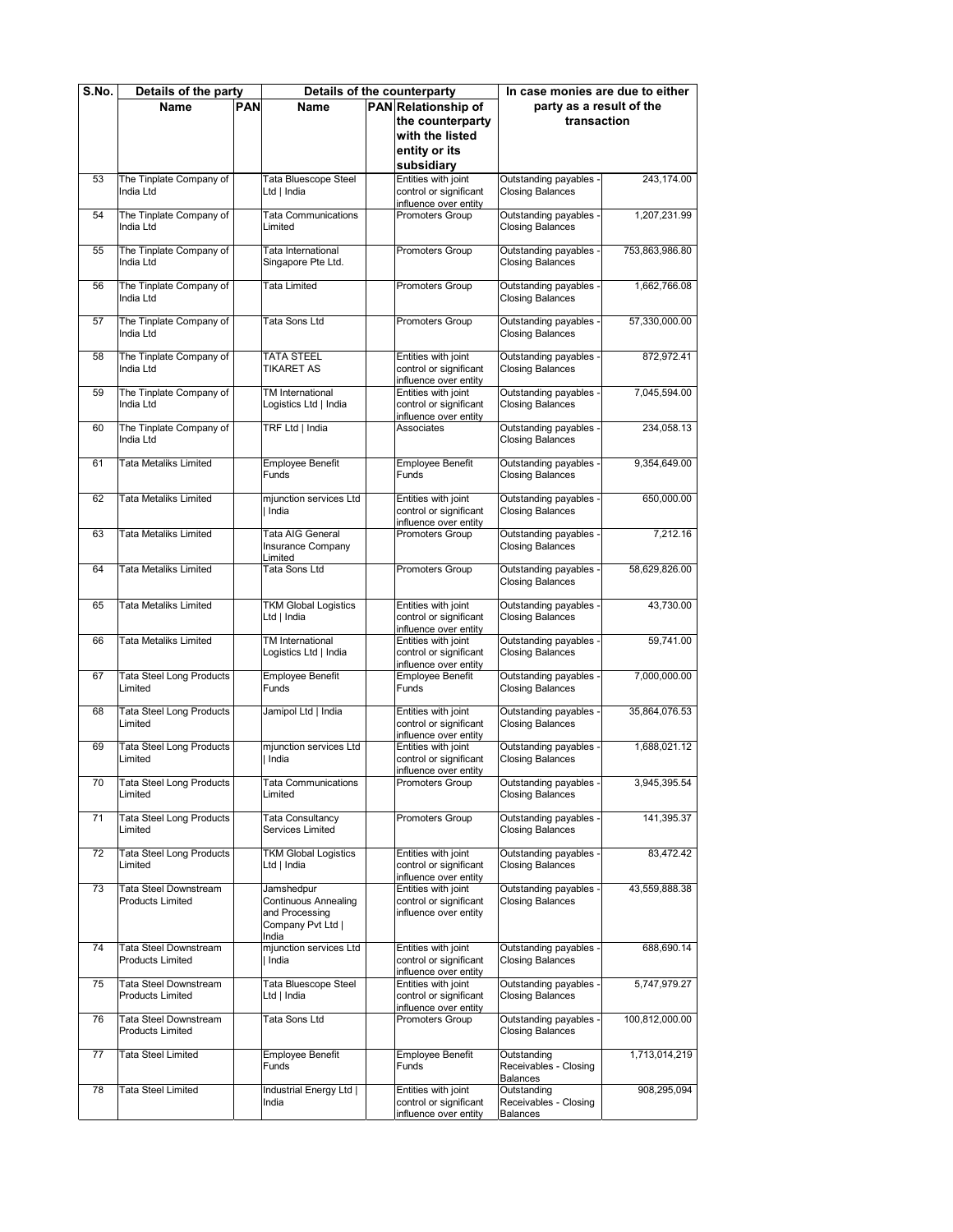| S.No. | Details of the party      |            |                              | Details of the counterparty                     | In case monies are due to either         |                 |  |  |
|-------|---------------------------|------------|------------------------------|-------------------------------------------------|------------------------------------------|-----------------|--|--|
|       | <b>Name</b>               | <b>PAN</b> | Name                         | PAN Relationship of                             | party as a result of the                 |                 |  |  |
|       |                           |            |                              | the counterparty                                | transaction                              |                 |  |  |
|       |                           |            |                              | with the listed                                 |                                          |                 |  |  |
|       |                           |            |                              | entity or its                                   |                                          |                 |  |  |
|       |                           |            |                              |                                                 |                                          |                 |  |  |
|       |                           |            |                              | subsidiary<br>Entities with joint               |                                          |                 |  |  |
| 79    | <b>Tata Steel Limited</b> |            | Jamipol Ltd   India          | control or significant                          | Outstanding<br>Receivables - Closing     | 14,389,531      |  |  |
|       |                           |            |                              | influence over entity                           | <b>Balances</b>                          |                 |  |  |
| 80    | <b>Tata Steel Limited</b> |            | Jamshedpur                   | Entities with joint                             | Outstanding                              | 71,523,759      |  |  |
|       |                           |            | <b>Continuous Annealing</b>  | control or significant                          | Receivables - Closing                    |                 |  |  |
|       |                           |            | and Processing               | influence over entity                           | <b>Balances</b>                          |                 |  |  |
|       |                           |            | Company Pvt Ltd              |                                                 |                                          |                 |  |  |
|       |                           |            | India                        |                                                 |                                          |                 |  |  |
| 81    | <b>Tata Steel Limited</b> |            | Malusha Travels Pvt          | Associates                                      | Outstanding                              | 306,500         |  |  |
|       |                           |            | Ltd.                         |                                                 | Receivables - Closing                    |                 |  |  |
|       |                           |            |                              |                                                 | <b>Balances</b>                          |                 |  |  |
| 82    | <b>Tata Steel Limited</b> |            | mjunction services Ltd       | Entities with joint                             | Outstanding                              | 1,173,869       |  |  |
|       |                           |            | India                        | control or significant                          | Receivables - Closing                    |                 |  |  |
| 83    | <b>Tata Steel Limited</b> |            | Nicco Jubilee Park Ltd       | influence over entity<br>Entities with joint    | <b>Balances</b><br>Outstanding           | 2,966,700       |  |  |
|       |                           |            | India                        | control or significant                          | Receivables - Closing                    |                 |  |  |
|       |                           |            |                              | influence over entity                           | <b>Balances</b>                          |                 |  |  |
| 84    | <b>Tata Steel Limited</b> |            | S & T Mining Co. Pvt.        | Entities with joint                             | Outstanding                              | 14, 143, 894    |  |  |
|       |                           |            | Ltd   India                  | control or significant                          | Receivables - Closing                    |                 |  |  |
|       |                           |            |                              | influence over entity                           | <b>Balances</b>                          |                 |  |  |
| 85    | <b>Tata Steel Limited</b> |            | TAS-AGT Systems              | Promoters Group                                 | Outstanding                              | 17,517,350      |  |  |
|       |                           |            | Limited                      |                                                 | Receivables - Closing                    |                 |  |  |
|       |                           |            |                              |                                                 | <b>Balances</b>                          |                 |  |  |
| 86    | <b>Tata Steel Limited</b> |            | Tata AIG General             | Promoters Group                                 | Outstanding                              | 70,213,148      |  |  |
|       |                           |            | Insurance Company            |                                                 | Receivables - Closing                    |                 |  |  |
|       |                           |            | Limited                      |                                                 | <b>Balances</b>                          |                 |  |  |
| 87    | <b>Tata Steel Limited</b> |            | Tata Bluescope Steel         | Entities with joint<br>control or significant   | Outstanding                              | 7,241,449       |  |  |
|       |                           |            | Ltd   India                  | influence over entity                           | Receivables - Closing<br><b>Balances</b> |                 |  |  |
| 88    | <b>Tata Steel Limited</b> |            | Tata Business Hub            | Promoters Group                                 | Outstanding                              | 31,338          |  |  |
|       |                           |            | Limited                      |                                                 | Receivables - Closing                    |                 |  |  |
|       |                           |            |                              |                                                 | <b>Balances</b>                          |                 |  |  |
| 89    | <b>Tata Steel Limited</b> |            | <b>Tata Consulting</b>       | Promoters Group                                 | Outstanding                              | 27,001          |  |  |
|       |                           |            | <b>Engineers Limited</b>     |                                                 | Receivables - Closing                    |                 |  |  |
|       |                           |            |                              |                                                 | <b>Balances</b>                          |                 |  |  |
| 90    | <b>Tata Steel Limited</b> |            | Tata Industries Limited      | Promoters Group                                 | Outstanding                              | 122,712,587     |  |  |
|       |                           |            |                              |                                                 | Receivables - Closing                    |                 |  |  |
|       |                           |            |                              |                                                 | <b>Balances</b>                          |                 |  |  |
| 91    | <b>Tata Steel Limited</b> |            | Tata International           | Promoters Group                                 | Outstanding                              | 37,333,703      |  |  |
|       |                           |            | Limited                      |                                                 | Receivables - Closing<br><b>Balances</b> |                 |  |  |
| 92    | <b>Tata Steel Limited</b> |            | Tata International           | Promoters Group                                 | Outstanding                              | $-991,471$      |  |  |
|       |                           |            | West Asia DMCC               |                                                 | Receivables - Closing                    |                 |  |  |
|       |                           |            |                              |                                                 | <b>Balances</b>                          |                 |  |  |
| 93    | <b>Tata Steel Limited</b> |            | Tata Sons Ltd                | <b>Promoters Group</b>                          | Outstanding                              | 25,549,884      |  |  |
|       |                           |            |                              |                                                 | Receivables - Closing                    |                 |  |  |
|       |                           |            |                              |                                                 | <b>Balances</b>                          |                 |  |  |
| 94    | <b>Tata Steel Limited</b> |            | Tata Teleservices            | Promoters Group                                 | Outstanding                              | 136,624         |  |  |
|       |                           |            | (Maharashtra) Limited        |                                                 | Receivables - Closing                    |                 |  |  |
|       |                           |            |                              |                                                 | <b>Balances</b>                          |                 |  |  |
| 95    | <b>Tata Steel Limited</b> |            | TM International             | Entities with joint                             | Outstanding                              | 299,478,016     |  |  |
|       |                           |            | Logistics Ltd   India        | control or significant<br>influence over entity | Receivables - Closing<br><b>Balances</b> |                 |  |  |
| 96    | <b>Tata Steel Limited</b> |            | TRF Ltd   India              | Associates                                      | Outstanding                              | 1,197,781,695   |  |  |
|       |                           |            |                              |                                                 | Receivables - Closing                    |                 |  |  |
|       |                           |            |                              |                                                 | <b>Balances</b>                          |                 |  |  |
| 97    | <b>Tata Steel Europe</b>  |            | Gietwals Ond                 | Associates                                      | Outstanding                              | 6,487,936.35    |  |  |
|       |                           |            |                              |                                                 | Receivables - Closing                    |                 |  |  |
|       |                           |            |                              |                                                 | <b>Balances</b>                          |                 |  |  |
| 98    | Tata Steel Europe         |            | <b>Hoogovens Court Rolls</b> | Associates                                      | Outstanding                              | 11,246,545.75   |  |  |
|       |                           |            | Service                      |                                                 | Receivables - Closing                    |                 |  |  |
|       |                           |            |                              |                                                 | <b>Balances</b>                          |                 |  |  |
| 99    | <b>Tata Steel Europe</b>  |            | Laura Metaal Holding         | Entities with joint                             | Outstanding                              | 428,210,067.80  |  |  |
|       |                           |            | BV                           | control or significant<br>influence over entity | Receivables - Closing<br><b>Balances</b> |                 |  |  |
| 100   | <b>Tata Steel Europe</b>  |            | <b>Tata Consulting</b>       | Promoters Group                                 | Outstanding                              | 17,723,635.87   |  |  |
|       |                           |            | Engineers Limited            |                                                 | Receivables - Closing                    |                 |  |  |
|       |                           |            |                              |                                                 | <b>Balances</b>                          |                 |  |  |
| 101   | Tata Steel Europe         |            | Tata International           | Promoters Group                                 | Outstanding                              | 37, 333, 702.84 |  |  |
|       |                           |            | Limited                      |                                                 | Receivables - Closing                    |                 |  |  |
|       |                           |            |                              |                                                 | <b>Balances</b>                          |                 |  |  |
| 102   | <b>Tata Steel Europe</b>  |            | Tata International           | Promoters Group                                 | Outstanding                              | 416,827,794.91  |  |  |
|       |                           |            | Metals (AMERICAS)            |                                                 | Receivables - Closing                    |                 |  |  |
|       |                           |            | Limited                      |                                                 | <b>Balances</b>                          |                 |  |  |
| 103   | Tata Steel Europe         |            | Tata International           | Promoters Group                                 | Outstanding                              | (991, 471.00)   |  |  |
|       |                           |            | West Asia DMCC               |                                                 | Receivables - Closing                    |                 |  |  |
| 104   | <b>Tata Steel Europe</b>  |            | Tata Limited                 | Promoters Group                                 | <b>Balances</b><br>Outstanding           | 13,333,897.80   |  |  |
|       |                           |            |                              |                                                 | Receivables - Closing                    |                 |  |  |
|       |                           |            |                              |                                                 | <b>Balances</b>                          |                 |  |  |
|       |                           |            |                              |                                                 |                                          |                 |  |  |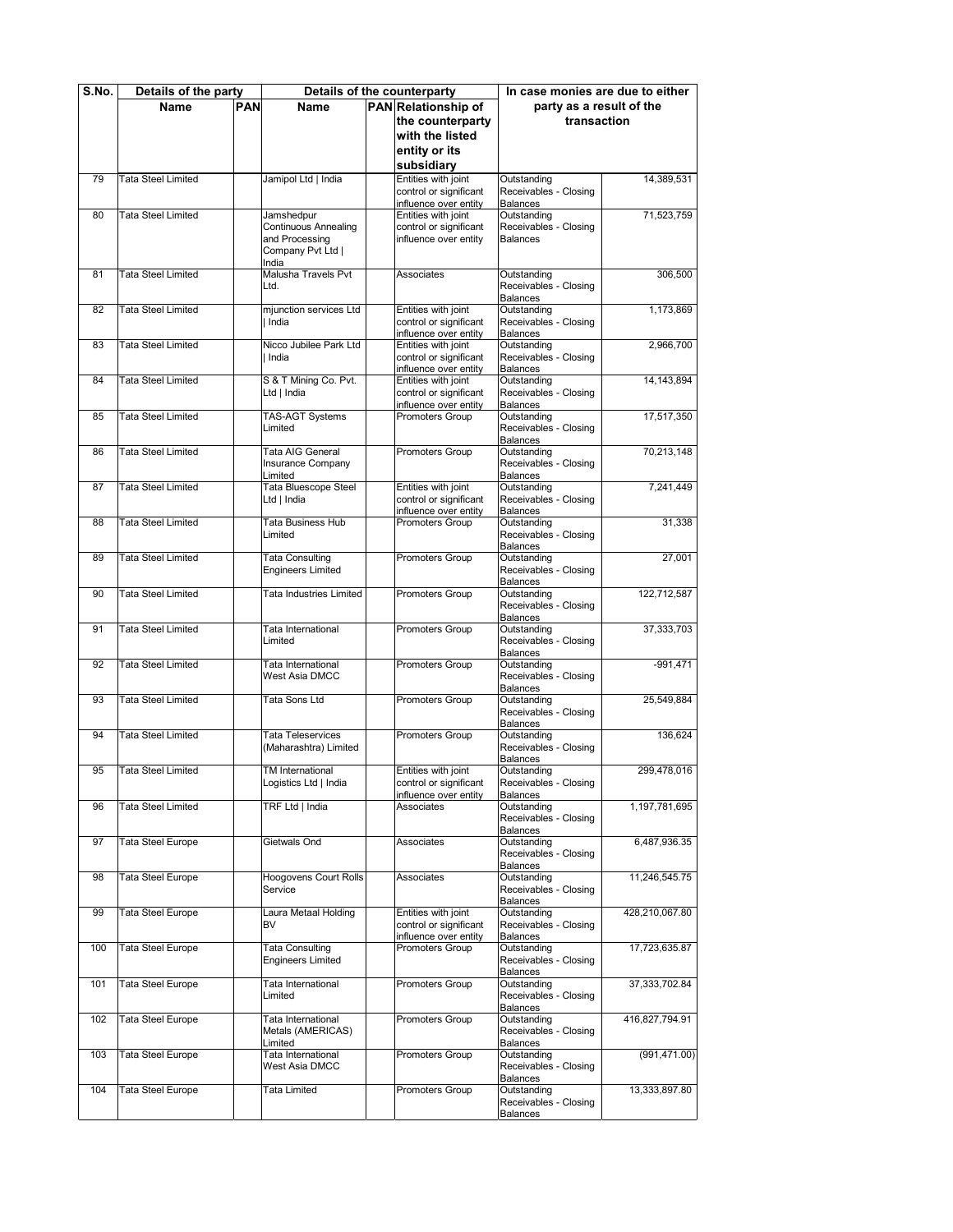| S.No. | Details of the party                    |            |                                               | Details of the counterparty                     | In case monies are due to either         |                  |
|-------|-----------------------------------------|------------|-----------------------------------------------|-------------------------------------------------|------------------------------------------|------------------|
|       | Name                                    | <b>PAN</b> | Name                                          | PAN Relationship of                             | party as a result of the                 |                  |
|       |                                         |            |                                               | the counterparty                                | transaction                              |                  |
|       |                                         |            |                                               | with the listed                                 |                                          |                  |
|       |                                         |            |                                               | entity or its                                   |                                          |                  |
|       |                                         |            |                                               | subsidiary                                      |                                          |                  |
| 105   | Tata Steel Europe                       |            | <b>Texturing Technology</b>                   | Entities with joint                             | Outstanding                              | 2.217.407.30     |
|       |                                         |            | Limited                                       | control or significant                          | Receivables - Closing                    |                  |
|       |                                         |            |                                               | influence over entity                           | <b>Balances</b>                          |                  |
| 106   | <b>Tata Steel Europe</b>                |            | Wupperman Staal                               | Associates                                      | Outstanding                              | 2,119,018,660.08 |
|       |                                         |            | <b>Nederland BV</b>                           |                                                 | Receivables - Closing                    |                  |
|       |                                         |            |                                               |                                                 | <b>Balances</b>                          |                  |
| 107   | The Indian Steel and Wire               |            | Tata Bluescope Steel                          | Entities with joint                             | Outstanding                              | 9,015.86         |
|       | <b>Products Ltd</b>                     |            | Ltd   India                                   | control or significant<br>influence over entity | Receivables - Closing<br><b>Balances</b> |                  |
| 108   | The Indian Steel and Wire               |            | TM International                              | Entities with joint                             | Outstanding                              | 228,289.00       |
|       | <b>Products Ltd</b>                     |            | Logistics Ltd   India                         | control or significant                          | Receivables - Closing                    |                  |
|       |                                         |            |                                               | influence over entity                           | <b>Balances</b>                          |                  |
| 109   | The Indian Steel and Wire               |            | TRF Ltd   India                               | Associates                                      | Outstanding                              | 878,569.51       |
|       | <b>Products Ltd</b>                     |            |                                               |                                                 | Receivables - Closing                    |                  |
|       |                                         |            |                                               |                                                 | <b>Balances</b>                          |                  |
| 110   | <b>Tata Steel Global</b><br>Procurement |            | Jamshedpur<br><b>Continuous Annealing</b>     | Entities with joint<br>control or significant   | Outstanding<br>Receivables - Closing     | 2,626,339.29     |
|       |                                         |            | and Processing                                | influence over entity                           | <b>Balances</b>                          |                  |
|       |                                         |            | Company Pvt Ltd                               |                                                 |                                          |                  |
|       |                                         |            | India                                         |                                                 |                                          |                  |
| 111   | <b>Tata Steel Global</b>                |            | Tata International                            | Promoters Group                                 | Outstanding                              | (720, 672.35)    |
|       | Procurement                             |            | Singapore Pte Ltd.                            |                                                 | Receivables - Closing                    |                  |
|       |                                         |            |                                               |                                                 | <b>Balances</b>                          |                  |
| 112   | Tata Steel (Thailand)                   |            | <b>Tata Communications</b>                    | <b>Promoters Group</b>                          | Outstanding                              | 46,773.33        |
|       | Public Company Ltd                      |            | Limited                                       |                                                 | Receivables - Closing<br><b>Balances</b> |                  |
| 113   | Jamshedpur Football and                 |            | Tata Sons Ltd                                 | Promoters Group                                 | Outstanding                              | 5,250,000.00     |
|       | Sporting Pvt. Ltd.                      |            |                                               |                                                 | Receivables - Closing                    |                  |
|       |                                         |            |                                               |                                                 | <b>Balances</b>                          |                  |
| 114   | <b>Tata Steel Utilities and</b>         |            | Industrial Energy Ltd                         | Entities with joint                             | Outstanding                              | 72,659.68        |
|       | Infrastructure Services                 |            | India                                         | control or significant                          | Receivables - Closing                    |                  |
|       | Limited                                 |            |                                               | influence over entity                           | <b>Balances</b>                          |                  |
| 115   | <b>Tata Steel Utilities and</b>         |            | Jamshedpur                                    | Entities with joint                             | Outstanding                              | 365, 188.91      |
|       | Infrastructure Services<br>Limited      |            | <b>Continuous Annealing</b><br>and Processing | control or significant<br>influence over entity | Receivables - Closing<br><b>Balances</b> |                  |
|       |                                         |            | Company Pvt Ltd                               |                                                 |                                          |                  |
|       |                                         |            | India                                         |                                                 |                                          |                  |
| 116   | <b>Tata Steel Utilities and</b>         |            | Nicco Jubilee Park Ltd                        | Entities with joint                             | Outstanding                              | 2,022,631.20     |
|       | <b>Infrastructure Services</b>          |            | India                                         | control or significant                          | Receivables - Closing                    |                  |
|       | Limited                                 |            |                                               | influence over entity                           | <b>Balances</b>                          |                  |
| 117   | <b>Tata Steel Utilities and</b>         |            | Tata Bluescope Steel                          | Entities with joint                             | Outstanding                              | 216,702.00       |
|       | <b>Infrastructure Services</b>          |            | Ltd   India                                   | control or significant                          | Receivables - Closing                    |                  |
| 118   | Limited<br>The Tinplate Company of      |            | Jamipol Ltd   India                           | influence over entity<br>Entities with joint    | <b>Balances</b><br>Outstanding           | 10,628.56        |
|       | India Ltd                               |            |                                               | control or significant                          | Receivables - Closing                    |                  |
|       |                                         |            |                                               | influence over entity                           | <b>Balances</b>                          |                  |
| 119   | <b>Tata Metaliks Limited</b>            |            | mjunction services Ltd                        | Entities with joint                             | Outstanding                              | 1,098,208.00     |
|       |                                         |            | India                                         | control or significant                          | Receivables - Closing                    |                  |
|       |                                         |            |                                               | influence over entity                           | <b>Balances</b>                          |                  |
| 120   | <b>Tata Metaliks Limited</b>            |            | <b>Tata Capital Financial</b>                 | Promoters Group                                 | Outstanding                              | 2,322,170.16     |
|       |                                         |            | Services Limited                              |                                                 | Receivables - Closing                    |                  |
| 121   | <b>Tata Metaliks Limited</b>            |            | Tata International                            | Promoters Group                                 | Balances<br>Outstanding                  | 1,910,591.25     |
|       |                                         |            | Limited                                       |                                                 | Receivables - Closing                    |                  |
|       |                                         |            |                                               |                                                 | <b>Balances</b>                          |                  |
| 122   | Tata Metaliks Limited                   |            | <b>TM</b> International                       | Entities with joint                             | Outstanding                              | 14,981,045.00    |
|       |                                         |            | Logistics Ltd   India                         | control or significant                          | Receivables - Closing                    |                  |
|       |                                         |            |                                               | influence over entity                           | <b>Balances</b>                          | 8.166.901.01     |
| 123   | <b>Tata Metaliks Limited</b>            |            | TRF Ltd   India                               | Associates                                      | Outstanding<br>Receivables - Closing     |                  |
|       |                                         |            |                                               |                                                 | <b>Balances</b>                          |                  |
| 124   | Tata Steel Long Products                |            | Tata International                            | Promoters Group                                 | Outstanding                              | 1,297,921.63     |
|       | Limited                                 |            | Limited                                       |                                                 | Receivables - Closing                    |                  |
|       |                                         |            |                                               |                                                 | <b>Balances</b>                          |                  |
| 125   | <b>Tata Steel Long Products</b>         |            | TM International                              | Entities with joint                             | Outstanding                              | 1,442,036.43     |
|       | Limited                                 |            | Logistics Ltd   India                         | control or significant                          | Receivables - Closing                    |                  |
| 126   | Tata Steel Downstream                   |            |                                               | influence over entity                           | <b>Balances</b>                          |                  |
|       | <b>Products Limited</b>                 |            | Jamshedpur<br>Continuous Annealing            | Entities with joint                             | Outstanding<br>Receivables - Closing     | 32,696,842.81    |
|       |                                         |            | and Processing                                | control or significant<br>influence over entity | <b>Balances</b>                          |                  |
|       |                                         |            | Company Pvt Ltd                               |                                                 |                                          |                  |
|       |                                         |            | India                                         |                                                 |                                          |                  |
| 127   | Tata Steel Downstream                   |            | TRF Ltd   India                               | Associates                                      | Outstanding                              | 639,987.00       |
|       | <b>Products Limited</b>                 |            |                                               |                                                 | Receivables - Closing                    |                  |
|       |                                         |            |                                               |                                                 | <b>Balances</b>                          |                  |
| 128   | <b>Tata Steel Limited</b>               |            | Himalaya Steel Mills                          | Entities with joint                             | Outstanding Payables                     | 67,239,513       |
|       |                                         |            | Services Private Ltd  <br>India               | control or significant<br>influence over entity | <b>Opening Balances</b>                  |                  |
| 129   | <b>Tata Steel Limited</b>               |            | Industrial Energy Ltd                         | Entities with joint                             | <b>Outstanding Payables</b>              | 477,685,296      |
|       |                                         |            | India                                         | control or significant                          | <b>Opening Balances</b>                  |                  |
|       |                                         |            |                                               | influence over entity                           |                                          |                  |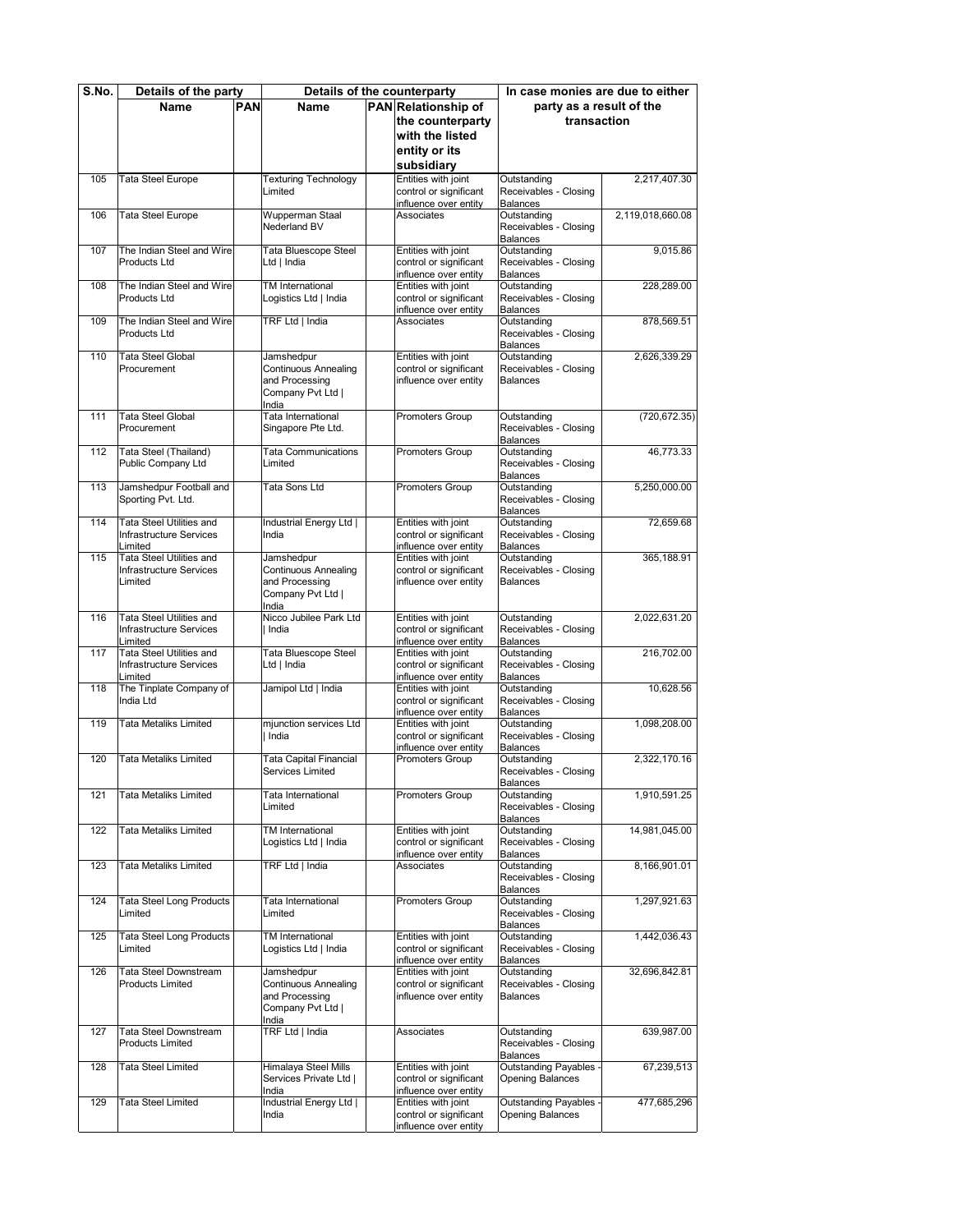| S.No. | Details of the party      |     |                                             | Details of the counterparty                     | In case monies are due to either                       |                  |
|-------|---------------------------|-----|---------------------------------------------|-------------------------------------------------|--------------------------------------------------------|------------------|
|       | Name                      | PAN | <b>Name</b>                                 | PAN Relationship of                             | party as a result of the                               |                  |
|       |                           |     |                                             | the counterparty                                | transaction                                            |                  |
|       |                           |     |                                             | with the listed                                 |                                                        |                  |
|       |                           |     |                                             | entity or its                                   |                                                        |                  |
|       |                           |     |                                             | subsidiary                                      |                                                        |                  |
| 130   | <b>Tata Steel Limited</b> |     | Jamipol Ltd   India                         | Entities with joint                             | <b>Outstanding Payables</b>                            | 157.993.819      |
|       |                           |     |                                             | control or significant                          | <b>Opening Balances</b>                                |                  |
| 131   | <b>Tata Steel Limited</b> |     | Jamshedpur                                  | influence over entity<br>Entities with joint    | <b>Outstanding Payables</b>                            | 87,537,817       |
|       |                           |     | <b>Continuous Annealing</b>                 | control or significant                          | <b>Opening Balances</b>                                |                  |
|       |                           |     | and Processing                              | influence over entity                           |                                                        |                  |
|       |                           |     | Company Pvt Ltd                             |                                                 |                                                        |                  |
| 132   | <b>Tata Steel Limited</b> |     | India<br>mjunction services Ltd             | Entities with joint                             | <b>Outstanding Payables</b>                            | 283,777,351      |
|       |                           |     | India                                       | control or significant                          | <b>Opening Balances</b>                                |                  |
|       |                           |     |                                             | influence over entity                           |                                                        |                  |
| 133   | <b>Tata Steel Limited</b> |     | T S Medica Hospitals                        | Entities with joint                             | <b>Outstanding Payables</b>                            | 4,889,206        |
|       |                           |     | India                                       | control or significant<br>influence over entity | <b>Opening Balances</b>                                |                  |
| 134   | <b>Tata Steel Limited</b> |     | <b>TAS-AGT Systems</b>                      | Promoters Group                                 | <b>Outstanding Payables</b>                            | 20,397,691       |
|       |                           |     | Limited                                     |                                                 | <b>Opening Balances</b>                                |                  |
| 135   | <b>Tata Steel Limited</b> |     | Tata AIG General                            |                                                 | <b>Outstanding Payables</b>                            | 430,115          |
|       |                           |     | Insurance Company                           | Promoters Group                                 | <b>Opening Balances</b>                                |                  |
|       |                           |     | Limited                                     |                                                 |                                                        |                  |
| 136   | <b>Tata Steel Limited</b> |     | Tata Bluescope Steel                        | Entities with joint                             | <b>Outstanding Payables</b>                            | 135, 180, 369    |
|       |                           |     | Ltd   India                                 | control or significant<br>influence over entity | Opening Balances                                       |                  |
| 137   | Tata Steel Limited        |     | <b>Tata Communications</b>                  | Promoters Group                                 | <b>Outstanding Payables</b>                            | 486,310          |
|       |                           |     | Limited                                     |                                                 | <b>Opening Balances</b>                                |                  |
|       |                           |     |                                             |                                                 |                                                        |                  |
| 138   | <b>Tata Steel Limited</b> |     | Tata Consultancy<br>Services Limited        | Promoters Group                                 | <b>Outstanding Payables</b><br><b>Opening Balances</b> | 105,300,271      |
|       |                           |     |                                             |                                                 |                                                        |                  |
| 139   | <b>Tata Steel Limited</b> |     | <b>Tata Consulting</b>                      | Promoters Group                                 | <b>Outstanding Payables</b>                            | 6,713,531        |
|       |                           |     | <b>Engineers Limited</b>                    |                                                 | <b>Opening Balances</b>                                |                  |
| 140   | <b>Tata Steel Limited</b> |     | Tata Elxsi Limited                          | Promoters Group                                 | <b>Outstanding Payables</b>                            | 3,636,199        |
|       |                           |     |                                             |                                                 | <b>Opening Balances</b>                                |                  |
|       |                           |     |                                             |                                                 |                                                        |                  |
| 141   | <b>Tata Steel Limited</b> |     | Tata Industries Limited                     | Promoters Group                                 | <b>Outstanding Payables</b>                            | 45,877,236       |
|       |                           |     |                                             |                                                 | Opening Balances                                       |                  |
| 142   | <b>Tata Steel Limited</b> |     | Tata International                          | Promoters Group                                 | <b>Outstanding Payables</b>                            | 22,243,669       |
|       |                           |     | Limited                                     |                                                 | <b>Opening Balances</b>                                |                  |
| 143   | <b>Tata Steel Limited</b> |     | Tata International                          | Promoters Group                                 | <b>Outstanding Payables</b>                            | 369,447,390      |
|       |                           |     | Singapore Pte Ltd.                          |                                                 | <b>Opening Balances</b>                                |                  |
|       |                           |     |                                             |                                                 |                                                        |                  |
| 144   | <b>Tata Steel Limited</b> |     | Tata Limited                                | <b>Promoters Group</b>                          | <b>Outstanding Payables</b>                            | 57,816,452       |
|       |                           |     |                                             |                                                 | <b>Opening Balances</b>                                |                  |
| 145   | <b>Tata Steel Limited</b> |     | Tata NYK Shipping Pte                       | Entities with joint                             | <b>Outstanding Payables</b>                            | 217,606,100      |
|       |                           |     | Ltd   Singapore                             | control or significant                          | <b>Opening Balances</b>                                |                  |
|       | <b>Tata Steel Limited</b> |     | Tata Sons Ltd                               | influence over entity                           |                                                        |                  |
| 146   |                           |     |                                             | Promoters Group                                 | <b>Outstanding Payables</b><br>∪pening Baiances        | 1,764,282,347    |
|       |                           |     |                                             |                                                 |                                                        |                  |
| 147   | Tata Steel Limited        |     | Tata Steel Ticaret AS                       | Entities with joint                             | <b>Outstanding Payables</b>                            | 97,916,010       |
|       |                           |     | Turkey                                      | control or significant<br>influence over entity | <b>Opening Balances</b>                                |                  |
| 148   | <b>Tata Steel Limited</b> |     | <b>TKM Global Logistics</b>                 | Entities with joint                             | <b>Outstanding Payables</b>                            | 20,715,448       |
|       |                           |     | Ltd   India                                 | control or significant                          | <b>Opening Balances</b>                                |                  |
|       |                           |     |                                             | influence over entity                           |                                                        |                  |
| 149   | <b>Tata Steel Limited</b> |     | TM International<br>Logistics Ltd   India   | Entities with joint<br>control or significant   | <b>Outstanding Payables</b><br>Opening Balances        | 1,442,120,097    |
|       |                           |     |                                             | influence over entity                           |                                                        |                  |
| 150   | <b>Tata Steel Limited</b> |     | TRF Ltd   India                             | Associates                                      | <b>Outstanding Payables</b>                            | 156,404,038      |
|       |                           |     |                                             |                                                 | <b>Opening Balances</b>                                |                  |
| 151   | <b>Tata Steel Europe</b>  |     | <b>Tata Consultancy</b>                     | Promoters Group                                 | <b>Outstanding Payables</b>                            | 1,456,234,858.95 |
|       |                           |     | Services Limited                            |                                                 | Opening Balances                                       |                  |
|       |                           |     |                                             |                                                 |                                                        |                  |
| 152   | Tata Steel Europe         |     | Tata Consulting<br><b>Engineers Limited</b> | Promoters Group                                 | <b>Outstanding Payables</b><br>Opening Balances        | 118,294,870.85   |
|       |                           |     |                                             |                                                 |                                                        |                  |
| 153   | <b>Tata Steel Europe</b>  |     | TATA                                        | Promoters Group                                 | <b>Outstanding Payables</b>                            | 66,428,617.04    |
|       |                           |     | <b>INTERNATIONAL</b>                        |                                                 | <b>Opening Balances</b>                                |                  |
|       |                           |     | <b>METALS (UK)</b><br>LIMITED               |                                                 |                                                        |                  |
| 154   | Tata Steel Europe         |     | Tata Limited                                | Promoters Group                                 | <b>Outstanding Payables</b>                            | 443,616.38       |
|       |                           |     |                                             |                                                 | <b>Opening Balances</b>                                |                  |
| 155   | Tata Steel Europe         |     | <b>Texturing Technology</b>                 | Entities with joint                             | <b>Outstanding Payables</b>                            | 55,331,502.24    |
|       |                           |     | Limited                                     | control or significant                          | Opening Balances                                       |                  |
|       |                           |     |                                             | influence over entity                           |                                                        |                  |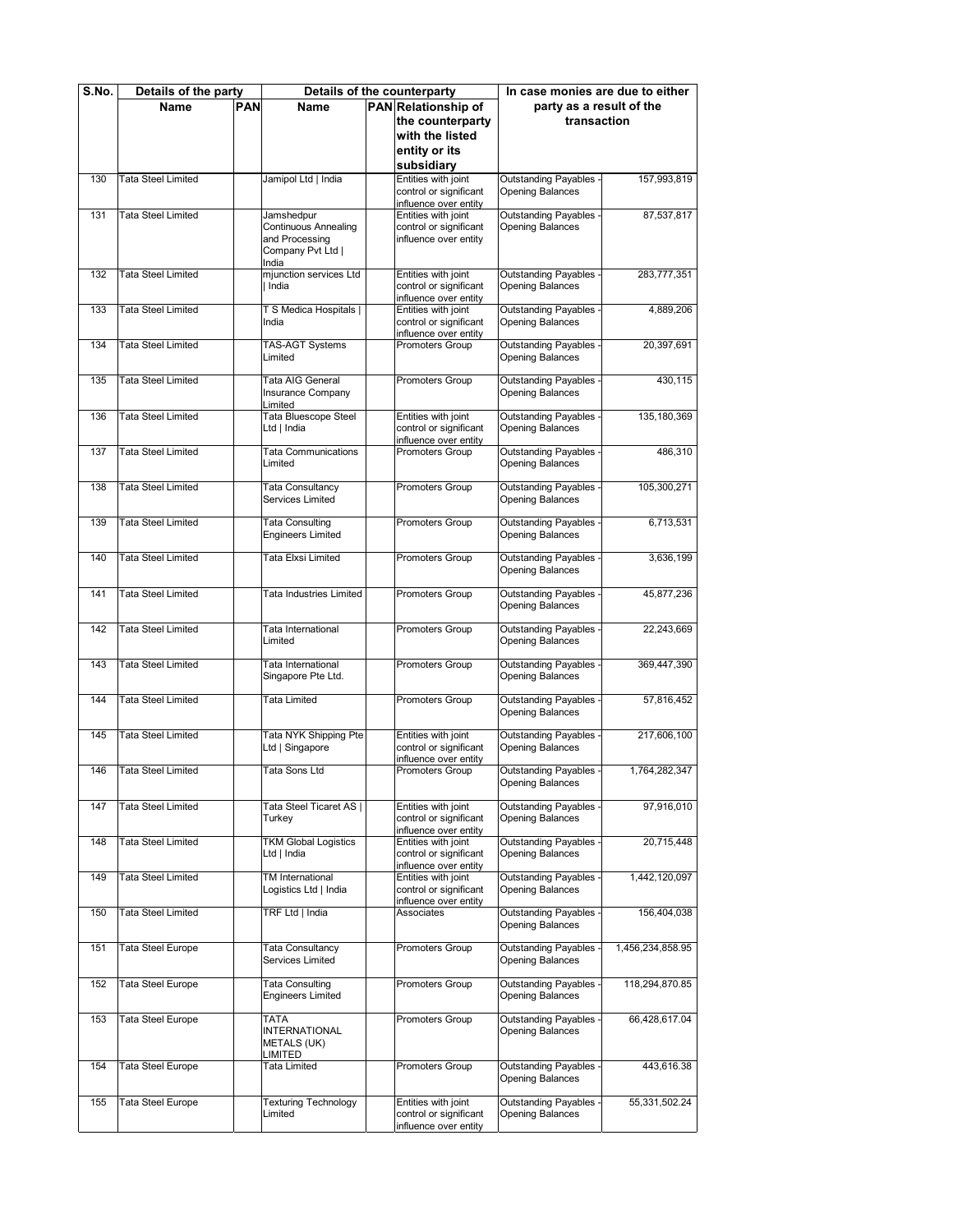| S.No. | Details of the party                                                  |            | Details of the counterparty                         |  | In case monies are due to either                                       |                                                        |                  |
|-------|-----------------------------------------------------------------------|------------|-----------------------------------------------------|--|------------------------------------------------------------------------|--------------------------------------------------------|------------------|
|       | Name                                                                  | <b>PAN</b> | Name                                                |  | PAN Relationship of                                                    | party as a result of the                               |                  |
|       |                                                                       |            |                                                     |  | the counterparty                                                       | transaction                                            |                  |
|       |                                                                       |            |                                                     |  | with the listed                                                        |                                                        |                  |
|       |                                                                       |            |                                                     |  | entity or its                                                          |                                                        |                  |
|       |                                                                       |            |                                                     |  |                                                                        |                                                        |                  |
|       |                                                                       |            |                                                     |  | subsidiary                                                             |                                                        |                  |
| 156   | Tata Steel Europe                                                     |            | GietWalsOnderhoudCo<br>mbinatie B.V.                |  | Associates                                                             | <b>Outstanding Payables</b><br><b>Opening Balances</b> | 131.083.048.51   |
| 157   | Tata Steel Europe                                                     |            | Wupperman Staal<br>Nederland B.V.                   |  | Associates                                                             | <b>Outstanding Payables</b><br><b>Opening Balances</b> | 161,650,445.58   |
| 158   | Tata Steel Europe                                                     |            | Hoogovens Court Roll<br>Service Technologies<br>VOF |  | Associates                                                             | <b>Outstanding Payables</b><br><b>Opening Balances</b> | 26,824,779.43    |
| 159   | The Indian Steel and Wire<br>Products Ltd                             |            | mjunction services Ltd<br>India                     |  | Entities with joint<br>control or significant<br>influence over entity | <b>Outstanding Payables</b><br><b>Opening Balances</b> | 310,030.18       |
| 160   | The Indian Steel and Wire<br><b>Products Ltd</b>                      |            | <b>TKM Global Logistics</b><br>Ltd   India          |  | Entities with joint<br>control or significant<br>influence over entity | <b>Outstanding Payables</b><br><b>Opening Balances</b> | 582.11           |
| 161   | The Indian Steel and Wire<br><b>Products Ltd</b>                      |            | TM International<br>Logistics Ltd   India           |  | Entities with joint<br>control or significant<br>influence over entity | <b>Outstanding Payables</b><br><b>Opening Balances</b> | 177,419.65       |
| 162   | Tata Steel Foundation                                                 |            | T S Medica Hospitals  <br>India                     |  | Entities with joint<br>control or significant<br>influence over entity | <b>Outstanding Payables</b><br><b>Opening Balances</b> | 16,463,348.00    |
| 163   | <b>Tata Steel Foundation</b>                                          |            | Tata Industries Limited                             |  | Promoters Group                                                        | Outstanding Payables<br><b>Opening Balances</b>        | 31,470.00        |
| 164   | <b>Tata Steel Global</b><br>Procurement                               |            | mjunction services Ltd<br>India                     |  | Entities with joint<br>control or significant<br>influence over entity | <b>Outstanding Payables</b><br><b>Opening Balances</b> | 350,068.68       |
| 165   | <b>Tata Steel Global</b><br>Procurement                               |            | Tata NYK Shipping Pte<br>Ltd   Singapore            |  | Entities with joint<br>control or significant<br>influence over entity | <b>Outstanding Payables</b><br>Opening Balances        | 273,892,470.69   |
| 166   | Tata Steel Utilities and<br>Infrastructure Services<br>Limited        |            | Tata Bluescope Steel<br>Ltd   India                 |  | Entities with joint<br>control or significant<br>influence over entity | Outstanding Payables<br><b>Opening Balances</b>        | 381,873.00       |
| 167   | Tata Steel Utilities and<br>Infrastructure Services<br>Limited        |            | Tata Sons Ltd                                       |  | Promoters Group                                                        | <b>Outstanding Payables</b><br><b>Opening Balances</b> | 12,500,000.00    |
| 168   | <b>Tata Steel Utilities and</b><br>Infrastructure Services<br>Limited |            | Naba Diganta Water<br>Management Ltd  <br>India     |  | Entities with joint<br>control or significant<br>influence over entity | <b>Outstanding Payables</b><br><b>Opening Balances</b> | 90,000.00        |
| 169   | The Tinplate Company of<br>India Ltd                                  |            | mjunction services Ltd<br>India                     |  | Entities with joint<br>control or significant<br>influence over entity | <b>Outstanding Payables</b><br><b>Opening Balances</b> | 1,252,024.36     |
| 170   | The Tinplate Company of<br>India Ltd                                  |            | Tata Bluescope Steel<br>Ltd   India                 |  | Entities with joint<br>control or significant<br>influence over entity | <b>Outstanding Payables</b><br><b>Opening Balances</b> | 42,080.00        |
| 171   | The Tinplate Company of<br>India Ltd                                  |            | <b>Tata Communications</b><br>Limited               |  | Promoters Group                                                        | <b>Outstanding Payables</b><br><b>Opening Balances</b> | 1,322,580.49     |
| 172   | The Tinplate Company of<br>India Ltd                                  |            | Tata Consultancy<br>Services Limited                |  | Promoters Group                                                        | <b>Outstanding Payables</b><br><b>Opening Balances</b> | 755,336.00       |
| 173   | The Tinplate Company of<br>India Ltd                                  |            | i ata International<br>Singapore Pte Ltd.           |  | Promoters Group                                                        | ∪utstanding Payabies<br><b>Opening Balances</b>        | 587, 190, 365.26 |
| 174   | The Tinplate Company of<br>India Ltd                                  |            | Tata Limited                                        |  | Promoters Group                                                        | <b>Outstanding Payables</b><br><b>Opening Balances</b> | 463,540.00       |
| 175   | The Tinplate Company of<br>India Ltd                                  |            | Tata Sons Ltd                                       |  | Promoters Group                                                        | <b>Outstanding Payables</b><br><b>Opening Balances</b> | 28,579,483.00    |
| 176   | The Tinplate Company of<br>India Ltd                                  |            | Tata Steel Ticaret AS  <br>Turkey                   |  | Entities with joint<br>control or significant<br>influence over entity | <b>Outstanding Payables</b><br><b>Opening Balances</b> | 4,779,734.76     |
| 177   | The Tinplate Company of<br>India Ltd                                  |            | <b>TKM Global Logistics</b><br>Ltd   India          |  | Entities with joint<br>control or significant<br>influence over entity | <b>Outstanding Payables</b><br><b>Opening Balances</b> | 570,520.00       |
| 178   | The Tinplate Company of<br>India Ltd                                  |            | TM International<br>Logistics Ltd   India           |  | Entities with joint<br>control or significant<br>influence over entity | <b>Outstanding Payables</b><br><b>Opening Balances</b> | 3,936,186.00     |
| 179   | <b>Tata Metaliks Limited</b>                                          |            | mjunction services Ltd<br>India                     |  | Entities with joint<br>control or significant<br>influence over entity | <b>Outstanding Payables</b><br><b>Opening Balances</b> | 650,000.00       |
| 180   | Tata Metaliks Limited                                                 |            | Tata Sons Ltd                                       |  | Promoters Group                                                        | <b>Outstanding Payables</b><br><b>Opening Balances</b> | 26,491,944.00    |
| 181   | Tata Metaliks Limited                                                 |            | <b>TKM Global Logistics</b><br>Ltd   India          |  | Entities with joint<br>control or significant<br>influence over entity | Outstanding Payables<br><b>Opening Balances</b>        | 43,730.00        |
| 182   | Tata Metaliks Limited                                                 |            | TM International<br>Logistics Ltd   India           |  | Entities with joint<br>control or significant<br>influence over entity | <b>Outstanding Payables</b><br><b>Opening Balances</b> | 544,121.00       |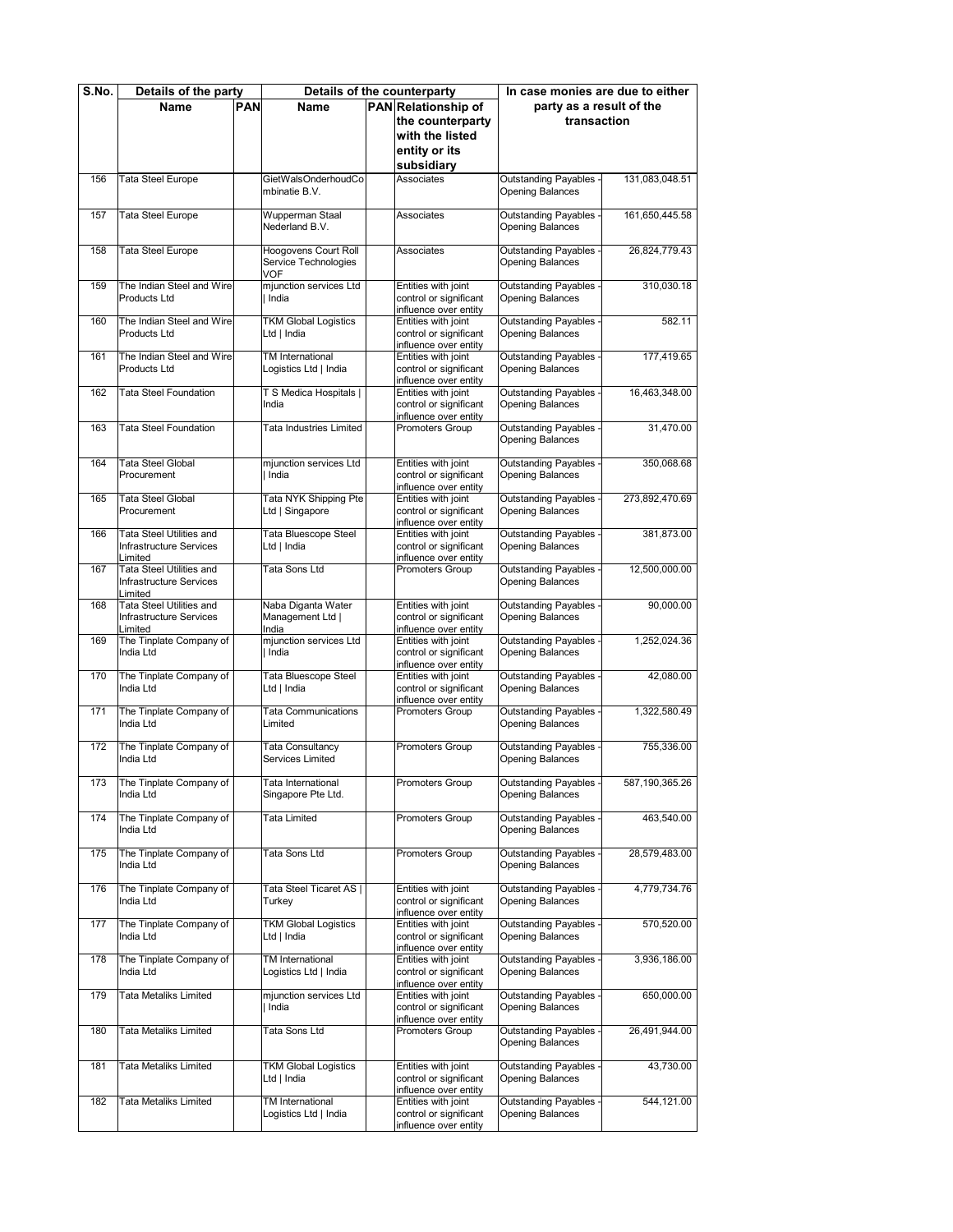| S.No. | Details of the party                             |            | Details of the counterparty               |  | In case monies are due to either                |                                                        |               |
|-------|--------------------------------------------------|------------|-------------------------------------------|--|-------------------------------------------------|--------------------------------------------------------|---------------|
|       | Name                                             | <b>PAN</b> | Name                                      |  | PAN Relationship of                             | party as a result of the                               |               |
|       |                                                  |            |                                           |  | the counterparty                                | transaction                                            |               |
|       |                                                  |            |                                           |  | with the listed                                 |                                                        |               |
|       |                                                  |            |                                           |  | entity or its                                   |                                                        |               |
|       |                                                  |            |                                           |  | subsidiary                                      |                                                        |               |
| 183   | <b>Tata Steel Mining Limited</b>                 |            | <b>TKM Global Logistics</b>               |  | Entities with joint                             | <b>Outstanding Payables</b>                            | 13,451,883.45 |
|       |                                                  |            | Ltd   India                               |  | control or significant                          | <b>Opening Balances</b>                                |               |
|       |                                                  |            |                                           |  | influence over entity                           |                                                        |               |
| 184   | Tata Steel Mining Limited                        |            | TM International                          |  | Entities with joint                             | <b>Outstanding Payables</b>                            | 192,090.00    |
|       |                                                  |            | Logistics Ltd   India                     |  | control or significant                          | <b>Opening Balances</b>                                |               |
|       |                                                  |            | Jamipol Ltd   India                       |  | influence over entity<br>Entities with joint    | <b>Outstanding Payables</b>                            |               |
| 185   | Tata Steel Long Products<br>Limited              |            |                                           |  | control or significant                          | <b>Opening Balances</b>                                | 30,831,875.06 |
|       |                                                  |            |                                           |  | influence over entity                           |                                                        |               |
| 186   | Tata Steel Long Products                         |            | <b>Tata Bluescope Steel</b>               |  | Entities with joint                             | <b>Outstanding Payables</b>                            | 6,456,356.98  |
|       | Limited                                          |            | Ltd   India                               |  | control or significant                          | <b>Opening Balances</b>                                |               |
|       |                                                  |            |                                           |  | influence over entity                           |                                                        |               |
| 187   | <b>Tata Steel Long Products</b>                  |            | <b>Tata Communications</b>                |  | Promoters Group                                 | <b>Outstanding Payables</b>                            | 6,788,798.85  |
|       | Limited                                          |            | Limited                                   |  |                                                 | <b>Opening Balances</b>                                |               |
| 188   | <b>Tata Steel Long Products</b>                  |            | Tata Sons Ltd                             |  | Promoters Group                                 | <b>Outstanding Payables</b>                            | 70,731,221.00 |
|       | Limited                                          |            |                                           |  |                                                 | <b>Opening Balances</b>                                |               |
|       |                                                  |            |                                           |  |                                                 |                                                        |               |
| 189   | Tata Steel Long Products                         |            | <b>TKM Global Logistics</b>               |  | Entities with joint                             | <b>Outstanding Payables</b>                            | 16,158,803.50 |
|       | Limited                                          |            | Ltd   India                               |  | control or significant                          | <b>Opening Balances</b>                                |               |
|       |                                                  |            |                                           |  | influence over entity                           |                                                        |               |
| 190   | Tata Steel Downstream<br><b>Products Limited</b> |            | Jamshedpur<br><b>Continuous Annealing</b> |  | Entities with joint<br>control or significant   | <b>Outstanding Payables</b><br><b>Opening Balances</b> | 60,889,626.00 |
|       |                                                  |            | and Processing                            |  | influence over entity                           |                                                        |               |
|       |                                                  |            | Company Pvt Ltd                           |  |                                                 |                                                        |               |
|       |                                                  |            | India                                     |  |                                                 |                                                        |               |
| 191   | <b>Tata Steel Downstream</b>                     |            | mjunction services Ltd                    |  | Entities with joint                             | <b>Outstanding Payables</b>                            | 16,548.00     |
|       | <b>Products Limited</b>                          |            | India                                     |  | control or significant                          | <b>Opening Balances</b>                                |               |
|       |                                                  |            |                                           |  | influence over entity                           |                                                        |               |
| 192   | Tata Steel Downstream<br><b>Products Limited</b> |            | Tata Bluescope Steel                      |  | Entities with joint                             | <b>Outstanding Payables</b><br><b>Opening Balances</b> | 1.844.142.00  |
|       |                                                  |            | Ltd   India                               |  | control or significant<br>influence over entity |                                                        |               |
| 193   | Tata Steel Downstream                            |            | Tata Sons Ltd                             |  | Promoters Group                                 | <b>Outstanding Payables</b>                            | 50,335,326.00 |
|       | <b>Products Limited</b>                          |            |                                           |  |                                                 | <b>Opening Balances</b>                                |               |
|       |                                                  |            |                                           |  |                                                 |                                                        |               |
| 194   | <b>Tata Steel Limited</b>                        |            | Industrial Energy Ltd                     |  | Entities with joint                             | Outstanding                                            | 1,056,257,873 |
|       |                                                  |            | India                                     |  | control or significant                          | Receivables - Opening                                  |               |
| 195   | <b>Tata Steel Limited</b>                        |            | Jamipol Ltd   India                       |  | influence over entity<br>Entities with joint    | Balances<br>Outstanding                                | 15,235,793    |
|       |                                                  |            |                                           |  | control or significant                          | Receivables - Opening                                  |               |
|       |                                                  |            |                                           |  | influence over entity                           | Balances                                               |               |
| 196   | <b>Tata Steel Limited</b>                        |            | Jamshedpur                                |  | Entities with joint                             | Outstanding                                            | 4,122,322,964 |
|       |                                                  |            | <b>Continuous Annealing</b>               |  | control or significant                          | Receivables - Opening                                  |               |
|       |                                                  |            | and Processing                            |  | influence over entity                           | <b>Balances</b>                                        |               |
|       |                                                  |            | Company Pvt Ltd  <br>India                |  |                                                 |                                                        |               |
| 197   | <b>Tata Steel Limited</b>                        |            | Malusha Travels Pvt                       |  | Associates                                      | Outstanding                                            | 306,500       |
|       |                                                  |            | Ltd.                                      |  |                                                 | Receivables - Opening                                  |               |
|       |                                                  |            |                                           |  |                                                 | Balances                                               |               |
| 198   | <b>Tata Steel Limited</b>                        |            | mjunction services Ltd                    |  | Entities with joint                             | Outstanding                                            | 1,221,784     |
|       |                                                  |            | India                                     |  | control or significant                          | Receivables - Opening                                  |               |
|       |                                                  |            |                                           |  | influence over entity                           | Balances                                               |               |
| 199   | <b>Tata Steel Limited</b>                        |            | Nicco Jubilee Park Ltd<br>India           |  | Entities with joint<br>control or significant   | Outstanding<br>Receivables - Opening                   | 2,871,000     |
|       |                                                  |            |                                           |  | influence over entity                           | Balances                                               |               |
| 200   | Tata Steel Limited                               |            | S & T Mining Co. Pvt.                     |  | Entities with joint                             | Outstanding                                            | 14, 143, 894  |
|       |                                                  |            | Ltd   India                               |  | control or significant                          | Receivables - Opening                                  |               |
|       |                                                  |            |                                           |  | influence over entity                           | Balances                                               |               |
| 201   | Tata Steel Limited                               |            | Tata AIG General                          |  | Promoters Group                                 | Outstanding                                            | 570, 172, 777 |
|       |                                                  |            | Insurance Company                         |  |                                                 | Receivables - Opening                                  |               |
| 202   | Tata Steel Limited                               |            | Limited<br>Tata Bluescope Steel           |  | Entities with joint                             | Balances<br>Outstanding                                | 524,944,575   |
|       |                                                  |            | Ltd   India                               |  | control or significant                          | Receivables - Opening                                  |               |
|       |                                                  |            |                                           |  | influence over entity                           | <b>Balances</b>                                        |               |
| 203   | Tata Steel Limited                               |            | Tata Consulting                           |  | Promoters Group                                 | Outstanding                                            | 27,001        |
|       |                                                  |            | <b>Engineers Limited</b>                  |  |                                                 | Receivables - Opening                                  |               |
|       |                                                  |            |                                           |  |                                                 | <b>Balances</b>                                        |               |
| 204   | Tata Steel Limited                               |            | Tata Industries Limited                   |  | Promoters Group                                 | Outstanding                                            | 122,712,587   |
|       |                                                  |            |                                           |  |                                                 | Receivables - Opening<br>Balances                      |               |
| 205   | Tata Steel Limited                               |            | Tata International                        |  | Promoters Group                                 | Outstanding                                            | 2,360         |
|       |                                                  |            | Limited                                   |  |                                                 | Receivables - Opening                                  |               |
|       |                                                  |            |                                           |  |                                                 | Balances                                               |               |
| 206   | Tata Steel Limited                               |            | Tata International                        |  | Promoters Group                                 | Outstanding                                            | 10,212,189    |
|       |                                                  |            | West Asia DMCC                            |  |                                                 | Receivables - Opening                                  |               |
|       |                                                  |            |                                           |  |                                                 | Balances                                               |               |
| 207   | Tata Steel Limited                               |            | Tata Sons Ltd                             |  | Promoters Group                                 | Outstanding<br>Receivables - Opening                   | 12,500,000    |
|       |                                                  |            |                                           |  |                                                 | Balances                                               |               |
| 208   | Tata Steel Limited                               |            | TM International                          |  | Entities with joint                             | Outstanding                                            | 665,811,563   |
|       |                                                  |            | Logistics Ltd   India                     |  | control or significant                          | Receivables - Opening                                  |               |
|       |                                                  |            |                                           |  | influence over entity                           | <b>Balances</b>                                        |               |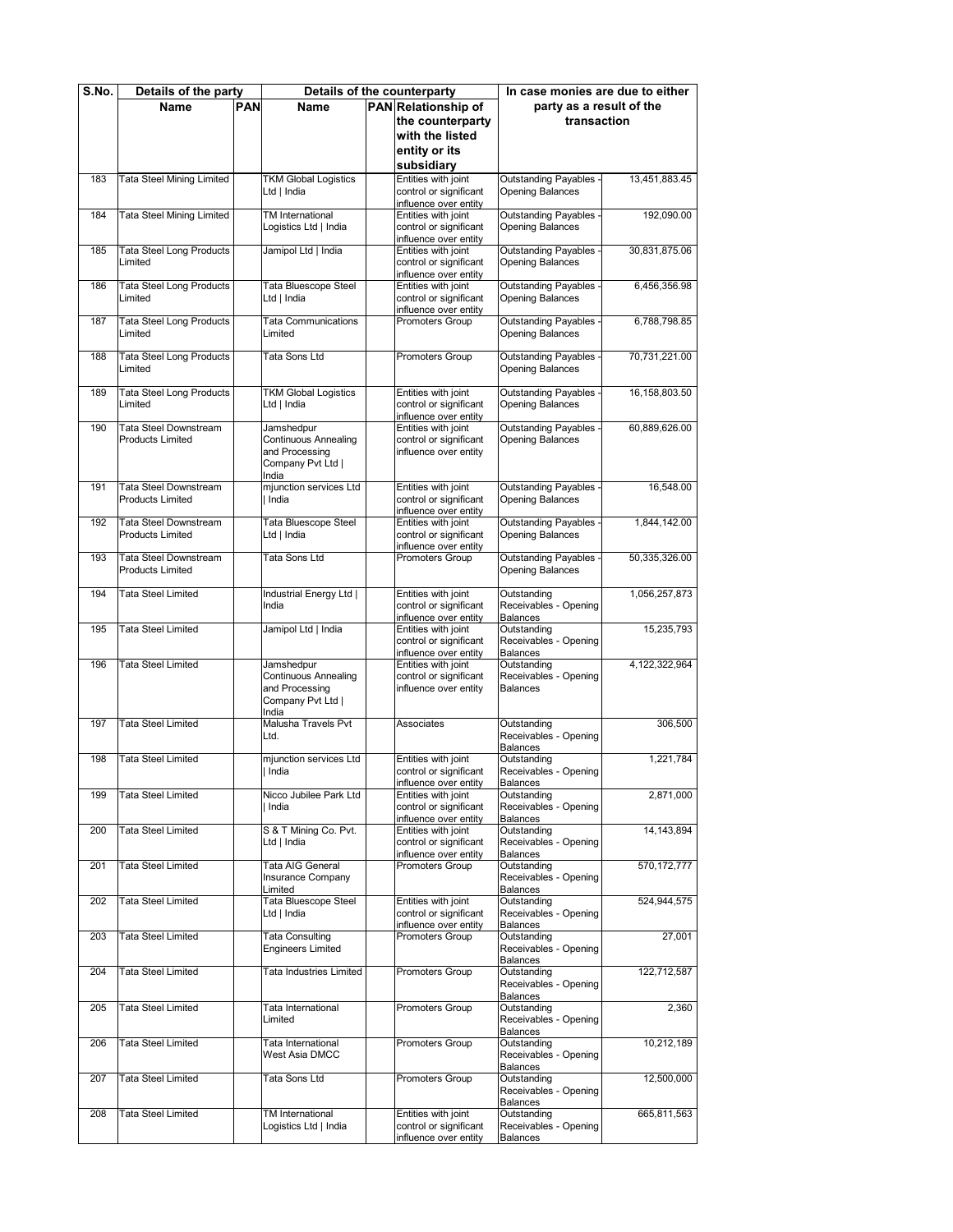| S.No. | Details of the party                             |            | Details of the counterparty               |  | In case monies are due to either              |                                          |                  |
|-------|--------------------------------------------------|------------|-------------------------------------------|--|-----------------------------------------------|------------------------------------------|------------------|
|       | Name                                             | <b>PAN</b> | Name                                      |  | PAN Relationship of                           | party as a result of the                 |                  |
|       |                                                  |            |                                           |  | the counterparty                              | transaction                              |                  |
|       |                                                  |            |                                           |  |                                               |                                          |                  |
|       |                                                  |            |                                           |  | with the listed                               |                                          |                  |
|       |                                                  |            |                                           |  | entity or its                                 |                                          |                  |
|       |                                                  |            |                                           |  | subsidiary                                    |                                          |                  |
| 209   | Tata Steel Limited                               |            | TRF Ltd   India                           |  | Associates                                    | Outstanding                              | 75,501,623       |
|       |                                                  |            |                                           |  |                                               | Receivables - Opening                    |                  |
|       |                                                  |            |                                           |  |                                               | <b>Balances</b>                          |                  |
| 210   | Tata Steel Europe                                |            | Tata International                        |  | Promoters Group                               | Outstanding                              | 5,736,536.35     |
|       |                                                  |            | Metals (AMERICAS)                         |  |                                               | Receivables - Opening                    |                  |
|       |                                                  |            | Limited                                   |  |                                               | <b>Balances</b>                          |                  |
| 211   | Tata Steel Europe                                |            | <b>TATA</b><br><b>INTERNATIONAL</b>       |  | Promoters Group                               | Outstanding<br>Receivables - Opening     | 8,073,857.16     |
|       |                                                  |            |                                           |  |                                               | <b>Balances</b>                          |                  |
|       |                                                  |            | <b>METALS (UK)</b><br>LIMITED             |  |                                               |                                          |                  |
| 212   | Tata Steel Europe                                |            | Tata Limited                              |  | Promoters Group                               | Outstanding                              | 1,077,418.31     |
|       |                                                  |            |                                           |  |                                               | Receivables - Opening                    |                  |
|       |                                                  |            |                                           |  |                                               | <b>Balances</b>                          |                  |
| 213   | Tata Steel Europe                                |            | GietWalsOnderhoudCo                       |  | Associates                                    | Outstanding                              | 5,835,445.17     |
|       |                                                  |            | mbinatie B.V.                             |  |                                               | Receivables - Opening                    |                  |
|       |                                                  |            |                                           |  |                                               | <b>Balances</b>                          |                  |
| 214   | Tata Steel Europe                                |            | Wupperman Staal                           |  | Associates                                    | Outstanding                              | 14,978,135.82    |
|       |                                                  |            | Nederland B.V.                            |  |                                               | Receivables - Opening                    |                  |
|       |                                                  |            |                                           |  |                                               | <b>Balances</b>                          |                  |
| 215   | Tata Steel Europe                                |            | Hoogovens Court Roll                      |  | Associates                                    | Outstanding                              | 1,943,382,591.70 |
|       |                                                  |            | Service Technologies                      |  |                                               | Receivables - Opening                    |                  |
|       |                                                  |            | VOF                                       |  |                                               | <b>Balances</b><br>Outstanding           |                  |
| 216   | Tata Steel Europe                                |            | Laura Metaal Holding<br>B.V.              |  | Entities with joint<br>control or significant | Receivables - Opening                    | 655,744,269.62   |
|       |                                                  |            |                                           |  | influence over entity                         | <b>Balances</b>                          |                  |
| 217   | The Indian Steel and Wire                        |            | mjunction services Ltd                    |  | Entities with joint                           | Outstanding                              | 564,267.85       |
|       | <b>Products Ltd</b>                              |            | India                                     |  | control or significant                        | Receivables - Opening                    |                  |
|       |                                                  |            |                                           |  | influence over entity                         | <b>Balances</b>                          |                  |
| 218   | The Indian Steel and Wire                        |            | Tata Bluescope Steel                      |  | Entities with joint                           | Outstanding                              | 9,015.86         |
|       | <b>Products Ltd</b>                              |            | Ltd   India                               |  | control or significant                        | Receivables - Opening                    |                  |
|       |                                                  |            |                                           |  | influence over entity                         | <b>Balances</b>                          |                  |
| 219   | The Indian Steel and Wire                        |            | <b>Tata Capital Financial</b>             |  | Promoters Group                               | Outstanding                              | 24,292.18        |
|       | <b>Products Ltd</b>                              |            | Services Limited                          |  |                                               | Receivables - Opening                    |                  |
|       |                                                  |            |                                           |  |                                               | <b>Balances</b>                          |                  |
| 220   | The Indian Steel and Wire                        |            | TM International                          |  | Entities with joint                           | Outstanding                              | 743,068.00       |
|       | <b>Products Ltd</b>                              |            | Logistics Ltd   India                     |  | control or significant                        | Receivables - Opening                    |                  |
|       |                                                  |            |                                           |  | influence over entity                         | <b>Balances</b>                          |                  |
| 221   | The Indian Steel and Wire<br><b>Products Ltd</b> |            | TRF Ltd   India                           |  | Associates                                    | Outstanding<br>Receivables - Opening     | 1,878,570.01     |
|       |                                                  |            |                                           |  |                                               | <b>Balances</b>                          |                  |
| 222   | <b>Tata Steel Global</b>                         |            | Jamshedpur                                |  | Entities with joint                           | Outstanding                              | 141,881.00       |
|       | Procurement                                      |            | <b>Continuous Annealing</b>               |  | control or significant                        | Receivables - Opening                    |                  |
|       |                                                  |            | and Processing                            |  | influence over entity                         | <b>Balances</b>                          |                  |
|       |                                                  |            | Company Pvt Ltd                           |  |                                               |                                          |                  |
|       |                                                  |            | India                                     |  |                                               |                                          |                  |
| 223   | <b>Tata Steel Global</b>                         |            | Tata International                        |  | Promoters Group                               | Outstanding                              | 275,089,128.47   |
|       | Procurement                                      |            | Singapore Pte Ltd.                        |  |                                               | Receivables - Opening                    |                  |
|       |                                                  |            |                                           |  |                                               | <b>Balances</b>                          |                  |
| 224   | Tata Steel Global                                |            | Tata NYK Shipping Pte                     |  | Entities with joint                           | Outstanding                              | 2.556.289.69     |
|       | Procurement                                      |            | Ltd   Singapore                           |  | control or significant                        | Receivables - Opening                    |                  |
|       |                                                  |            |                                           |  | influence over entity                         | <b>Balances</b>                          |                  |
| 225   | Tata Steel (Thailand)<br>Public Company Ltd      |            | Tata Communications<br>(Thailand) Limited |  | Promoters Group                               | ∪utstanding<br>Receivables - Opening     | 44,943.51        |
|       |                                                  |            |                                           |  |                                               | <b>Balances</b>                          |                  |
| 226   | Tata Steel Utilities and                         |            | Industrial Energy Ltd                     |  | Entities with joint                           | Outstanding                              | 72,659.68        |
|       | Infrastructure Services                          |            | India                                     |  | control or significant                        | Receivables - Opening                    |                  |
|       | Limited                                          |            |                                           |  | influence over entity                         | <b>Balances</b>                          |                  |
| 227   | Tata Steel Utilities and                         |            | Nicco Jubilee Park Ltd                    |  | Entities with joint                           | Outstanding                              | 2,135,723.30     |
|       | Infrastructure Services                          |            | India                                     |  | control or significant                        | Receivables - Opening                    |                  |
|       | Limited                                          |            |                                           |  | influence over entity                         | <b>Balances</b>                          |                  |
| 228   | Tata Steel Utilities and                         |            | Tata Bluescope Steel                      |  | Entities with joint                           | Outstanding                              | 361,417.20       |
|       | Infrastructure Services                          |            | Ltd   India                               |  | control or significant                        | Receivables - Opening                    |                  |
|       | Limited                                          |            |                                           |  | influence over entity                         | <b>Balances</b>                          |                  |
| 229   | <b>Tata Steel Utilities and</b>                  |            | Naba Diganta Water                        |  | Entities with joint                           | Outstanding                              | 855,993.00       |
|       | Infrastructure Services                          |            | Management Ltd                            |  | control or significant                        | Receivables - Opening                    |                  |
| 230   | Limited<br>The Tinplate Company of               |            | India<br>Jamipol Ltd   India              |  | influence over entity                         | <b>Balances</b><br>Outstanding           | 400.00           |
|       | India Ltd                                        |            |                                           |  | Entities with joint<br>control or significant | Receivables - Opening                    |                  |
|       |                                                  |            |                                           |  | influence over entity                         | <b>Balances</b>                          |                  |
| 231   | The Tinplate Company of                          |            | Tata Bluescope Steel                      |  | Entities with joint                           | Outstanding                              | 474,219.11       |
|       | India Ltd                                        |            | Ltd   India                               |  | control or significant                        | Receivables - Opening                    |                  |
|       |                                                  |            |                                           |  | influence over entity                         | <b>Balances</b>                          |                  |
| 232   | The Tinplate Company of                          |            | TRF Ltd   India                           |  | Associates                                    | Outstanding                              | 430,111.01       |
|       | India Ltd                                        |            |                                           |  |                                               | Receivables - Opening                    |                  |
|       |                                                  |            |                                           |  |                                               | <b>Balances</b>                          |                  |
| 233   | Tata Metaliks Limited                            |            | mjunction services Ltd                    |  | Entities with joint                           | Outstanding                              | 1,098,208.00     |
|       |                                                  |            | India                                     |  | control or significant                        | Receivables - Opening                    |                  |
|       |                                                  |            |                                           |  | influence over entity                         | <b>Balances</b>                          |                  |
| 234   | Tata Metaliks Limited                            |            | <b>Tata Capital Financial</b>             |  | Promoters Group                               | Outstanding                              | 1,780,014.68     |
|       |                                                  |            | Services Limited                          |  |                                               | Receivables - Opening<br><b>Balances</b> |                  |
|       |                                                  |            |                                           |  |                                               |                                          |                  |